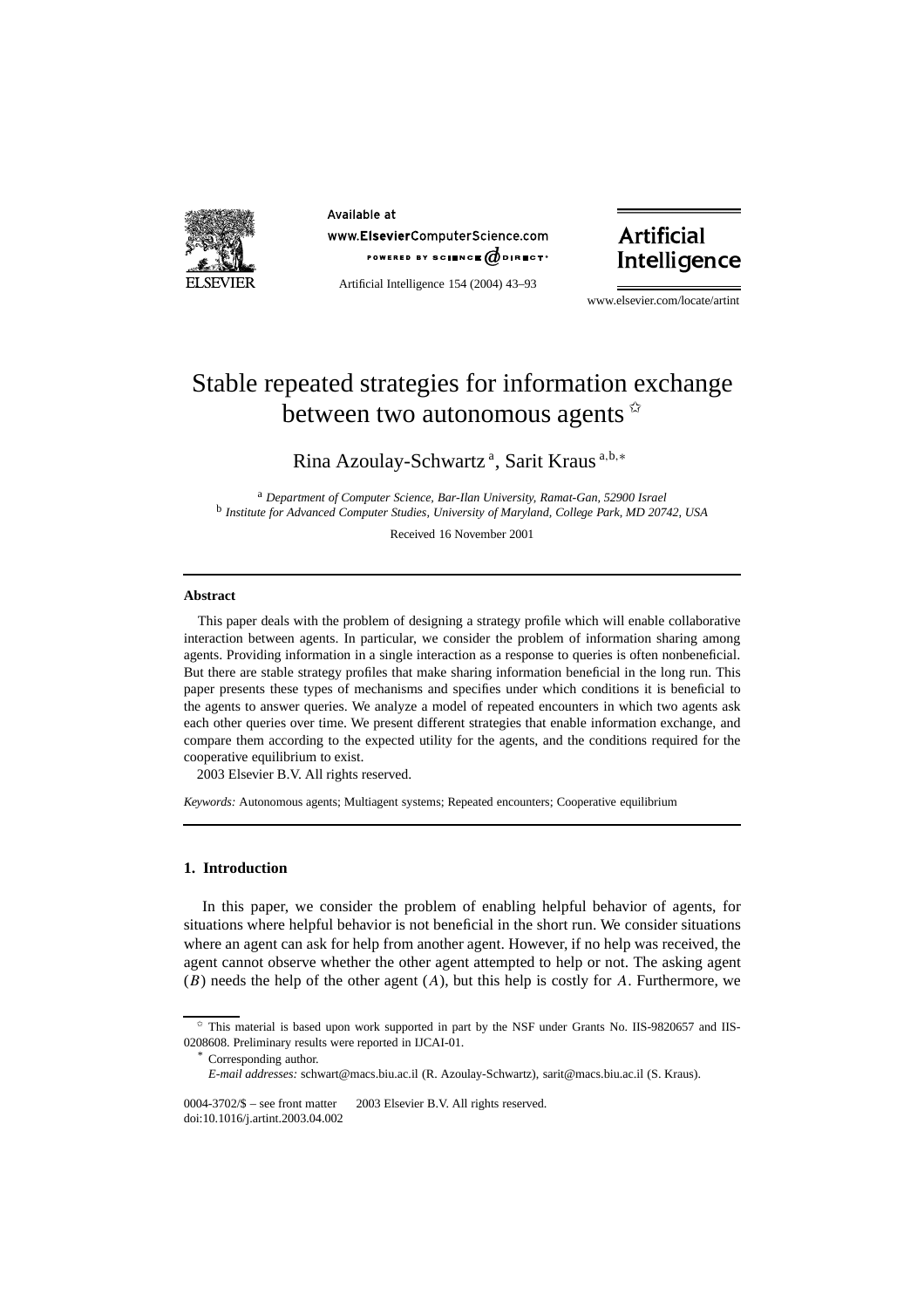consider situations where no payment mechanism exists to compensate an agent for its help (for example, information agents that do not charge money for using them, or information agents of private persons). Thus, each agent will be motivated to get help, but has no motivation to provide any help to its opponent. This type of problem appears in information sharing among self-motivated agents. Information sharing is necessary in environments where autonomous agents are required to solve problems, and additional information may improve their performance, i.e., reputation systems, load balancing, reviewing papers, solving problems which require specialization, etc. Information sharing among agents in such environments is supposed to increase their average utility, since the cost of one agent to find an answer to a query is usually less than the utility derived by the agent receiving the response.

Research on information sharing among agents usually assumes that the agents are motivated to share information with each other and to help each other to find the best solution to their problems [10,14,22]. This assumption does not hold in multi-agent environments, where each agent belongs to another owner, who wants to maximize its own utility. When answering a query an agent bears the costs of searching for the answer and sending it to the questioner, and it may also bear indirect costs. For example, if the query is about the resource with the lowest load [16], answering it may increase the load of the resource, and this can harm the responding agent that publicized this information. The responding agent does not receive any payment for its answer, since there is no mechanism to enable such a payment. Moreover, the value of an answer cannot objectively be evaluated. Payment for answers may reduce the efficiency of the overall system since an agent may give up on sending queries, only because its estimation about the benefits from them is too low.

Given the above domain, each agent would like to receive answers to its own queries, while ignoring queries directed to it. Thus, as we show in Section 3.2 below, it is clear that in equilibrium of a single interaction no agent will answer any query. However, if the interactions are repeated, strategy profiles exist in which it is worthwhile for the agents to attempt to answer queries, since their long term utility will increase. In these strategies an agent that does not answer a query is punished by the inquiring agent. The punishment is implemented by ignoring queries of the punished agents.

To simplify the problem, we analyze a model of repeated interactions in which two agents contact each other and repeatedly ask queries. We check under which conditions it will be worthwhile for an agent to answer the queries of its opponent. In order to consider the general case where several agents are connected, each pair of agents can be analyzed separately. Furthermore, the benefits of an answer obtained by a certain agent should be evaluated given the fact that answers can also be obtained by other agents.

The problem of enabling cooperation in answering queries is different from the classical prisoner's dilemma [8] with respect to two main issues. First, the agents do not make their decisions simultaneously: in each interaction, one agent asks a query, and a decision is made by the second agent. Second, an agent, when attempting to answer a query, may fail to find an answer, and the questioner cannot know whether it did not receive an answer because the other agent ignored its query, or because the other agent failed to find an answer. The agent which has to answer may consider to send a message indicating that it failed to find an answer. However, such a response is strategically equal in our model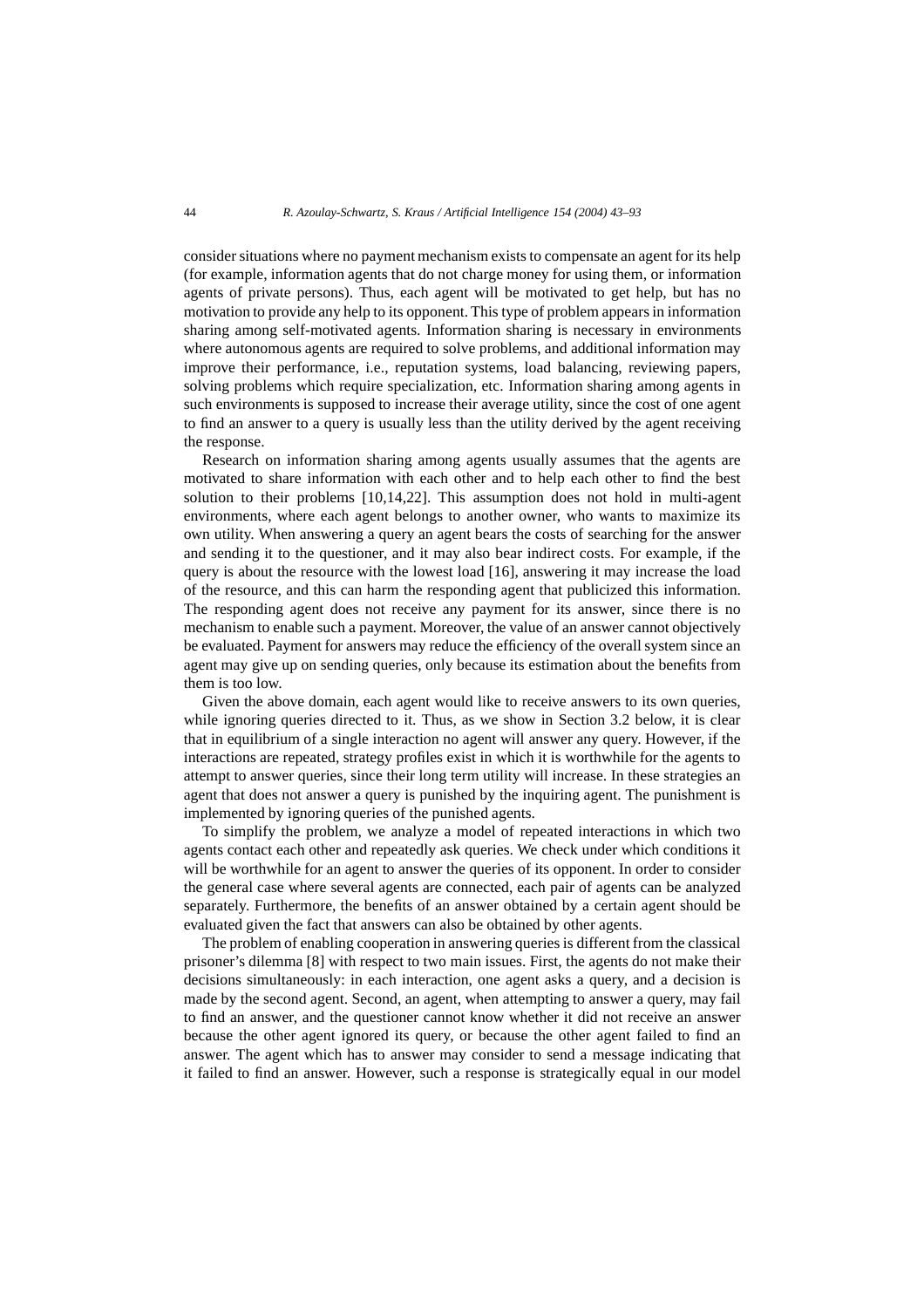to not responding, since in that case, the questioner cannot know whether the agent really attempted to answer its query or not. We also assume that an agent cannot send a fictive answer, since such an answer will be immediately revealed. For example, in the commerce domain, information about a seller cannot be given if the informer does not know actual details about it. Similarly, technical help which is not useful will immediately be found to be worthless, etc.

The paper is organized as follows. Section 2 provides a survey of related work on artificial society and on reputation mechanisms. Section 3 describes the basic model of information sharing. First, we consider the case in which an agent punishes the other agent each time the other agent has not responded to its query, which is presented in Section 4. In Section 5 we consider the general case, in which the *n* last queries presented to agent *A* are observed in order to decide whether to punish agent *A*. Finally, Section 6 provides the conclusions and suggests directions for future research. The paper's proofs and a table of symbols appear in appendices.

# **2. Related work**

This paper deals with enabling information sharing among two agents. The motivation behind this issue is in the formation of societies of agents which share information. We claim that agents share information with each other due to the fact that interactions are repeated, and equilibrium can be based on punishment which is implemented by ignoring queries of the punished agents. In this section, we survey related work on two issues. We present previous work on interactions of agents in repeated games in Section 2.1, and in Section 2.2 we discuss the previous work on gathering and sharing information among self interested agents.

# *2.1. Cooperation among self interested entities*

Research conducted in DAI concerning cooperation and coordination in repeated games deals mainly with learning the best strategy to play in this kind of game. The typical approach is to assume that the adversary's strategy is a member of some natural class of computationally bounded strategies. In this section we describe related work on strategies and learning techniques used by agents in repeated games.

Axelrod's model [2] of the evolution of cooperation was based on the iterated Prisoner's Dilemma. He considered a group of players playing the prisoner's dilemma repeatedly, thereby permitting partial time histories of behavior to guide future decisions. He found that a very simple strategy called "tit for tat" was the winning strategy. This strategy simply cooperates on the first move and then does whatever the opponent has done in the previous move. In our problem, we use a variation of tit-for-tat, adapted to the queries answering domain when actions are not formed simultaneously.

Sandholm and Lesser [15] suggest that agents use Q-learning [9] in repeated games, in order to learn how to play optimally against an unknown opponent. In their simulations, agents using a Q-learning algorithm succeed in learning to play optimally against titfor-tat agents, but they face difficulties when playing against other learners. The agents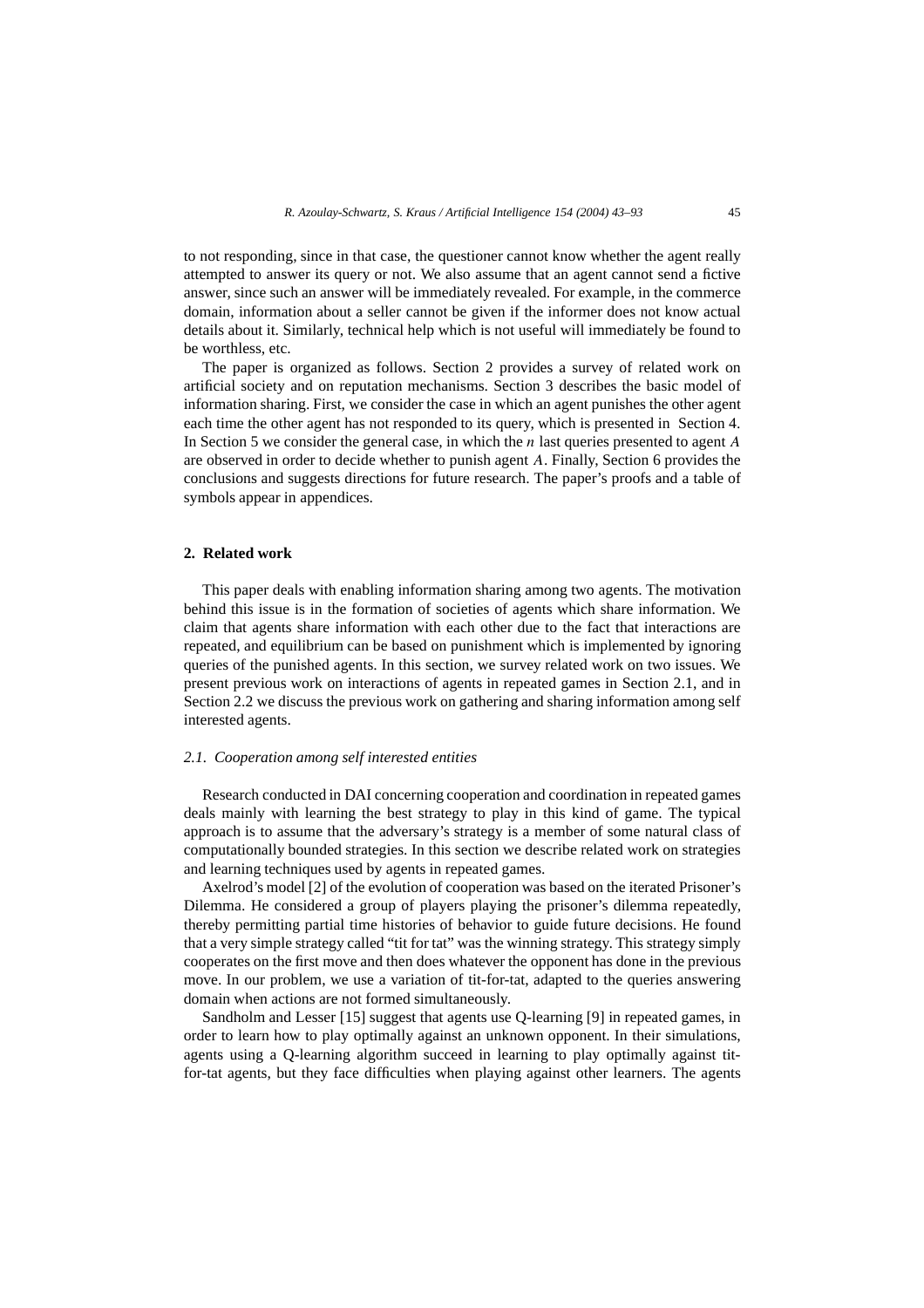which fared best among the Q-learning agents, in the iterative prisoners dilemma, were agents with learning based on lookup table memories, with long history windows and long exploration schedules. In our work, we study a game different from the prisoners dilemma, and we study agents using deterministic strategies rather than learning methods. Nonetheless, in our research we also found that agents observing longer histories obtain higher expected utilities.

Carmel and Markovitch [5] described a *model-based* approach for learning in multiagent systems, which split the learning process into two separate stages. In the first stage, the learning agent infers a model of the other agents based on past interaction. In the second stage, the agent utilizes the learned model for designing effective interaction strategy for the future. In their simulation, the model-based agents outperform the Q-agents significantly in learning to play against random opponents.

Freund et al. [7] present efficient algorithms for learning to play two types of repeated games: penny-matching and contract games. They consider two new types of adversaries: *recent history adversaries*, whose current action is determined by some simple Boolean formula of the recent history of the game, and *statistical adversaries*, whose current action is determined by some simple function of the statistics of the entire history of the game. For both classes of adversaries, they developed efficient algorithms for learning to play contract games. Finally, they consider the classical finite automata adversaries, and present an efficient algorithm for learning to play any game against any finite automata.

Sen and Sekaran [18] consider the problem of coordinating automated agents, both in cooperative and non-cooperative domains. They investigate a robot navigation problem and a resource sharing problem, and apply the Q-learning algorithm to both domains. They reveal that agents can learn to achieve their goals in both cooperative and adversarial domains. They also reveal that classifier systems achieve near-optimal solutions quicker than Q-learning, but for more rigid convergence criteria, they achieve a better solution than Q-learning, only when using a larger number of trials.

Parkes and Ungar [12] review possible models of learning in multi-agent systems. They show the influence of learning on the *compensation mechanism*, which is a mechanism for an efficient coordination of actions within a multi-agent system.

Sen and Arora [17] propose a scheme for learning to identify and exploit the weakness of a particular opponent by repeatedly playing against it over several games. They propose an expected utility maximization strategy which allows players to benefit by taking calculated risks that are avoided by the traditional min-max strategy. Their proposed mechanism improves the ability of the computer player to play more effectively against a weaker opponent.

The research described above considers learning about your opponent in a simple game which repeats itself. Our research also deals with repeated games, but we take the classic game theory approach of finding whenever a pair of strategies is an equilibrium. Thus, we do not deal with learning the strategy of the opponent, but rather with identifying stable strategies and finding the best strategy to be taken by each agent given its opponent's strategy and vice versa.

Chalasani et al. [6] developed a model where querying agents send queries to information agents. They designed a randomized symmetric strategy which minimizes the expected completion time of a query. However, they do not explain the motivation of an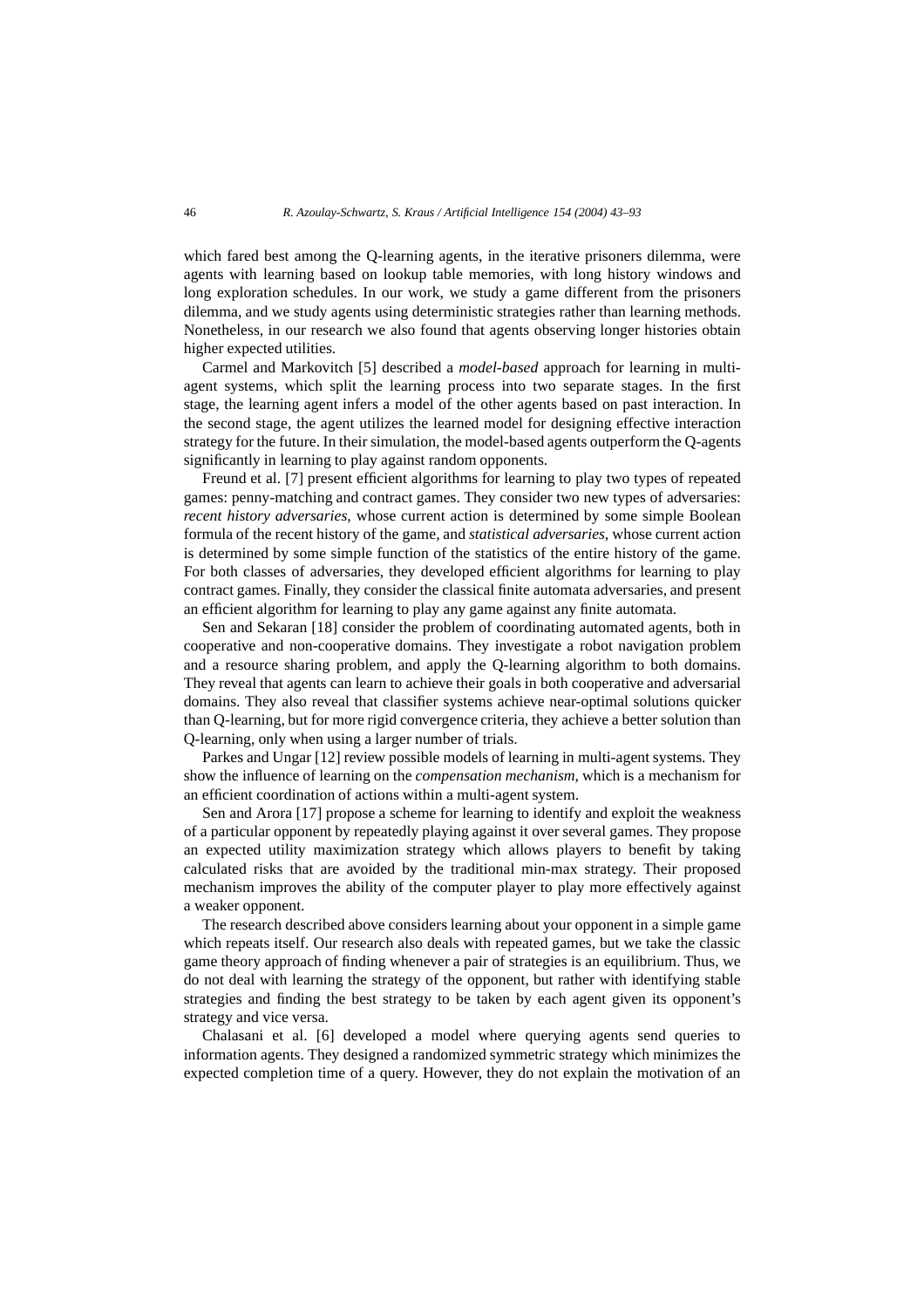agent to use the symmetric strategy. In our research, we also consider information agents, but the strategy profiles considered are proved to be in equilibrium. We combine theoretical proofs with particular examples that demonstrate the behavior of the strategy profiles for particular parameters.

# *2.2. Sharing information in an artificial society*

Certain research in economics and in DAI concerns the operation of gathering information about several topics. In this section, we survey related work on this issue. The common attribute of the research below is the fact that the agents are connected in a distributed network (or society) and they learn from each other about external issues. This learning may be done explicitly, by sharing information, or implicitly, by observing actions.

Bala and Goyal [4] theoretically analyzed a model in which payoffs from different actions are unknown, and the agents decide which action to use according to their own and their neighbors' past experience. They prove that in the long run, agents belonging to the same connected society will choose actions with the same payoff. They also prove that if a 'Royal family' (a small set of agents who are observed by every agent) exists then there is a positive probability that the society will eventually choose a sub-optimal action. However, in the absence of a 'royal family', in the long run the society will choose the optimal action. This result demonstrates that distribution of information sharing is important, and the existence of a central knowledge source may cause sub-optimal results. Bala and Goyal also studied the conditions for different groups of agents to decide to take different actions (having the same payoffs) in the long run. Finally, they simulate a group of farmers learning the productivity of a new crop, in order to study the temporal and spatial patterns of diffusion.

Mor [10] developed a theoretical reputation model. In his model, there is one agent  $\alpha$ , that plays against agents from group *A*. Agent  $\alpha$  plays the Prisoner's Dilemma against a player from *A*, and it may defect or cooperate with the agent. An agent in *A* informs other agents in *A* when it is damaged by  $\alpha$ . Mor proves that in such a system, beneficial defection by  $\alpha$  is intractable, i.e., it is an NPC problem for  $\alpha$  to find a game sequence in which it receives a higher payoff than its payoff when it always cooperates. Mor also specifies a scheme of behavior of the agents in group *A* in which beneficial defection by agent  $\alpha$  is intractable. Mor assumes that the agents in *A* are cooperative. In our research we deal with the stability of information sharing, and this includes the case of cooperation inside group *A*, assuming that each of the agents in the group is self motivated.

Seredynski [21] studies a model of *N*-person repeated games in which the interaction between agents can be represented by a ring. It is assumed that each player acts in the game independently and selects his action to maximize his payoff. To develop a global behavior in the system Seredynski applied two Approaches; the first is a loosely coupled genetic algorithm, and the second is a loosely coupled classifier system. Seredynski applied the developed evolutionary system to solve two problems: the dynamic mapping problem and the scheduling problem.

Sen [20] developed an adaptive probabilistic policy for agents in open environments. He developed a probabilistic reciprocity scheme of strategies to be used by self-interested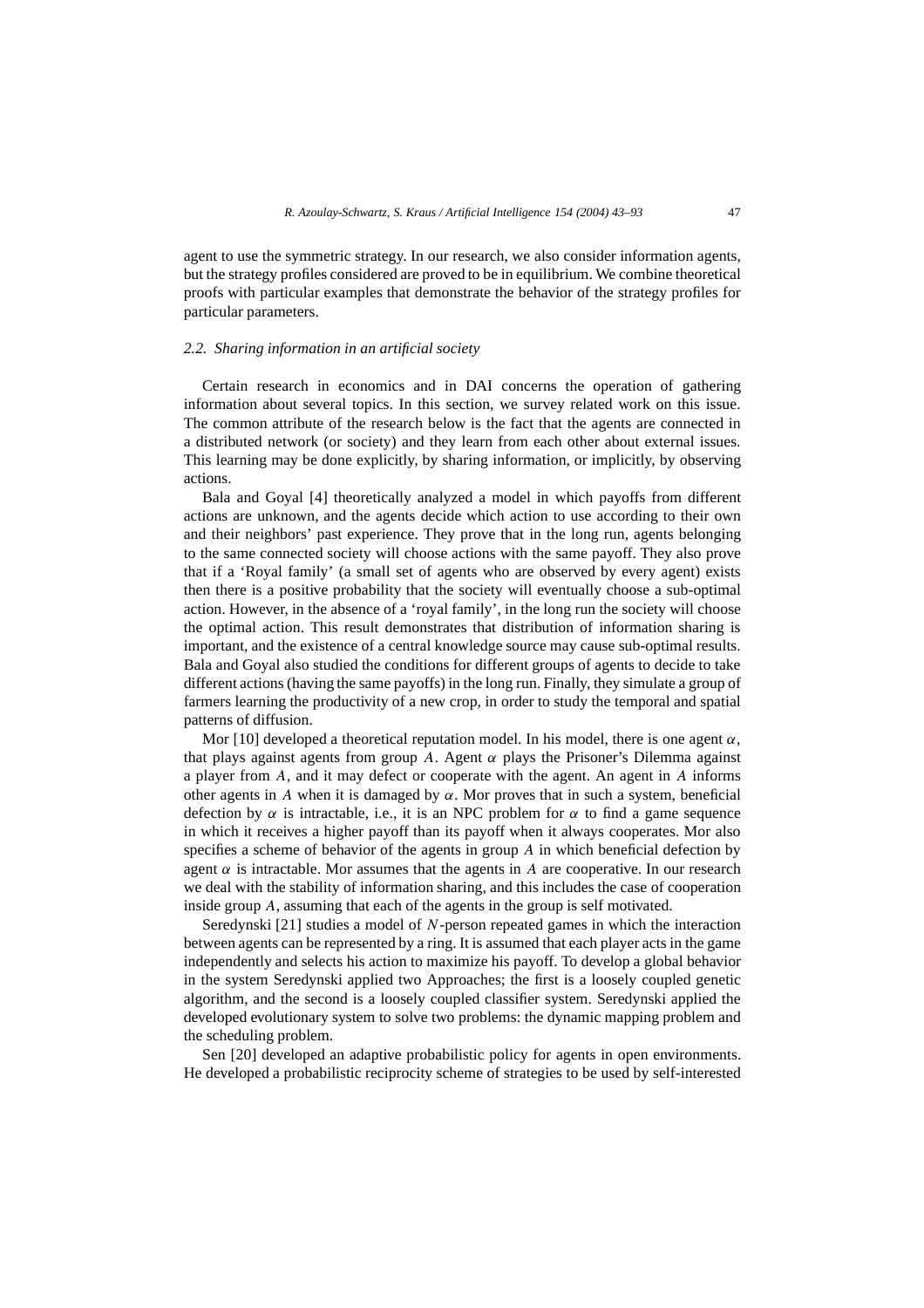agents to decide on whether or not to help other agents. Experiments show that agents can use reciprocal behavior to adapt to the environment, and improve individual performance. He showed that if the group composition changes only slowly, and there is interaction between the agents, probabilistic reciprocity based strategies can maximize the utility of each of the agents. He also found by simulations that in the long run, selfish agents perform worse than reciprocative agents in a mixed group.

Sen et al. [19] considered agents that share their opinions concerning other agents. Using simulations they showed that sharing information on experiences with other agents among reciprocative agents will limit the exploitative gains of selfish agents. They provided a trust-based evaluation function and showed that this function resists both individual and group deception on the part of selfish agents.

In our research, we consider a similar problem of agents that require the help of each other. We develop strategies for stable cooperation, and find under which conditions cooperation is possible. The agents' strategies, in contrast to the work of Sen, are deterministic, since we found that the performance is better than that of mixed strategies. Moreover, we prove theoretically that the strategies are in equilibrium, i.e., no agent can gain from deviation.

Aoyagi [1] studies a model of a two armed bandit process played by several players, where they can observe the actions of other players, but not the outcome of these actions. He proved that under a certain restriction on the probability of Distribution of the arms, the players will settle on the same arm in any Nash equilibrium of the game. This shows that each agent learns from the behavior of the other agents, even if explicit information is not delivered. In our research, we do not assume that the players can observe the actions of each other, so explicit information is required in order to learn from the other players' experiences.

Zacharia [22] investigates a mechanism called *Histos*, which is based on information sharing among human societies. The mechanism is founded on the idea that *I am probably willing to trust my friend's opinion about the (unknown) user more than the opinion of a few people I have never interacted with*. Histos uses a pairwise rating of the users. The rating is represented by a directed weighted graph. Nodes represent users and weighted edges represent reputation ratings. When a user *A*<sup>0</sup> submits a query to Histos asking about the reputation value of user  $A_1$ , the system finds all directed paths connecting  $A_0$  to  $A_1$ , of a length less or equal to *N*. Then a personalized reputation value for *A*<sup>1</sup> is computed. The reputation of  $A_1$  is a weighted average of the reputation values given to  $A_1$  by users which are directly connected to it. The weight given to each user is its own reputation. This evaluation is based on the assumption that if somebody trusts user *x* as a buyer or a seller, he will also trust it as an information supplier about other users. One of the limitations of this model is the fact that people need to have incentives in order to send their evaluation of others, and a traditional reputation mechanism does not provide such incentives. In this paper, we consider the stability of sharing such information between the software agents.

In the above research, the issue of learning from each other is considered. In most of the research surveyed, it is assumed that agents explicitly share information with each other and use information from each other in order to learn common issues. In this research, we study the issue of stability of the sharing information process itself, in environments where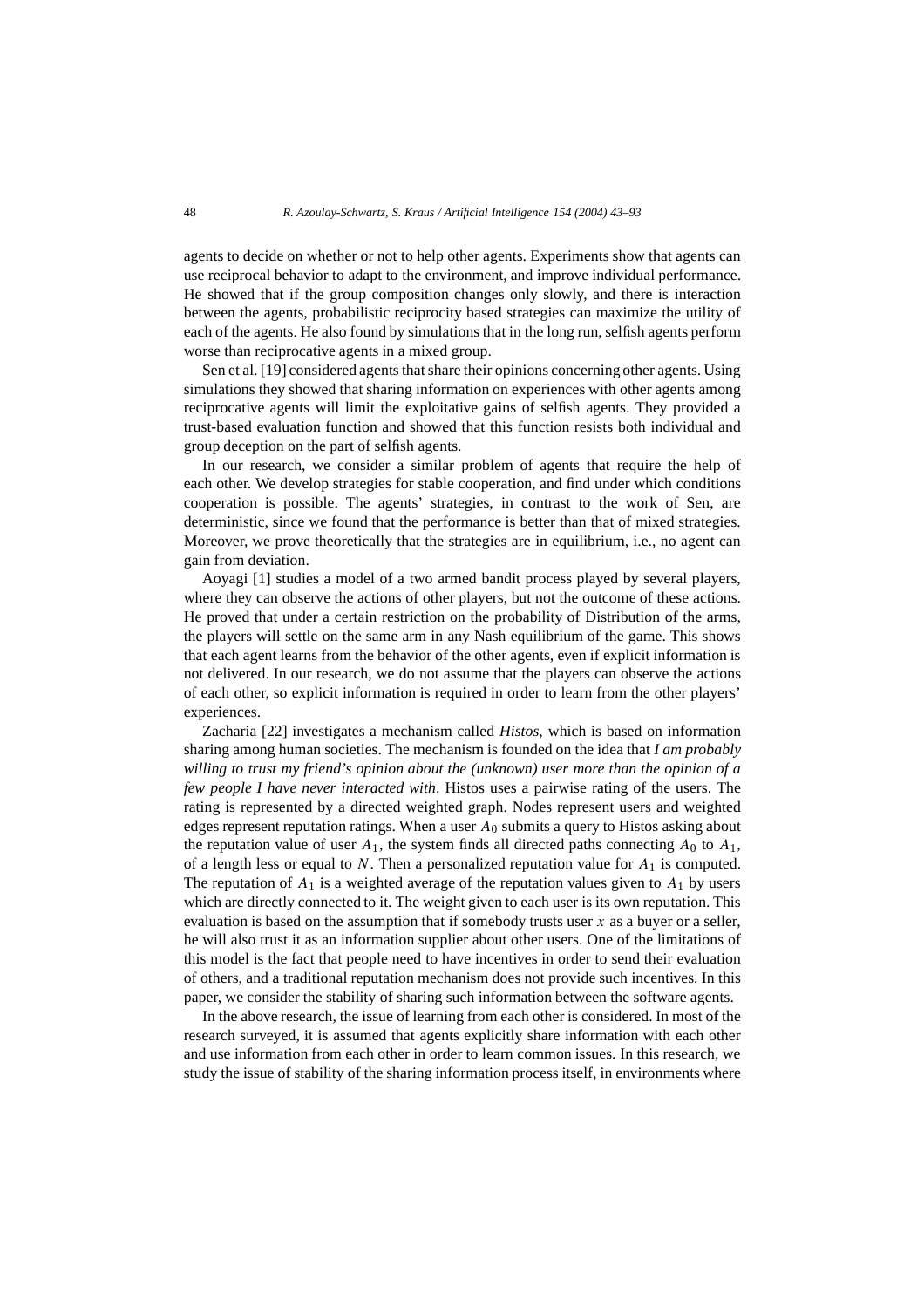providing information to another agent is costly, but there is no payment mechanism and no valuations of the obtained answers.

# **3. Methodology**

In this section, we present definitions of notions and concepts which will be used in the models that we developed in this work. We describe the basic costs and benefits due to queries answering. In addition, we present the stage game, which considers one period of the game, in which one agent asks another agent a single query, and no future encounters are considered. Then, we suggest a trigger strategy equilibrium [8] to be used by the agents in the repeated game. This kind of strategy is appropriate for cases where the action performed by one agent is unobserved by the other one, but the action yields an outcome observed by both players. However, the same outcome may be the result of different actions.

The trigger strategies are based on the ability to "punish" an agent that does not answer queries and a trigger equilibrium is based on trigger strategies. In this type of equilibrium, the agent will use the outcome of its opponent's action in order to decide whether or not to punish its opponent.

We suggest that agent *B* punish agent *A*, by ignoring a future query (or queries) of agent *A*. However, in order to find out the cost of such a punishment to agent *A*, we will first consider the discount factor of the punishment. Thus, in this section we also develop the structure of the discount factor over time, which will be used in the different models we will develop.

#### *3.1. Notation conventions*

As this paper involves several kinds of models, it includes extensive notation. In Appendix A we present a table which contains the basic notation used in this paper. In the following paragraphs, we describe some of the basic criteria used to choose these notations.

In general, we consider a pair of agents and denote them agent *A* and agent *B*. When considering an arbitrary agent, we denote it as agent *i*, communicating with agent  $j \neq i$ . Any terminology related to the expected utility of an agent is described in uppercase letters (*E,U,V* or *F*), with a subscript denoting the index of the agent for whom the expected utility is calculated, and a superscript describing the relevant model. For example, *UA* denotes the expected utility of agent *A* in the alternating model, when it sends a query to agent *B*.

Parameters of the model are described in lowercase letters, English (most of the parameters) or Greek ( $\delta$ , and  $\omega$ ), sometimes with a subscript describing the agent the parameter is associated with. Finally, macro notations, which are used only for readability purposes, are denoted by calligraphic letters, sometimes with subscripts.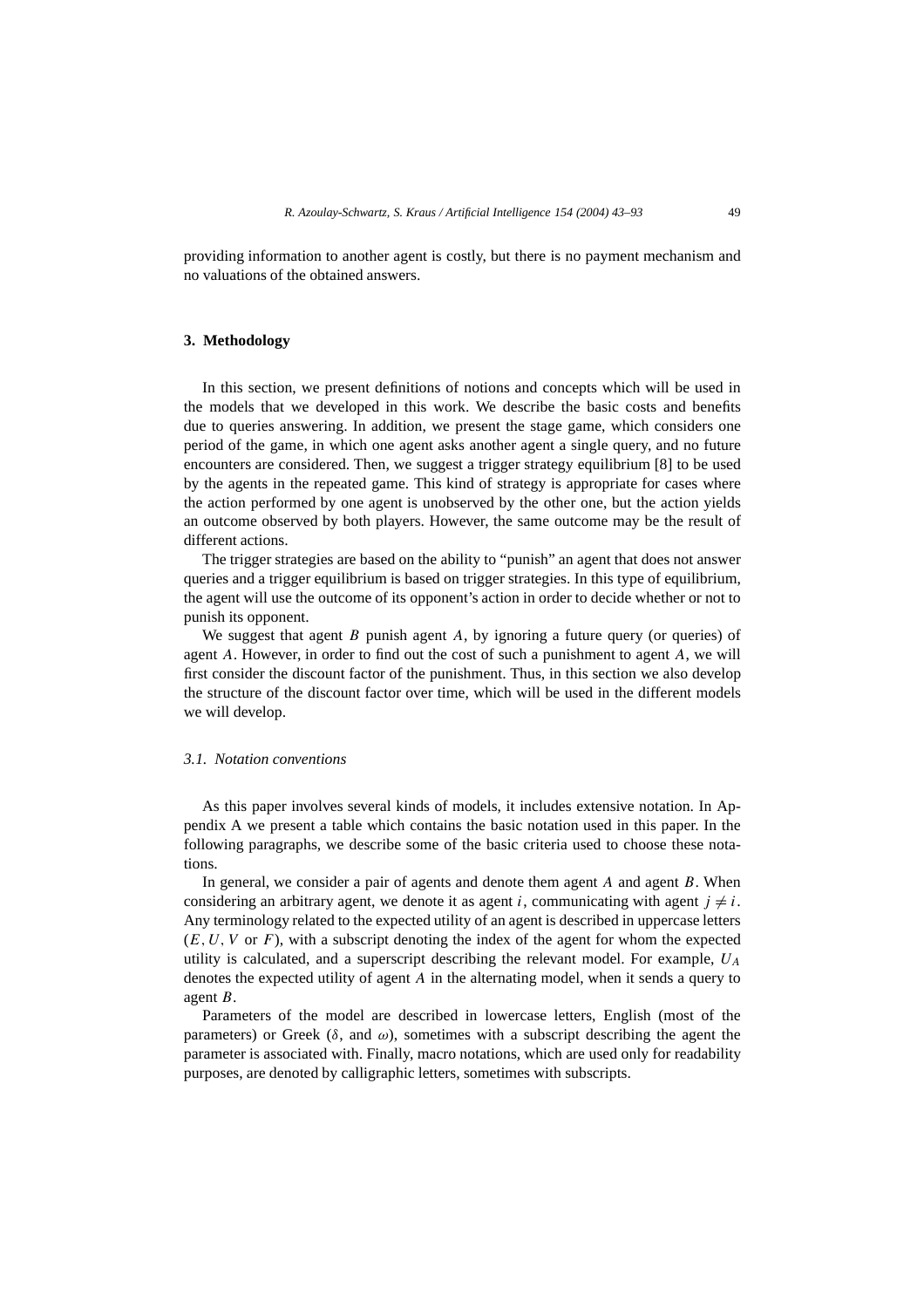

Fig. 1. Stage game: agent *B* sends a query, agent *A* decides whether to answer or not.

#### *3.2. The one-period interaction*

Consider the following interaction of two agents, *i* and *j* : Agent *j* is ready to ask a query, and it can either send it to agent *i* or not. If it sends the query, then agent *i* can either attempt to answer the query or not. If agent *i* attempts to answer the query, then with a probability of  $p_i$  it will succeed in answering the query, but with a probability of  $1 - p_i$ it will fail, where  $0 \leq p_i \leq 1$ . (This probability can be calculated as the proportion of past successful queries to the agent w.r.t. all the past queries to it.) If agent *j* does not receive an answer, it does not know whether agent *i* attempted to answer it and failed, or whether it even tried.

Agent  $i$  incurs an obligatory cost  $o_i$  for searching for an answer when attempting to answer a query. If it succeeds in finding an answer then it incurs an additional cost of  $c_i$ , which contains the expenses of retrieving the answer (i.e., its total cost is  $o_i + c_i$ ). If agent  $i$  does not attempt to answer the query at all, then it will have a utility of 0. The asking agent (agent *j*) obtains a utility of  $v_j$  only if it receives an answer to the query. In any other case, its utility will be 0. The stage game is described in Fig. 1. As mentioned above, a list with the notations used here as well as other notations used in the rest of this paper appear in Appendix A.

Consider the one-period interaction in which agent *B* is ready to send agent *A* a query. There are two pure equilibria for this interaction: in the first, agent *B* will send the query to agent *A*, but agent *A* will not attempt to answer it. Note that agent *B* still sends its query, since we assume that it incurs no cost for sending queries. In the second, agent *B* will not send the query at all. In both equilibria, the utility of both agents is 0. In this paper we present strategy profiles to be used by agents participating in the repeated version of the above interaction. We prove that under certain conditions, responding to queries is in equilibrium, and improves the agents' expected utility.

This problem can be stated more generally. Agent *j* can ask agent *i* to perform any arbitrary action, rather than answer a query. The action is costly to agent  $i$ , and it may succeed or fail. However, if the required results of the action are not achieved, agent *j* cannot observe whether this happened because of a failure of the action taken by agent *i*,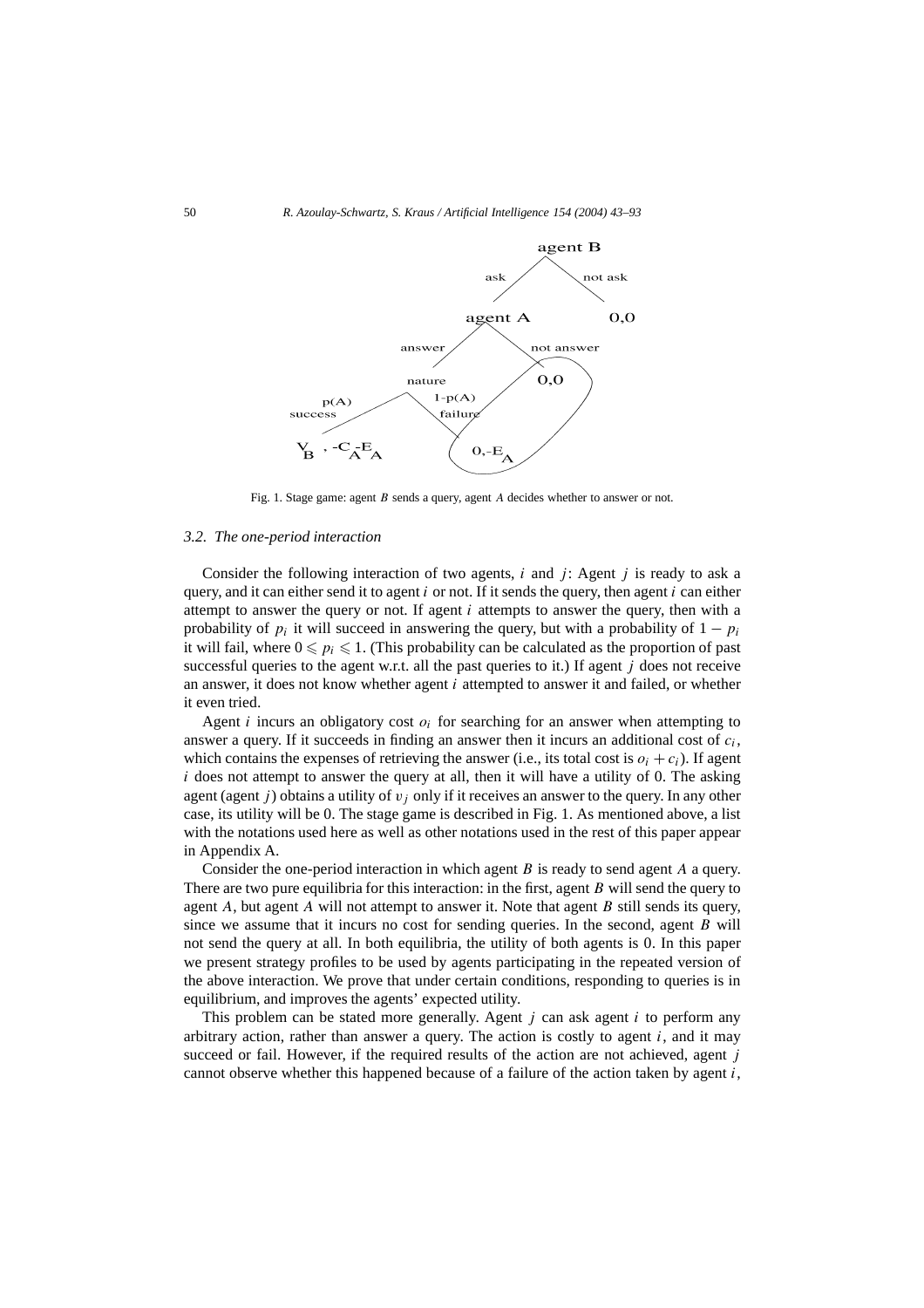or since agent *i* did not even attempt to perform the action. This problem is different from the classical *repeated principal-agent* problem [13] since each agent takes the role of *a principal* in part of the interactions, and a role of an *agent* in the other interactions. In the rest of the paper we refer to query answering, although our results are also appropriate for the general problem. In most of the paper, we consider the stage game in which agent *B* has a query and agent *A* has to decide whether to answer it or not. Of course, symmetric definitions and conclusions are appropriate for the symmetric case, where agent *A* has a query for agent *B*.

#### *3.3. The repeated interaction*

In the repeated interaction there are several occurrences over time of the single interaction described above. We consider an *alternating* queries model in which agent *A* asks a query, then agent *B*, and vice versa. We assume that if agent *A* is ready to ask a query when it is agent *B*'s turn, it will ask the query somewhere else, and not wait until its next turn. In [3] we relax this assumption and assume that each agent may have a query to be asked at each time period.

Time is discrete and is indexed by  $t = 1, 2, \ldots$ . If it is agent *i*'s turn to ask a query, then the probability for it to have a query at a given time period is  $q_i$ , and this probability is known to both agents. Although the agents know the probability distribution of the queries appearance, they do not know the actual time when queries will appear. This means that at a given time each agent does not know when exactly it will be ready to send its next query, or the time its opponent will send its next query. If a query is ready, then the one-period interaction occurs and we assume that it takes one time period. We consider a discounted utility function, and denote the discount factor of the utility function  $\delta$ , where  $0 \leq \delta < 1$ . We assume that interactions continue indefinitely. Our model also suits situations where in each interaction, there is a positive probability  $1 - p$  that no more interactions will occur, as described in [11]. In this case, if the probability for a next interaction to occur is  $p$ , then  $\delta = p$ .

The configuration vector  $\omega$  includes all the relevant parameters. The contents of the configuration vector are as follows:

$$
\omega = (p_A, p_B, q_A, q_B, \delta, v_A, v_B, c_A, c_B, o_A, o_B),
$$

where  $p_A$  is the probability for agent *A* to succeed in answering a query if it attempts to,  $p_B$  is the probability for agent *B* to succeed,  $q_A$  and  $q_B$  are the probability for agent *A* and agent *B*, respectively, to have a query in a particular time period,  $\delta$  is the discount factor,  $v_A$  and  $v_B$  are the utilities of agent *A* and agent *B* from receiving an answer to a query,  $o_A$ and  $o_B$  are the cost for agent *A* and *B* when attempting to answer a query, and  $c_A$  and  $c_B$ are the additional costs whenever they succeed in answering the query. The set *Ω* denotes the set of all possible configuration vectors.

In this paper, we suggest a trigger strategy equilibrium [8] to be used by the agents in the repeated interaction. Trigger strategies are appropriate for cases where the action performed by one agent is unobserved by the other one, and it yields an outcome that is observed by both agents. However, the same outcome may be the result of different actions, with different probabilities. In this type of equilibrium, an agent uses the outcome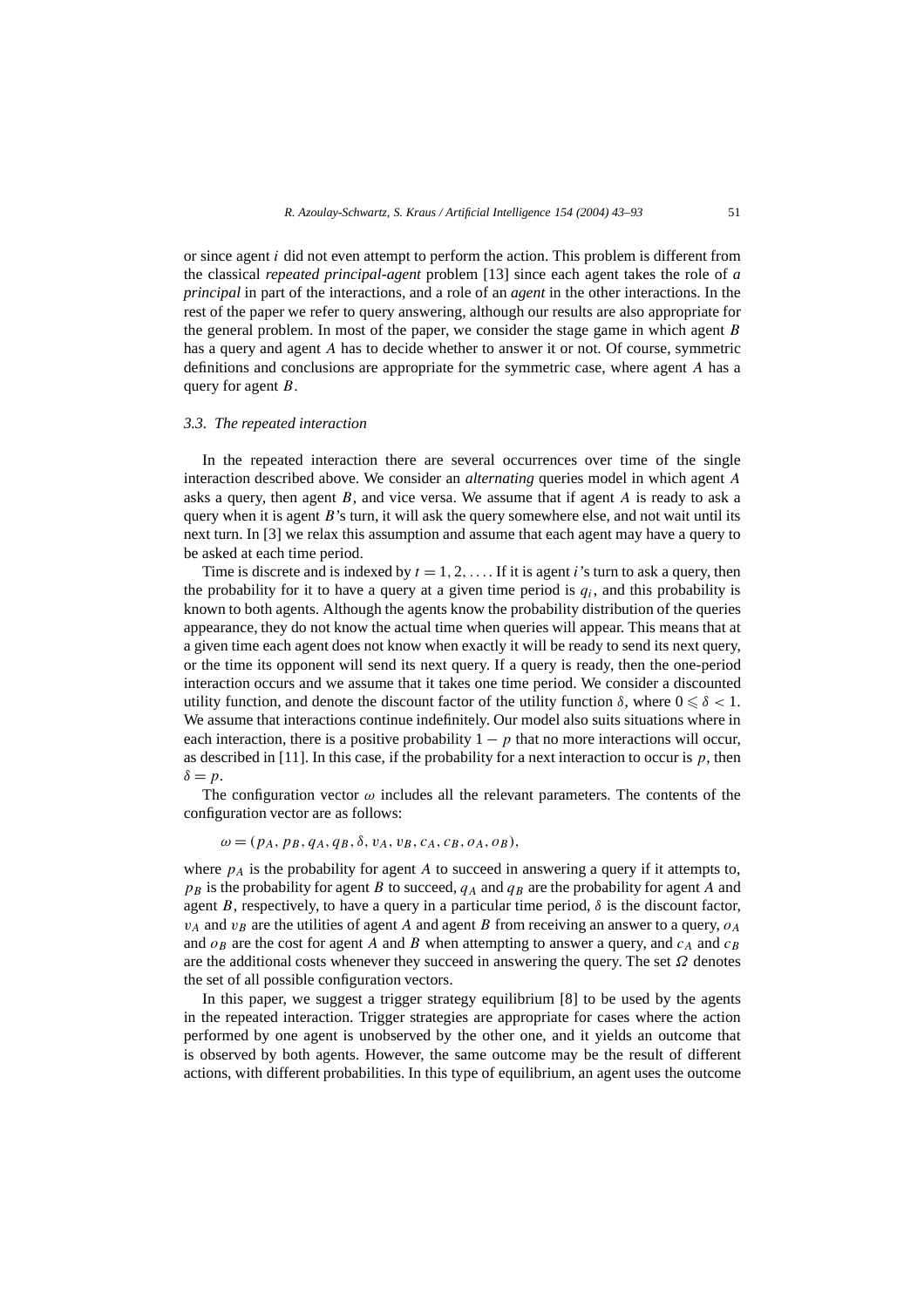of its opponent's action in order to decide whether to behave cooperatively, or to punish its opponent, and apply the non-cooperative strategy. Trigger strategies surveyed in the literature are for simultaneous games, and in most of the cases for the prisoner's dilemma. We apply this type of strategies to the queries answering problem, which is a nonsimultaneous game.

# **4. A one-period observation model**

In this section, we consider a strategy profile where punishment is performed after each time an answer is not obtained from the opponent, though in some cases the outcome is not deliberately caused by the opponent. Using a trigger strategy profile causes the agents to attempt to answer each other's queries, thus increasing the agents expected utility with regards to the case where the equilibrium of the one-period interaction is implemented. However, there are cases where agents are punished due to failure in answering queries. We begin this section by defining the trigger strategy profile.

# *4.1. Strategy profile*

We suggest that the agents use a trigger strategy profile which is based on three possible "phases": *Normal*, *Punish<sup>A</sup>* and *PunishB*. In phase *Normal*, each agent attempts to answer the query of the other agent. In phase  $Punish_i$ , agent  $j \neq i$  ignores the queries of agent *i*, but if agent *j* asks a query, agent *i* will attempt to answer it. At the beginning, the agents are in phase *Normal*, and remain there provided each agent answers its opponent's query. Given phase *Normal*, when an agent *i* does not answer a query, the agents switch to *Punishi*. This punishment phase holds until agent *i* answers a query of agent *j* , in which case, the agents return to phase *Normal*. This strategy profile promotes cooperation and information sharing.

#### *4.2. Expected discount over time*

In this section, we discuss the discount factor of the expected utility over time. This discussion will be valid for the one-period observation model, and also for the *n*-period observation and the *k*-model of punishment after *k* unanswered queries from *n*.  $D_i$  is the expected discount ratio from the time agent *j* asks a query, until the time agent *i* will be ready to ask a query. With a probability of  $q_i$  the delay will be for one time period, in which case, a discount of  $\delta$  should be considered. With a probability of  $q_i(1 - q_i)$  there will be a delay of two time periods (a discount of  $\delta^2$ ), and with a probability of  $(1 - q_i)^k q_i$  there will be a delay of  $k + 1$  periods, and the discount ratio will be  $\delta^{k+1}$ .  $\mathcal{D}_i$  is the sum of the above infinite geometric series. Thus, the value of  $\mathcal{D}_i$  is

$$
\mathcal{D}_i = \delta q_i + \delta^2 (1 - q_i) q_i + \dots = \frac{\delta q_i}{1 - \delta (1 - q_i)}.
$$
\n<sup>(1)</sup>

We proceed by evaluating the discount ratio in a case of punishment. Consider a case in which agent *A* has to be punished. This means that the last query was sent from agent *B*,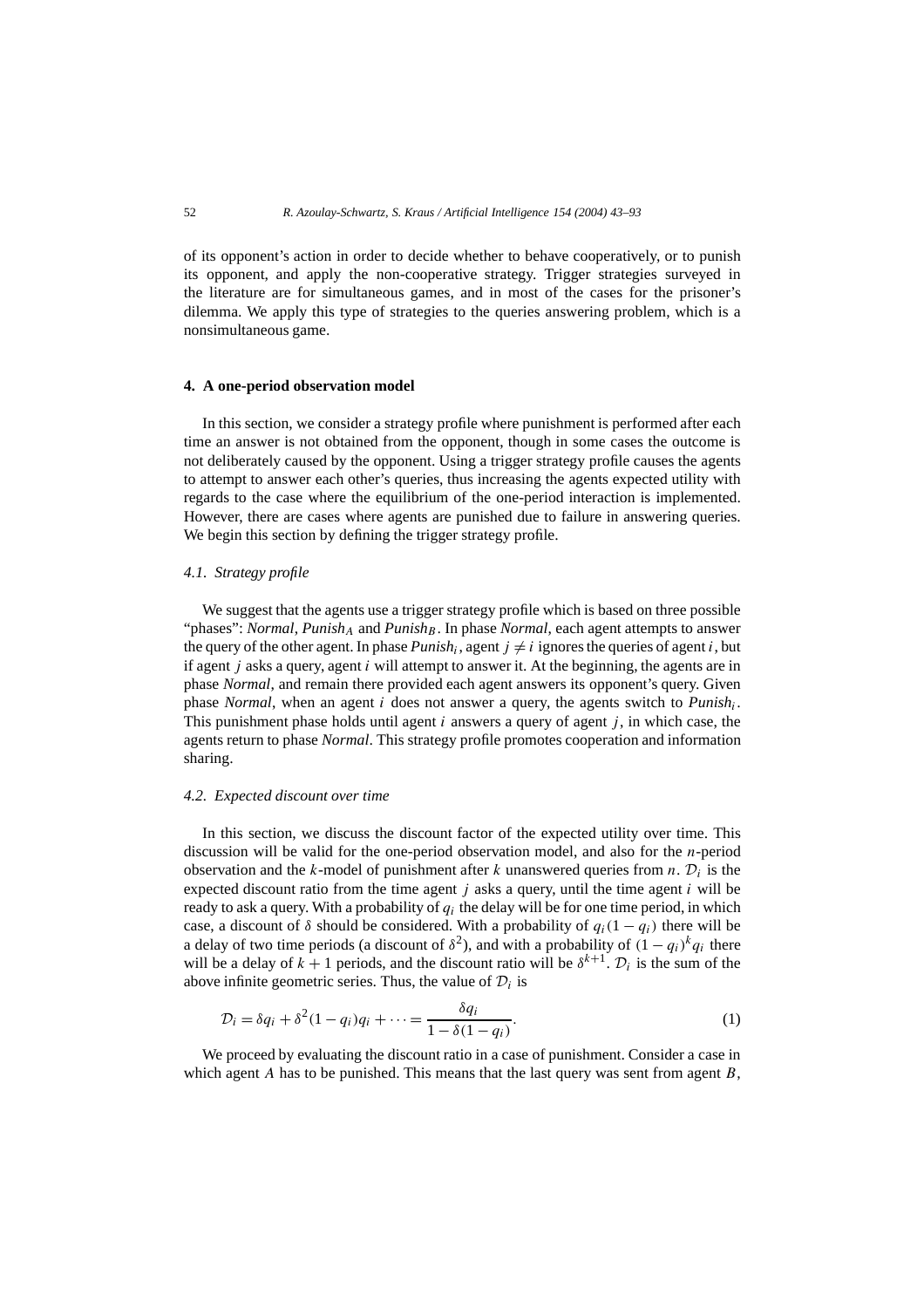and no response was obtained from agent *A*. Since the agents *alternate* their queries, the next query will be sent by agent *A*, but it will be ignored by agent *B*. The consequent query will be sent by agent *B*, and agent *A* will attempt to answer it, as defined in Section 4.1.

Denote the present time when agent A does not send an answer  $t_0$ , the time when agent *A* has a query  $t_A$ , and the time after  $t_A$  in which agent *B* sends a query to agent *A*,  $t_B$ . Denote the overall expected discount ratio from  $t_0$  until  $t_B$ ,  $D$ . The minimal value of  $D$  is in the case where  $t_B = t_A + 1$ . Namely, immediately after the period in which agent *A* asks a query which is ignored, agent *B* asks a query back. This event occurs with a probability of  $q_B$ , and in this case, the total discount factor will be  $\mathcal{D} = \mathcal{D}_A \delta$ . With a probability of  $q_B(1 - q_B)$ , the delay will be for two time periods. In this case,  $\mathcal{D} = \mathcal{D}_A \delta^2$ . In the general case, with a probability of  $q_B(1 - q_B)^i$ , the delay will be for  $i + 1$  time periods, and the discount factor will be  $\mathcal{D} = \mathcal{D}_A \delta^{i+1}$ .

Again, we obtain a geometric series of the expected discount ratio:

$$
\mathcal{D} = \mathcal{D}_A \delta q_B + \mathcal{D}_A \delta^2 (1 - q_B) q_B + \mathcal{D}_A \delta^3 (1 - q_B)^2 q_B + \cdots
$$
  
=  $\mathcal{D}_A \frac{\delta q_B}{1 - \delta (1 - q_B)}$ 

and according to Eq. (1), this is equal to

$$
\mathcal{D} = \frac{\delta^2 q_A q_B}{(1 - \delta(1 - q_A))(1 - \delta(1 - q_B))} = \mathcal{D}_A \mathcal{D}_B.
$$
\n(2)

Symmetrically, D is also the expected discount in the case of punishing agent *B*. In the following lemma, we prove that  $0 \leq \mathcal{D}_i < 1$ , and also that  $0 \leq \mathcal{D} < 1$ .

**Lemma 4.1.** *Given*  $0 \le \delta < 1$ *, for each*  $i \in \{A, B\}$ *, if*  $0 \le q_i \le 1$ *, then*  $0 \le \mathcal{D}_i < 1$ *, and if*  $0 \leqslant q_A, q_B \leqslant 1$ , then  $0 \leqslant \mathcal{D} < 1$ .

The proof of this lemma, as well as the proofs of the lemmas and theorems in the rest of this paper, appear in Appendix A. The terms  $D$ ,  $D_A$  and  $D_B$  will be used in the rest of this paper, to calculate the expected utility from the next interaction. The expected utility of a value *v* obtained in the next interaction will be *v* multiplied by the appropriate  $D$  or  $\mathcal{D}_i$ , since  $0 \le \mathcal{D} \le 1$ ,  $\mathcal{D}$  and  $\mathcal{D}_i$  can be considered standard discount factors.

#### *4.3. Expected utility*

In this section, we specify the expected utility of the agents when they follow the strategies profile described above, and the conditions under which this profile is in equilibrium. The expected utility of each agent is based on the fact that the agents follow the equilibrium strategies. In the following, we define the terms that will be used for these specifications.

**Definition 4.1.** The following terms express the expected utility of the agents, from the present until infinity.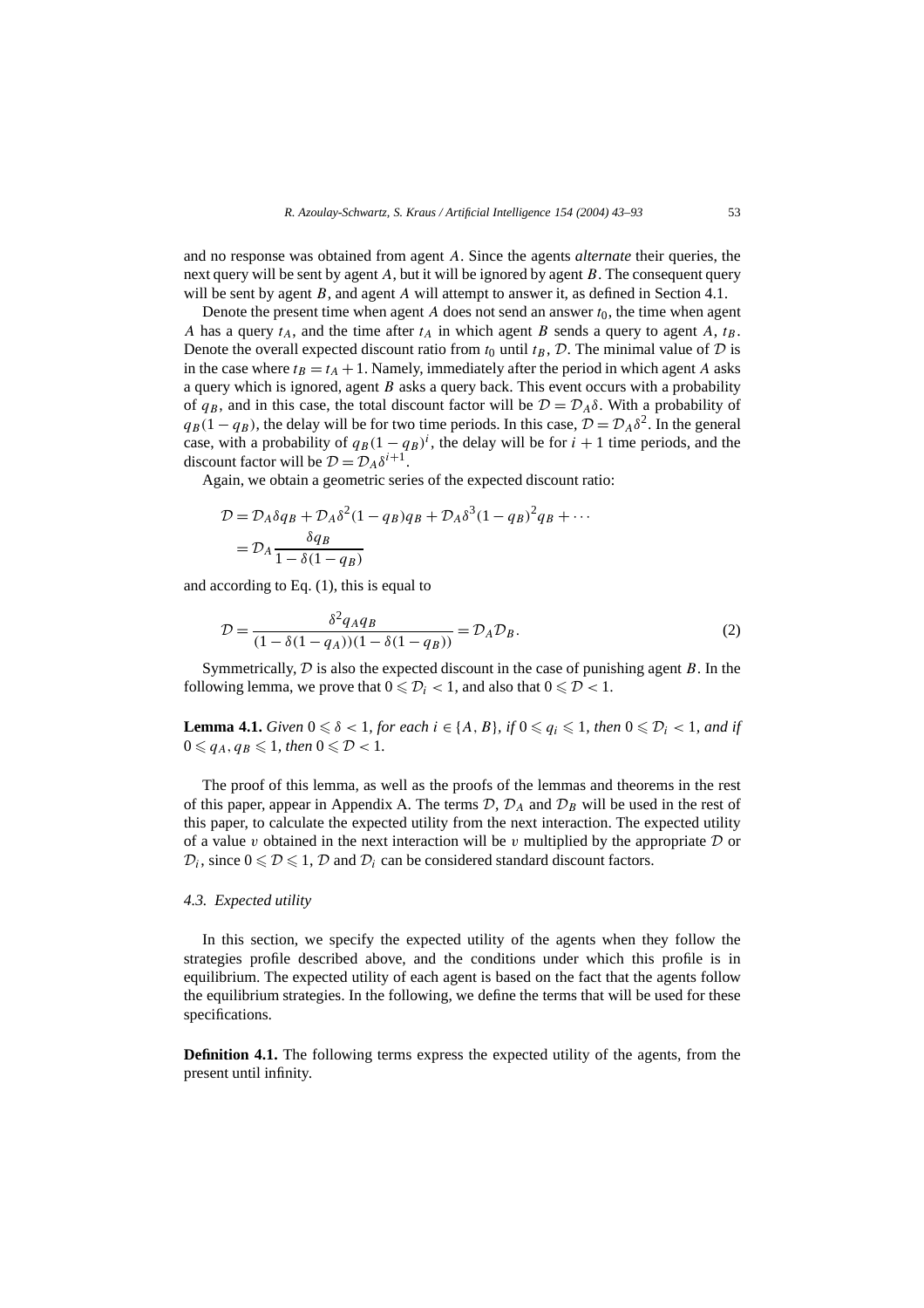- $V_i$ : the expected utility of agent *i* if it attempts to answer the query of agent *j* (whether it succeeds or not).
- *Ui*: the expected utility of agent *i* when it is agent *j* 's turn to answer *i*'s query (whether *j* succeeds or not).
- $F_i$ : the expected utility of agent *i* as the agents move to phase *Punish<sub>i</sub>* (either since agent *i* ignored the last query, or because of agent *i*'s failure to answer it).

Generally, we consider the expected utility and the trigger equilibrium condition of agent *A*. *B*'s specifications can be detailed symmetrically. We consider an unrestricted horizon model, so the utility terms are defined recursively.

**Attribute 4.1.** *The values of*  $V_A$ *,*  $U_A$ *, and*  $F_A$  *are computed as follows.* 

$$
V_A = -o_A + p_A(-c_A + D_A U_A) + (1 - p_A)F_A,
$$
\n(3)

$$
U_A = p_B(v_A + \mathcal{D}_B V_A) + (1 - p_B)\mathcal{D}U_A,\tag{4}
$$

$$
F_A = \mathcal{D}V_A. \tag{5}
$$

*VA* is the expected utility of agent *A* from attempting to answer a query. It consists of the obligatory cost  $o_A$ , and the expected future utility when the attempt to answer succeeds, and the expected utility when it fails, with the corresponding probabilities for both events. In case of success, the utility of agent *A* consists of the cost of *cA*, and of its utility from asking agent *B* a query  $(U_A)$ , after an expected discount of  $\mathcal{D}_A$ . In case of failure, agent *A*'s utility is *FA*.

*UA* is the expected utility of agent *A* when it asks a query. If agent *B* succeeds to answer agent  $A$ 's query, then agent  $A$  receives an immediate utility of  $v_A$ , and the agent stays in state *Normal*, i.e., after a delay of  $\mathcal{D}_B$ , agent *A* will be required to answer agent *B*'s query, with an expected utility of  $V_A$ . If agent *B* fails to answer the query, then after a delay of  $D$ , it will be required to answer the next query of agent *A*, i.e., agent *A*'s expected utility is *UA*.

*FA* is the utility of agent *A* when it does not answer the query of agent *B*. Agent *A* will be punished, and after an expected discount ratio of  $D$ , again, it will be its turn to answer agent *B*'s query, i.e., its expected utility will be *VA*.

#### *4.4. Equilibrium conditions*

We proceed by identifying the conditions under which the trigger equilibrium exists. In particular, we use the strategy profile defined in the beginning of Section 4.1, and we specify the condition under which an agent prefers the trigger strategy over deviation and ignoring its opponent's queries, given that the second agent uses the trigger strategy. If the condition of each agent holds, then the trigger strategy profile is in equilibrium.

In order to prove that the strategy profile is in equilibrium, we have to prove that whenever agent  $i$  follows its equilibrium strategy, it is worthwhile for agent  $j$  to keep its equilibrium strategy too. In the following lemma, we prove under which condition this holds.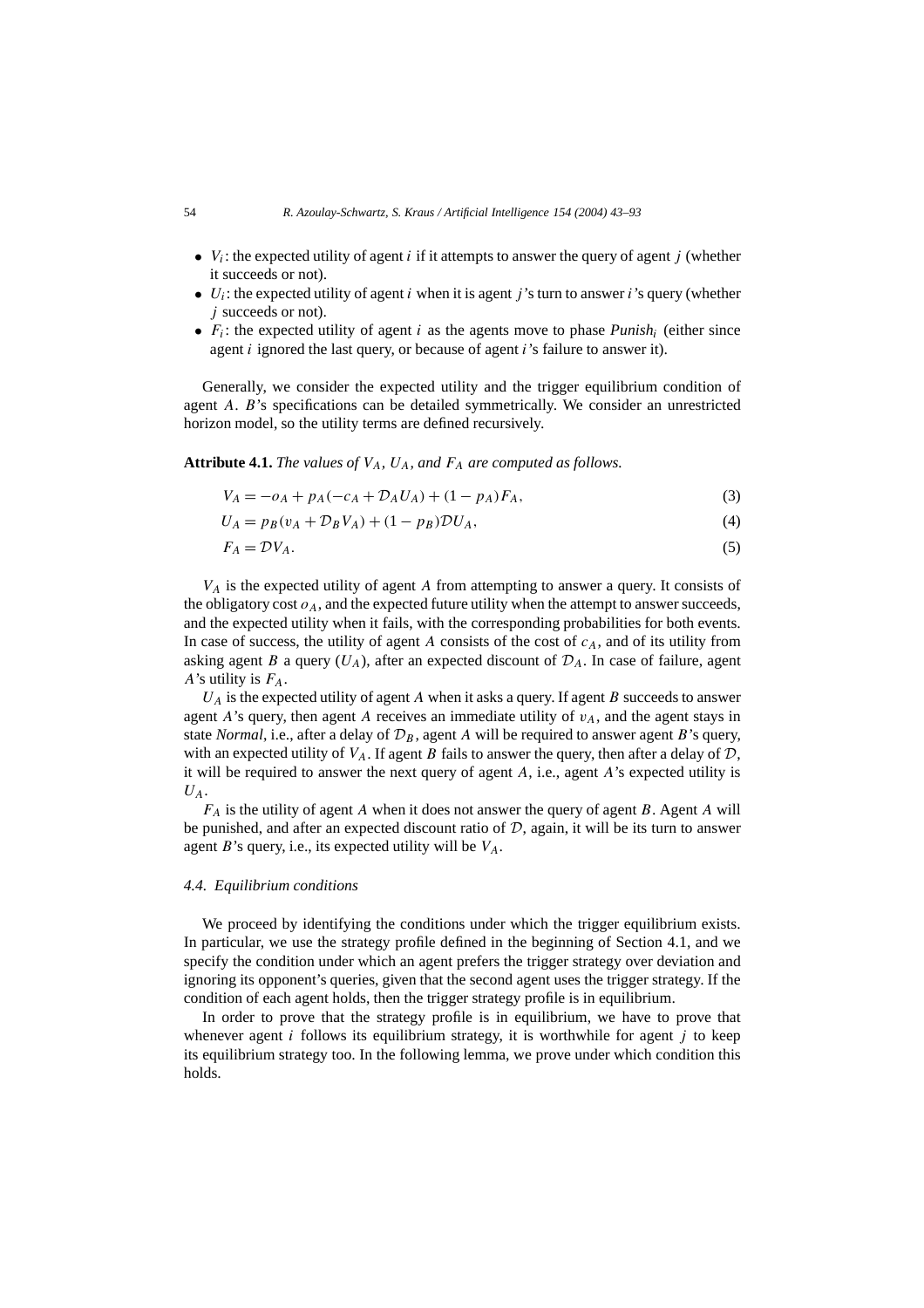**Lemma 4.2.** *The trigger equilibrium of the one-period observation strategy profile is in equilibrium if*  $V_i \geq F_i$ *, for*  $i \in \{A, B\}$ *.* 

The above condition claims that whenever the utility of answering a query is higher for the agent than its utility from ignoring the query, a trigger equilibrium exists. In the following lemma, we found an explicit formula which defines  $V_A$ , by using formulas  $(3)$ – $(5)$ .

**Lemma 4.3.** *The expected utility of agent A when attempting to answer a query, can be formalized as follows.*

$$
V_A = \frac{-o_A - p_A c_A + p_A \mathcal{D}_A \mathcal{A}}{1 - p_A \mathcal{D}_A \mathcal{B} - (1 - p_A) \mathcal{D}},\tag{6}
$$

*where*

$$
\mathcal{A} = \frac{p_B * v_A}{1 + \mathcal{D}(p_B - 1)}\tag{7}
$$

*and*

$$
\mathcal{B} = \frac{\mathcal{D}_B * p_B}{1 + \mathcal{D}(p_B - 1)}.\tag{8}
$$

*After manipulating, the expected utility can be formalized also as follows*:

$$
V_A = \frac{(1 + Dp_B - D)(-o_A - p_A c_A) + p_A D_A p_B v_A}{(1 + Dp_B - D)(1 - D + Dp_A) - p_A Dp_B}.
$$
\n(9)

Using Lemma 4.2, and the definitions of  $F_A$  and  $F_B$ , we can progress by finding the explicit conditions for the existence of the trigger equilibrium. The condition of agent *i* can be displayed as a required ratio between  $v_i$  and  $c_i + o_i/p(i)$  for agent  $i \in \{A, B\}$ . We start with two propositions. First, we prove that the denominator of  $V_A$  is positive.

**Proposition 4.1.** *The term*  $1 - p_A \mathcal{D}_A \mathcal{B} - \mathcal{D}(1 - p_A)$  *is positive whenever*  $0 \le \mathcal{D}_A$ ,  $p_A \le 1$ *.* 

We proceed by proving the conditions required for the equilibrium to hold.

**Lemma 4.4.** *If the agents are risk-neutral, then the one-period observation strategy is in equilibrium for agents* A *and* B, if the following condition holds for both  $i = A$ ,  $j = B$  *and*  $i = B$ ,  $j = A$ .

$$
\frac{v_i}{c_i + o_i/p_i} \geqslant \left(\frac{1 - \delta + \delta q_i}{\delta q_i p_j} + \frac{\delta q_j (p_j - 1)}{p_j (1 - \delta + \delta q_j)}\right). \tag{10}
$$

Using the above lemmas, important properties can be identified concerning the strength of the equilibrium and the influence of the configuration parameters on the conditions of the equilibrium and on the agents expected utility. We present our conclusions in the following section.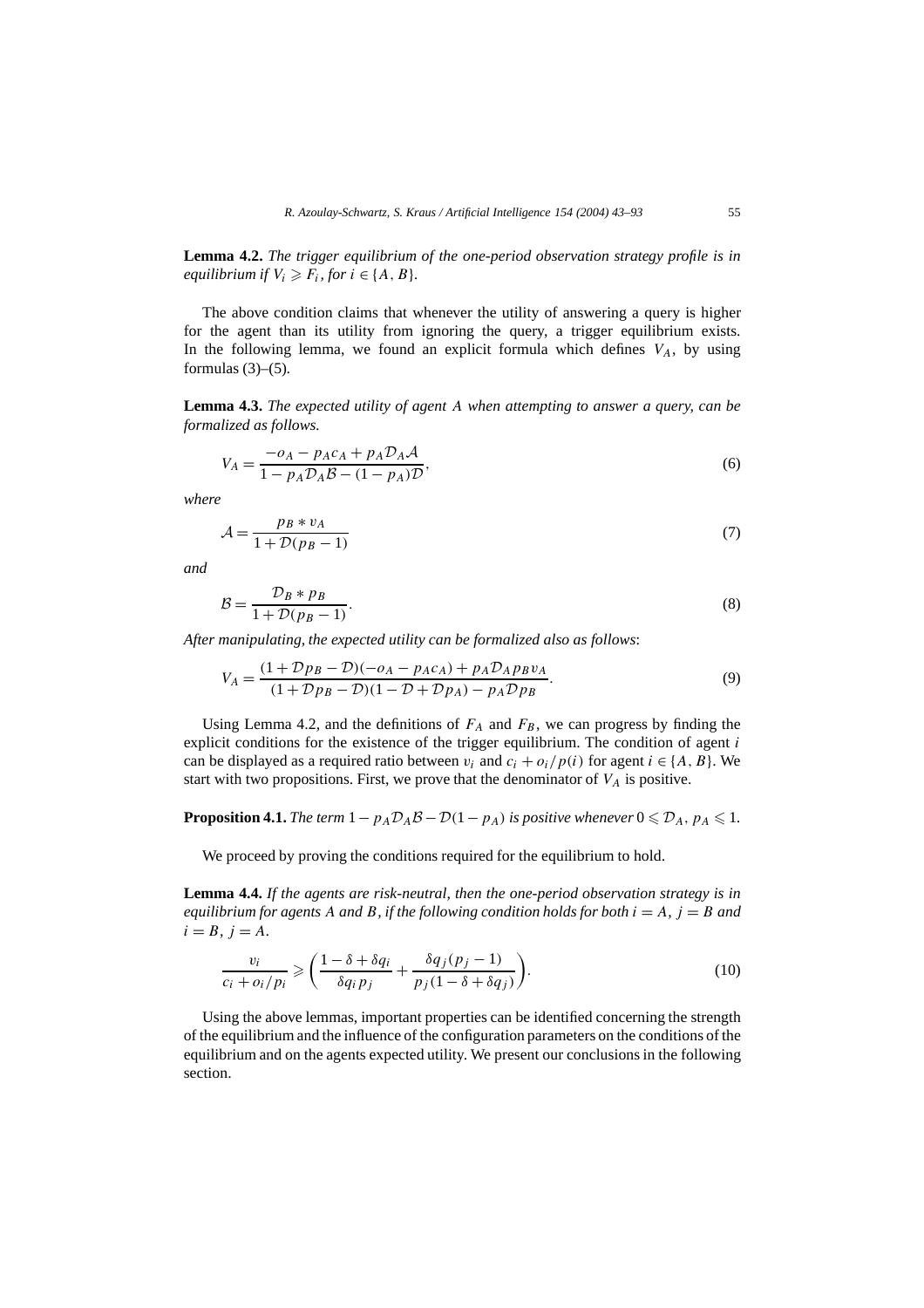#### *4.5. Properties of the expected utility and of the equilibrium conditions*

In this section, we study the existence of the trigger equilibrium and the agents' expected utility *V<sub>A</sub>*. According to Lemma 4.2, the value *V<sub>A</sub>* −  $F_A$  should be non-negative for the equilibrium to exist. As this value increases, the trigger equilibrium exists for a larger set of configurations. Some of our conclusions are proved formally, while others are demonstrated for a particular configuration of parameters  $\omega = (q_i = 0.1, p_i = 0.5, \delta = 0.5)$ 0.9,  $c_i = 1$ ,  $o_i = 0.1$ ,  $v_i = 10$ ). In the following lemma, we prove the influence direction of  $p_i$  and of the cost and benefit parameters of the utilities and of the equilibrium conditions.

# **Lemma 4.5.** As  $v_A$ ,  $p_A$  or  $p_B$  increases, and as  $o_A$  or  $c_A$  decreases, the expected utility of *each agent increases, and the trigger equilibrium holds for more configurations.*

The above conclusion is intuitive. That is, as  $v_A$ , the benefits an agent obtains from answering queries, increases, the utility of agent *A* increases, and it is more worthwhile for it to answer queries. It is also expected that the directions of the influence of  $o_A$  and  $c_A$  will be opposite: as they increase, attempting to answer queries is more costly, so the utility, as well as the tendency of agent *A* to answer queries, decreases. Similarly, as *pA* increases, *VA* increases, since if agent *A* succeeds in answering more queries, its utility increases. As *pB* increases, agent *B* succeeds in answering more queries of agent *A*, and agent *A*'s utility increases (more cases where a utility of  $v_A$  is obtained), as well as its willingness to answer *B*'s queries.

In the following lemma, we prove the influence direction of  $\delta$ ,  $q_A$  and  $q_B$ , both on the expected utility of the agent and on its tendency to use the trigger strategy.

# **Lemma 4.6.** As  $\delta$ ,  $q_A$  *or*  $q_B$  *increases, the expected utility of each agent increases, and the trigger equilibrium exists for more configurations.*

As *δ* increases, the expected utility of agent *A* also increases, as well as its tendency to attempt to answer agent *B*'s query, because agent *A* bears present costs in order to achieve future benefits. Thus, as the discount of time decreases, the weight of the future benefits increases, and this causes the utility to increase, and the tendency to answer queries to increase too.

As *qA* increases, agent *A* is supposed to ask queries more frequently, consequently its utility from receiving answers increases. Thus, it is more beneficial for it to answer other agents' queries, since this will enable it to receive answers to its own queries. Thus, its tendency to attempt to answer queries, and its expected utility in this situation, increase with  $q_A$ . The influence of  $q_B$  is not intuitively clear. On the one hand, as  $q_B$  increases, agent *B* will ask a query more often, and this causes future costs for agent *A*. On the other hand, since the agents alternate in asking their queries, more frequent queries of agent *B* will cause agent *A* to also ask queries more often, and this may improve its utility, and its motivation to answer agent *B*'s queries. However, as we proved in Lemma 4.6, the alternating effect is stronger, and as  $q_B$  increases, the expected utility increases and the equilibrium exists more frequently.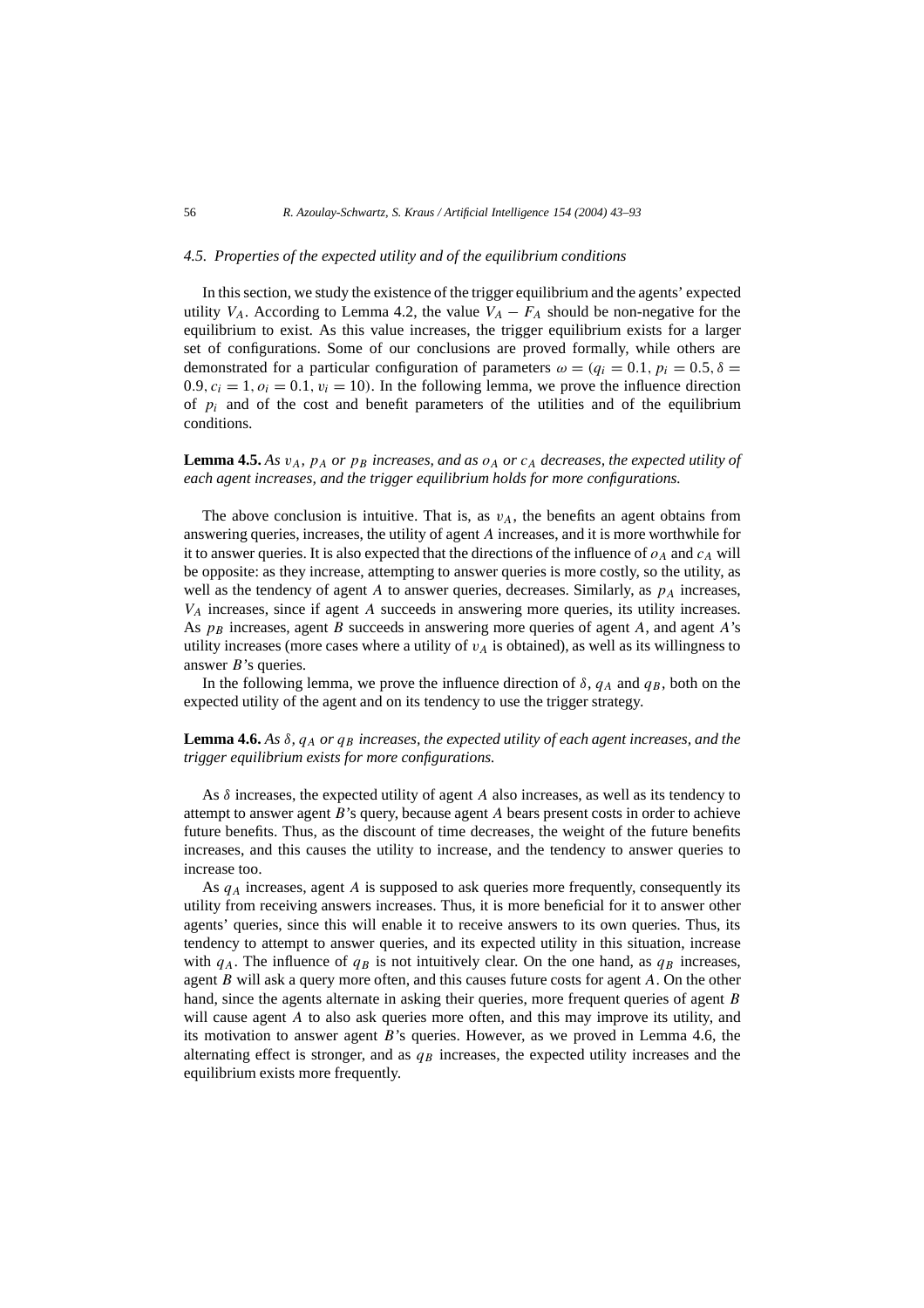In [3] we also considered the influence of  $q_B$  in situations where queries are not alternating, but at any given time, each agent can send a query. In these situations the influence of  $q_B$  is negative: as agent *B* is supposed to have more queries, the expected utility of agent *A* decreases.

To summarize, we have shown the influence of several parameters on the expected utility of agent *A*, and on its willingness to attempt to answer queries. Symmetric conclusions hold for agent *B*'s utility and its trigger equilibrium condition. We can see that as the factors change in a direction that increases the utility of the agent, it will be more motivated to attempt to answer its opponent's queries. This conclusion does not hold for the situation that is presented in Section 5, with the change in the length of the history that is taken into consideration.

#### **5. A model with** *n* **observation periods**

The equilibrium structures described in the previous section enable the agents to share information with each other, due to the fact that an agent that did not respond to a query, will be punished by the sender of the query. However, an agent is not punished only when it ignores a query. Any event of a query with no response yields a punishment, regardless if this was caused by its ignoring the query, or because of a failure to answer the query after a costly attempt.

One can suggest a refined strategy profile, where punishment is done only after a given number of queries with no response. The benefits of such a protocol are based on the fact that punishment will be done more rarely. Such a protocol is more fair, since it reduces the probability of punishing an agent that attempts to answer all the queries it receives. Increasing the number of failures required for punishment also increases the average utility of the agents. However, since the threat to punish is weakened, the equilibrium based on this approach is weaker than the equilibrium based on punishment after each missing response. This means that as the number of periods required in order to decide about a punishment increases, there are more situations where an agent can beneficially ignore queries.

We consider three variations of the *n*-period observation model. First, for demonstration, in Section 5.1 we present a model where  $n = 2$ , and we compare this model to the one-period model  $(n = 1)$  discussed in Section 4. Second, in Section 5.2, an agent is punished after *n* consequent queries with no answer by this agent. Finally, in Section 5.3, punishment is implemented after *k* unanswered queries, from the *n* last queries to that agent.

In this paper, we consider only pure trigger strategies for these cases, whereas in [3] we considered a mixed strategy profile. In the mixed strategy an agent *i* randomly decides whether or not to attempt to answer a query for some histories. There are two situations in which mixed actions can be used: (a) in a punishment phase, where agent  $i$  is allowed to punish agent *j* ; (b) in the normal phase, where agent *i* is supposed to answer *j* 's query. We proved that a mixed strategy profile in a punishment phase (case (a)) is not stable. A mixed strategy profile may be stable in the *Normal* phase (case (b)), but we proved that the conditions for the existence of the equilibrium are equivalent to those of the corresponding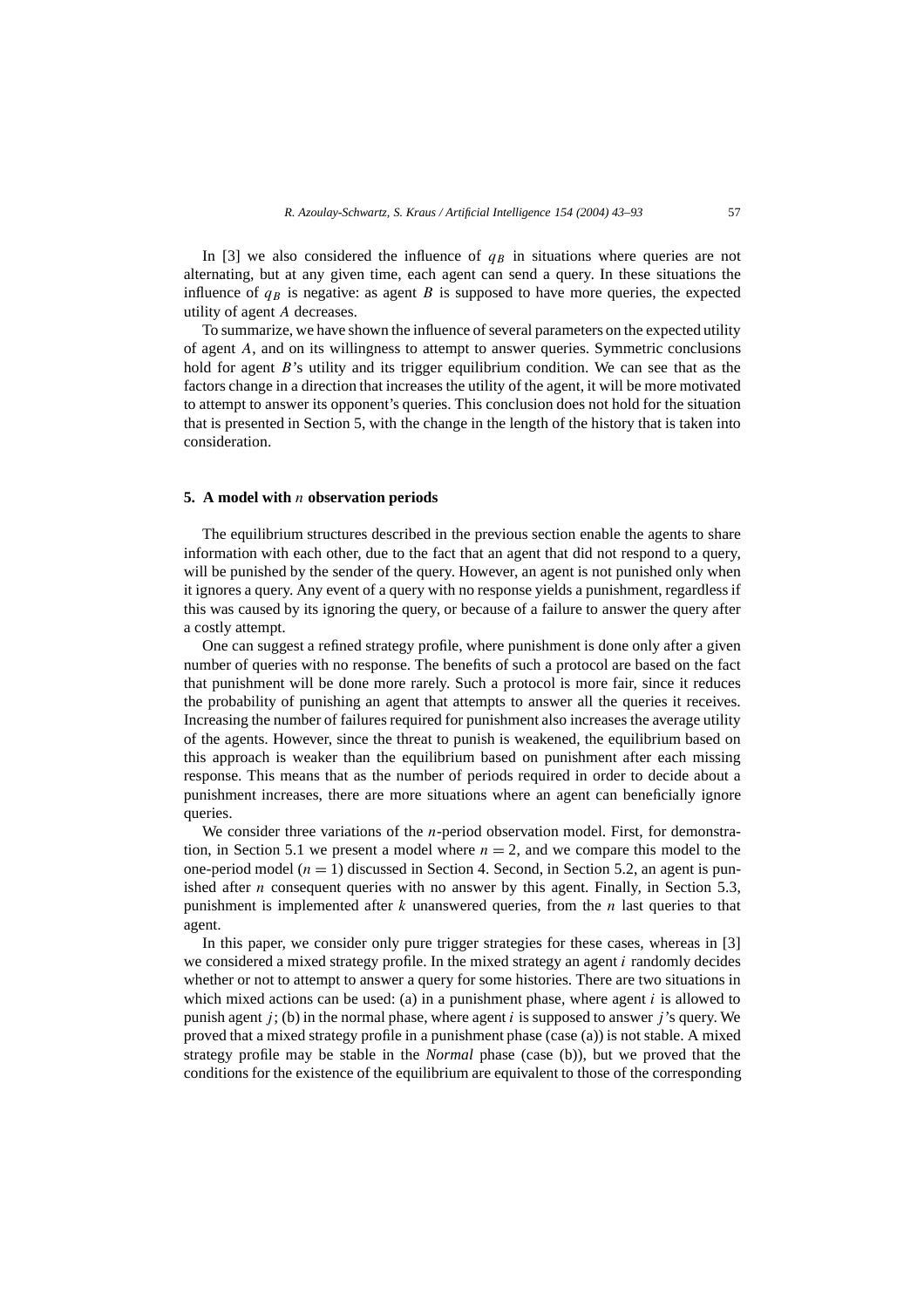pure strategy, while the expected utility of the agents when using a mixed strategy profile is lower than their expected utility when using the corresponding pure strategies. Thus, mixed strategies are not recommended for use in our model and throughout the rest of this paper we refer only to the pure strategies.

In order to consider the last *n* periods when deciding on a punishment, the agent should save the history of the last  $n - 1$  results (answered or ignored) of queries sent to its opponent, and add the result of the present queries. We denote by  $h_i$  the results of the *n* − 1 last events when agent *i* was required to answer queries. The history of agent *i* is composed as follows:  $h_i = (h_i(n-1), \ldots, h_i(2), h_i(1))$ , where  $h_i(1)$  represents the last event of a query sent to agent *i*.  $h_i(k) = 0$  if *k*'s last query to agent *i* received no answer, and  $h_i(k) = 1$  if k's last query was answered by agent *i*. The term  $h = (h_A, h_B)$ contains the *n* − 1 last events with respect to the queries that agent *A* received, and the *n* − 1 last events with respect to queries that agent *B* received. In particular, the notation *((*1*,...,* 1*), (*0*,...,* 0*))*, indicates a history of *n*−1 consequent successful answers of agent *A*, and *n* − 1 consequent queries to agent *B*, with no response. Concatenating a new event to  $h_i$ ,  $h_i \ll new\_event$ , means deleting the oldest event in  $h_i$ , and adding a new event to  $h_i$ . Finally, the function  $zero(h_i)$  returns true if all the events in  $h_i$  are unanswered queries. Formally,  $zero(h_i) = true$  if  $\sum_{k=1}^{n-1} h_i(k) = 0$ . Using these notations, we proceed with describing and analyzing the two variations of the *n*-period model.

#### *5.1. Punishment after two unanswered queries*

In this section, we consider a special case of punishment after two consequent periods of no response from an agent. If a two-period strategy profile is in use, the agent will be concerned with both its own history, and the history of its opponent, when deciding whether to answer a query or not. If no punishment mode is reached, then it will only be concerned with the last event in the history of both. If its last event was an unanswered query, then if it will also not answer in the current period (either because of a failure or because of ignoring the query), an immediate punishment will be implemented. In contrast, if the last event in its history contains a successful response, then an unanswered query at this time may be forgiven, and in some cases, it may be beneficial for the agent to ignore queries in this state.

We denote a successful event 1 and an unanswered query event 0. Since we are interested in the last event of each of the servers, we denote the current state *(a, b)*.  $a \in \{0, 1\}$  is the last event of agent *i* (1 if agent *A* succeeds in answering, 0 if it did not send an answer). Similarly,  $b \in \{0, 1\}$  is the last event of agent *B*.

#### *5.1.1. Structure of the utility function*

In order to analyze the two-period model, we will use the same notation as used in Section 4. However, we use additional terms with respect to the expected utility of the agents, since there are four different possible states, as described below, and for each of them, the expected utility will be slightly different.

Denote by  $V_A^{xy}$  the expected utility of agent *A*, when the last event performed by agent *A* is *x*, and the last event performed by agent *B* is *y*, and it is now agent *A*'s turn to answer a query. However, none of the agents are in a punishment phase. Since the agents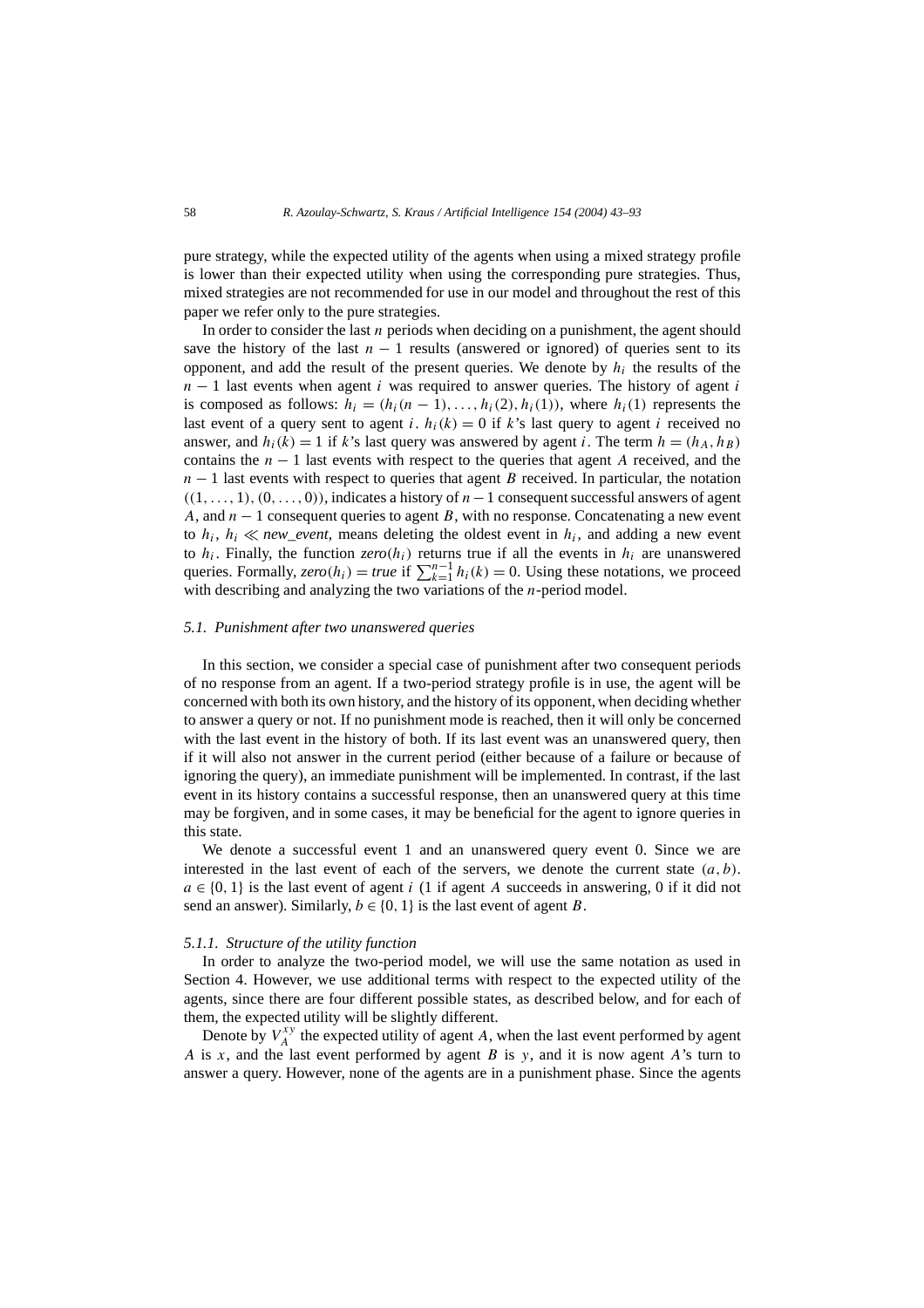are assumed to hold the strategies defined above, agent *A* will attempt to answer the query. Denote by  $U_A^{xy}$  the expected utility of agent *A*, when the last event performed by agent *A* is *x*, the last event performed by agent *B* is *y*, and it is now agent *B*'s turn to answer agent *A*'s query. Again, both agents are not in a punishment phase. Thus, agent *B* will attempt to answer agent *A*'s query.

In the following formulas we specify the expected utility for each of the 4 cases.  $V_A^{11}$ is the utility of agent *A* when a query was sent to it, and the last event of both agents was a success. With a probability of *pA*, agent *A* will succeed in answering, and with a probability of  $1 - p_A$ , it will fail. In both cases it incurs a cost of  $o_A$ , and in the case of success, it incurs a cost of *cA*. The actual event, success or failure, determines agent *A*'s history when continuing to the next time period, where agent *A* sends a query.

$$
V_A^{11} = -o_A + p_A(-c_A + \mathcal{D}_A U_A^{11}) + (1 - p_A)\mathcal{D}_A U_A^{01}.
$$
\n(11)

 $V_A^{10}$  is the expected utility of agent *A* when it has to answer a query, and its last event was a success in answering agent *B*'s query, but it did not receive an answer to its last query from agent *B*. The explanation is similar to that of  $V_A^{11}$ .

$$
V_A^{10} = -o_A + p_A(-c_A + D_A U_A^{10}) + (1 - p_A)D_A U_A^{00}.
$$
 (12)

In states *(*0*,* 0*)* and *(*0*,* 1*)*, the last query sent to agent *A* is not answered. Thus, if for the current query it will also not receive an answer, a punishment is implemented. The punishment is skipping its turn to obtain an answer to a query, as in the one stage alternating model.

$$
V_A^{00} = -o_A + p_A(-c_A + \mathcal{D}_A U_A^{10}) + (1 - p_A)\mathcal{D}_A \mathcal{D}_B V_A^{00}
$$
\n(13)

and finally,

$$
V_A^{01} = -o_A + p_A(-c_A + \mathcal{D}_A U_A^{11}) + (1 - p_A)\mathcal{D}_A \mathcal{D}_B V_A^{01}.
$$
 (14)

The following formulas specify the utility of agent *A* when it is agent *B*'s turn to answer its queries. Again, the utility depends on the history of the last events of both agents.

$$
U_A^{00} = p_B \left( v_A + \mathcal{D}_B V_A^{01} \right) + (1 - p_B) \mathcal{D}_A \mathcal{D}_B U_A^{00},\tag{15}
$$

$$
U_A^{10} = p_B \left( v_A + \mathcal{D}_B V_A^{11} \right) + (1 - p_B) \mathcal{D}_A \mathcal{D}_B U_A^{10},\tag{16}
$$

$$
U_A^{01} = p_B \left( v_A + \mathcal{D}_B V_A^{01} \right) + (1 - p_B) \mathcal{D}_B V_A^{00},\tag{17}
$$

$$
U_A^{11} = p_B \left( v_A + \mathcal{D}_B V_A^{11} \right) + (1 - p_B) \mathcal{D}_B V_A^{10}.
$$
 (18)

The above recursive equations can be solved in order to find a solution which gives the complete description of the utility in each state. We solved the equations using Maple, and found the explicit expected utility, and the conditions for an equilibrium to exist. However, since the results contain a very complex structure of the solution we refrain from presenting them here.<sup>1</sup> In the next section we demonstrate the behavior of the expected utility and the conditions for the equilibrium, and compare them with that of the one-period model.

<sup>1</sup> A full version including the explicit expected utility is available in http://www.cs.biu.ac.il/~schwart/ articles/rep-full.ps.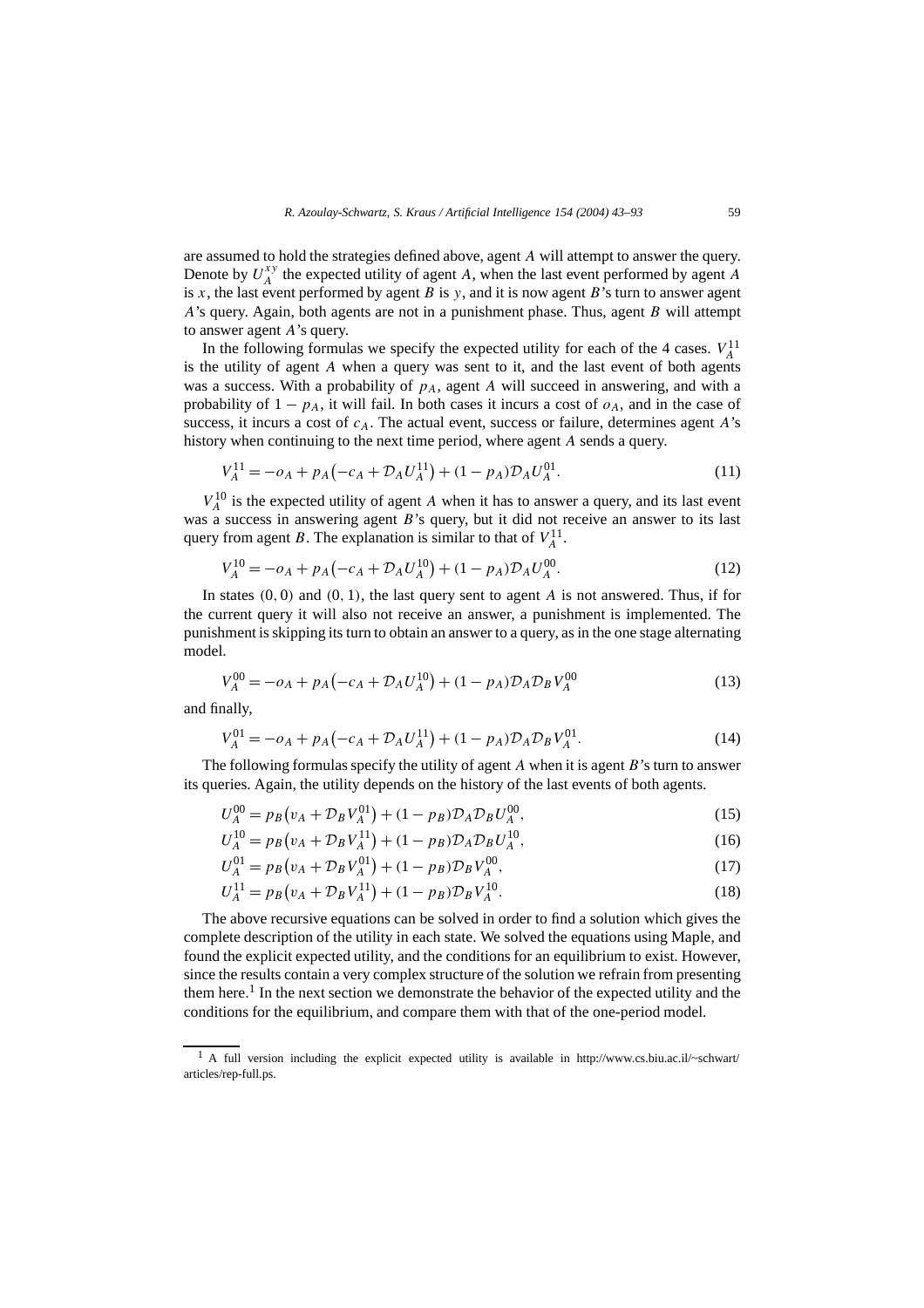#### *5.1.2. Properties of the model*

Intuitively, for most of the possible configurations, if punishment is done after two periods of observation instead of after one period, then the expected utility of an agent is higher, assuming that both agents follow the trigger strategies. This is because punishment is caused only in situations that an agent fails to answer queries in two consecutive periods (under the assumption that it always attempts to answer). The probability for such an event is much lower than the probability for one failure, which causes punishment to the agent in the one-period model. It is also intuitive that in the current model the motivation to follow the trigger strategy is much lower, since deviation from equilibrium does not always yield immediate punishment.

In order to compare the equilibrium conditions in the two-period model with that of the one-period model, we can focus on state *(*1*,* 0*)*, where, assuming that in the past both agents used the trigger strategies, agent *A* succeeds in answering the last query of agent *B*, while agent *B* fails to answer the last query of agent *A*. We check whether it is worthwhile for agent *A* to answer agent *B* in this turn. In particular, we verify whether

# $V_A^{10} - \mathcal{D}_A U_A^{00} \geq 0$

i.e., whether the utility of attempting to answer a query in state *(*1*,* 0*)* is higher than the utility of ignoring the query.<sup>2</sup> We denote the equilibrium existence index  $V_A^{10} - D_A U_A^{00}$ . Whenever the index value is positive, an equilibrium exists for this set of parameters. As the value of the index increases, an equilibrium exists for more sets of parameters. We also define the equilibrium existence index of the one-period observation model as  $V_A - D * V_A$ . Whenever this index is positive, an equilibrium exists. As the index value increases, the equilibrium becomes stronger, and holds for more values of the other parameters.

In order to evaluate the expected utility, we use  $V_A$  for the one-period observation model, and we use  $V_A^{11}$  for the two-period model, since we consider a situation with no failure or deviating in the past. In the following paragraphs we demonstrate the influence of several parameters on the expected utility and on the equilibrium conditions for a particular configuration of parameters. The basic configuration is  $\omega = (q_i = 0.5, p_i = 1)$  $0.5, \delta = 0.9, c_i = 0.1, o_i = 0.1, v_i = 10$ .

*Influence of*  $v_A$ ,  $c_A$  *and*  $o_A$ . First, we consider the influence of  $c_A$  and  $v_A$  on the expected utility. As explained above, we assess the influence on  $V_A^{11}$ . As expected, the increase of  $v_A$  and the decrease of  $c_A$  cause an increase of  $V_A^{11}$ . We illustrate this influence in Fig. 2.

In Fig. 3, we present the values of both  $V_A^{11}$  and  $V_A$  of the one-period model, for different values of  $v_A$ , assuming  $c_A = 1$ . We revealed that  $V_A^{11}$  is higher than  $V_A$ , and the difference increases as  $v_A$  increases. We can see that for  $v_A$  near zero, the curves are crossed. For the above set of parameters, the expected utility in both models is equal for both models when  $c_A = 3.296299245 * v_A$ . However, if such a relation exists between  $c_A$ and  $v_A$ , then equilibria of both types will not exist. If the cost of answering a query is more than the benefit of a possible answer in the future, then an agent has no motivation to answer queries.

<sup>2</sup> Proof of why it is sufficient to consider state *(*1*,* 0*)* in order to prove the existence of an equilibrium is provided for the *n*-period case in Lemma 5.1.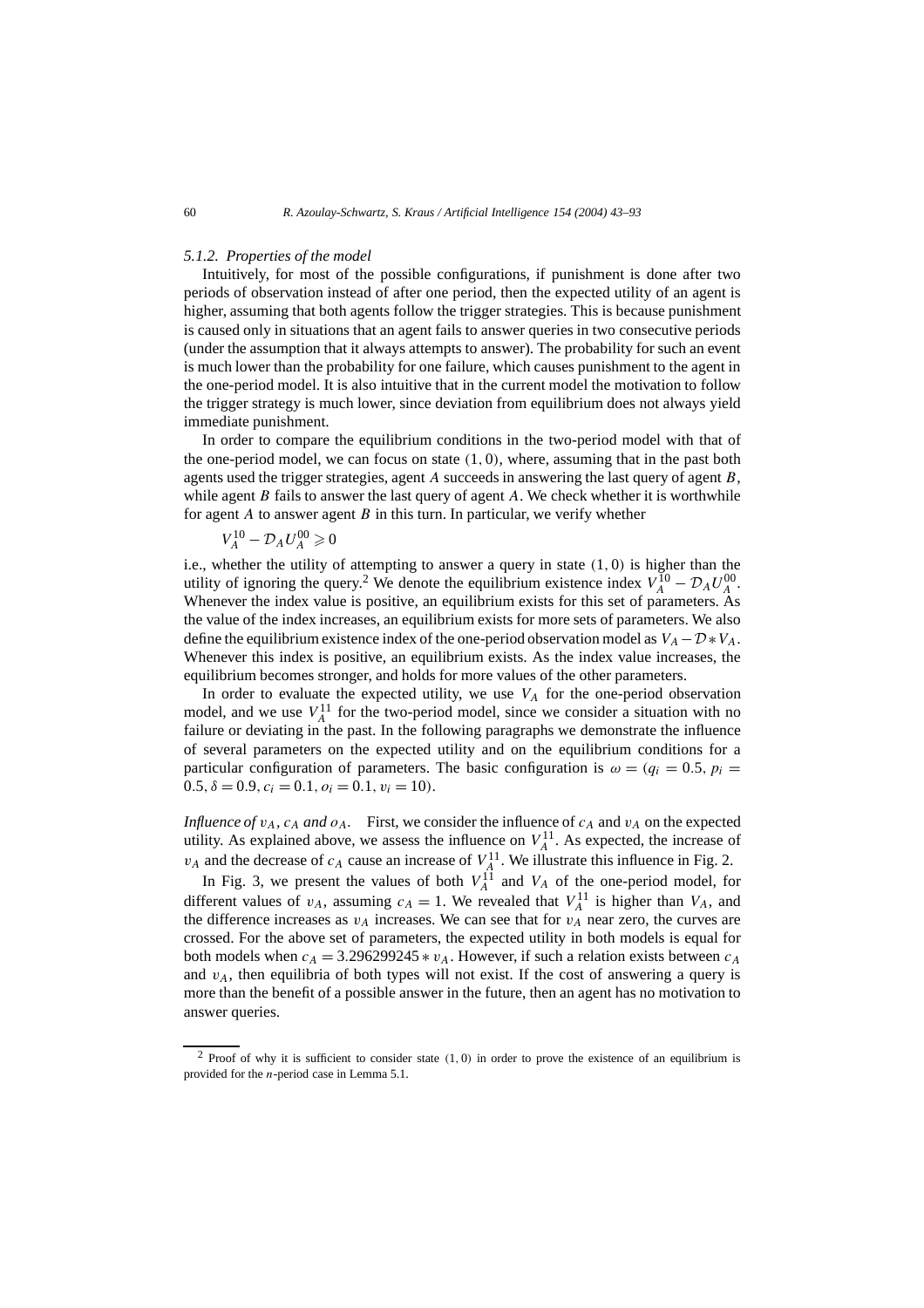

Fig. 2. Two-period observation model:  $V_A^{11}$  as a function of *v* and *c*.



Fig. 3. Two-period observation model:  $V_A^{11}$  and  $V_A$  as functions of  $v_A$  (given  $c_A = 1$ ).

Next, we checked the influence of  $c_A$  and  $v_A$  on the equilibrium existence index for the two-period model. The results are presented in Fig. 4. It is clear that, as in the oneperiod model, as *cA* and *oA* increase, and as *vA* decreases, the equilibrium exists for a larger set of configurations. In Fig. 5 we compare the equilibrium existence index of the two-period model with that of the one-period model, for different values of  $v_A$ , and for  $c_A = 1$ . We can see that for these values, equilibrium of the two-period model does not exist, while equilibrium of the one-period model exists from a given value of  $v_A$ . For the above sets of parameters, we checked for which values of  $v_A$  and  $c_A$  equilibrium exists, and we found that the equilibrium of one-period model exists for  $v_A \ge 4.498245616$  \*  $c_A$ , while the equilibrium of the two-period model exists only for  $v_A \ge 80.15503155$  \*  $c_A$ .

*Influence of δ.* In order to demonstrate the influence of *δ* on the expected utility of the agents and on the strength of the equilibrium, we set  $c_A$  as 0.1. This enabled equilibrium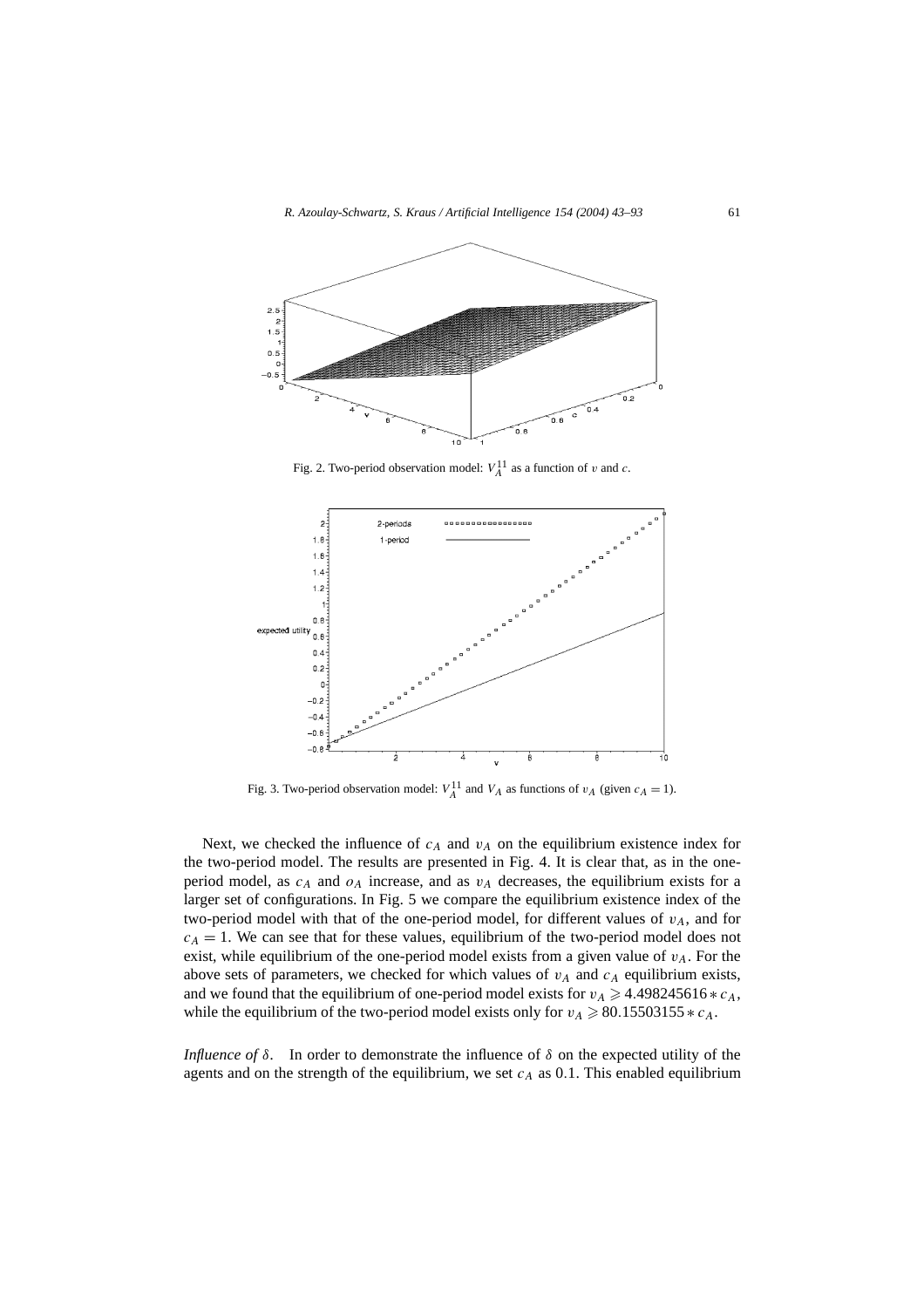

Fig. 4. Two-period observation model: the influence of *v<sub>A</sub>* and *c<sub>A</sub>* on the equilibrium existence index  $V_A^{10} - D_A U_A^{00}$ .



Fig. 5. Two-period observation model: the influence of *v<sub>A</sub>* on the equilibrium existence index  $V_A - DV_A$ (one-period model) and on  $V_A^{10} - \mathcal{D}_A U_A^{00}$  (two-period model).

to exist for different values of  $\delta$  also for the two-period model, though for  $c_A = 1$ , as previously determined, equilibrium does not hold.

Thus, the set of parameters we used in the following figures is  $q_A = q_B = 0.1$ ,  $p_A =$  $p_B = 0.5$ ,  $c = 0.1$ ,  $o = 0.1$  and  $v = 10$ .

The influence direction of  $\delta$  on the expected utility and on the equilibrium existence index of the two-period model is, as expected, similar to the influence of the direction in the one-period model: As  $\delta$  increases, the expected utility of the agent also increases, as well as the set of configurations for which the equilibrium conditions hold. (The interesting phenomena, as demonstrated below, is the clear influence of  $\delta$  on the difference between the utilities of both models, and on the difference between the equilibrium existence indices of both models.) Fig. 6 shows  $V_A^{11}$ ,  $V_A^{01}$ , and  $V_A$ , as functions of  $\delta$ .

The expected utility for  $\delta = 0$  is the same for the three functions. This can be explained, since the expected utility for  $\delta = 0$ , where the agents do not regard the future expected utility, contains only the current costs of  $c_A$  and  $o_A$ . As  $\delta$  increases, the future becomes more important, so the difference between the curves also increases.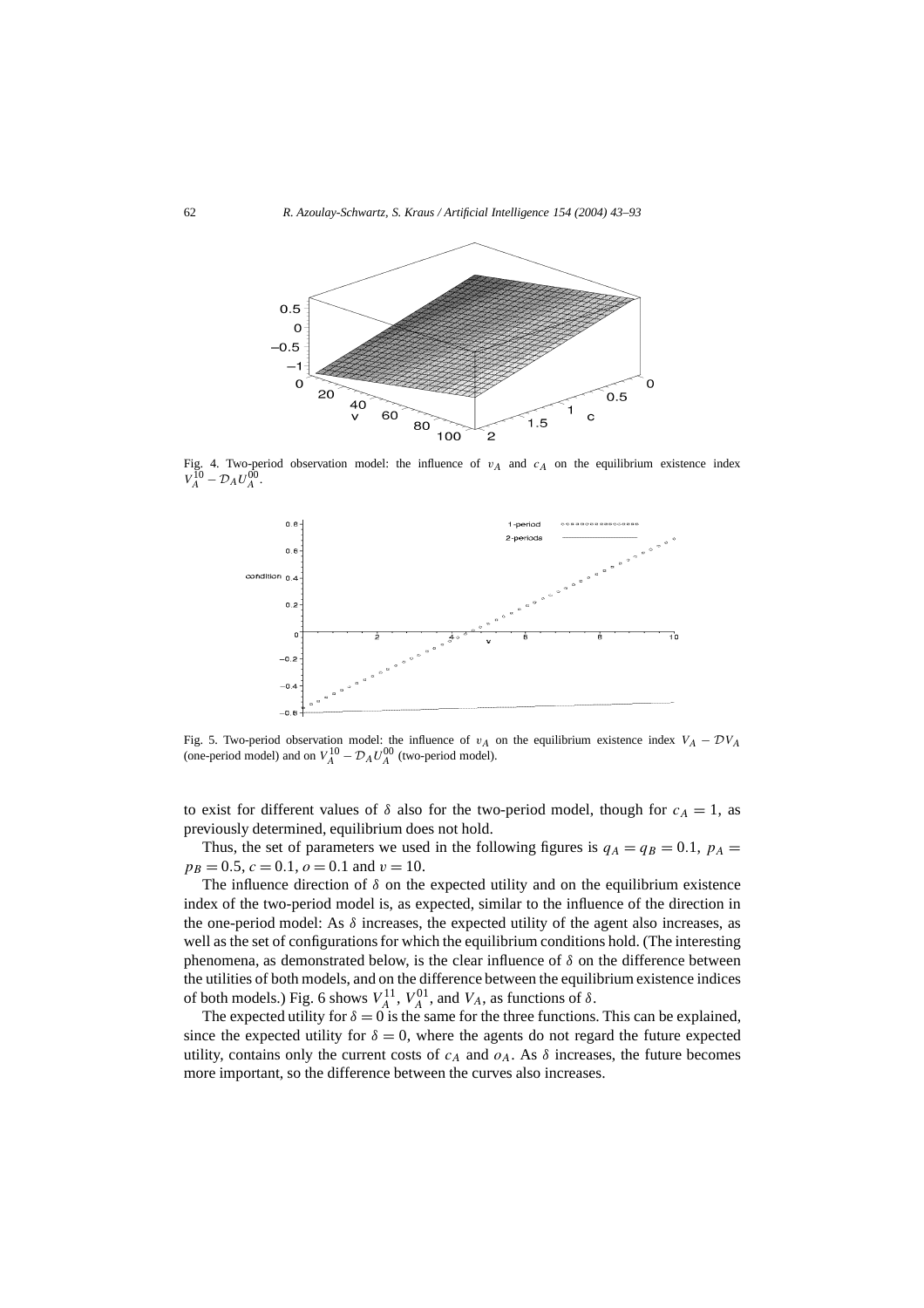![](_page_20_Figure_1.jpeg)

Fig. 6. Two-period observation model: the influence of *δ* on the expected utility in the two-period model and in the one-period model.

![](_page_20_Figure_3.jpeg)

Fig. 7. Two-period observation model: the influence of *δ* on the equilibrium existence index in state *(*1*,* 0*)*.

Our next set of figures demonstrates the influence of  $\delta$  on the value of the equilibrium existence index. Fig. 7 demonstrates that as  $\delta$  increases, the equilibrium becomes stronger. This is intuitively clear, since as *δ* increases, the future is more important, so an equilibrium exists more frequently. For small values of  $\delta$ , the value of the equilibrium existence index is negative, i.e., the trigger equilibrium does not exist for the considered parameters profile. The equilibrium existence index in the one-period model and the index in the two-period model are shown in Fig. 7. They give the same (negative) value for  $\delta = 0$ , but as  $\delta$  increases, the condition tends to hold more for the one-period model, and the difference between the equilibrium existence indices increases as  $\delta$  increases. The reason being that in the oneperiod model, punishment is performed more often in the future, so as  $\delta$  increases, and the future becomes more important, the punishment becomes more threatening.

*Influence of*  $q_A$  *and*  $q_B$ . Fig. 8 demonstrates the influence of  $q_A$  and  $q_B$  on the expected utility, and Fig. 9 shows their influence on the tendency to answer queries. We found that increasing the tendency to ask queries  $(q_A)$  or to receive queries  $(q_B)$  increases the util-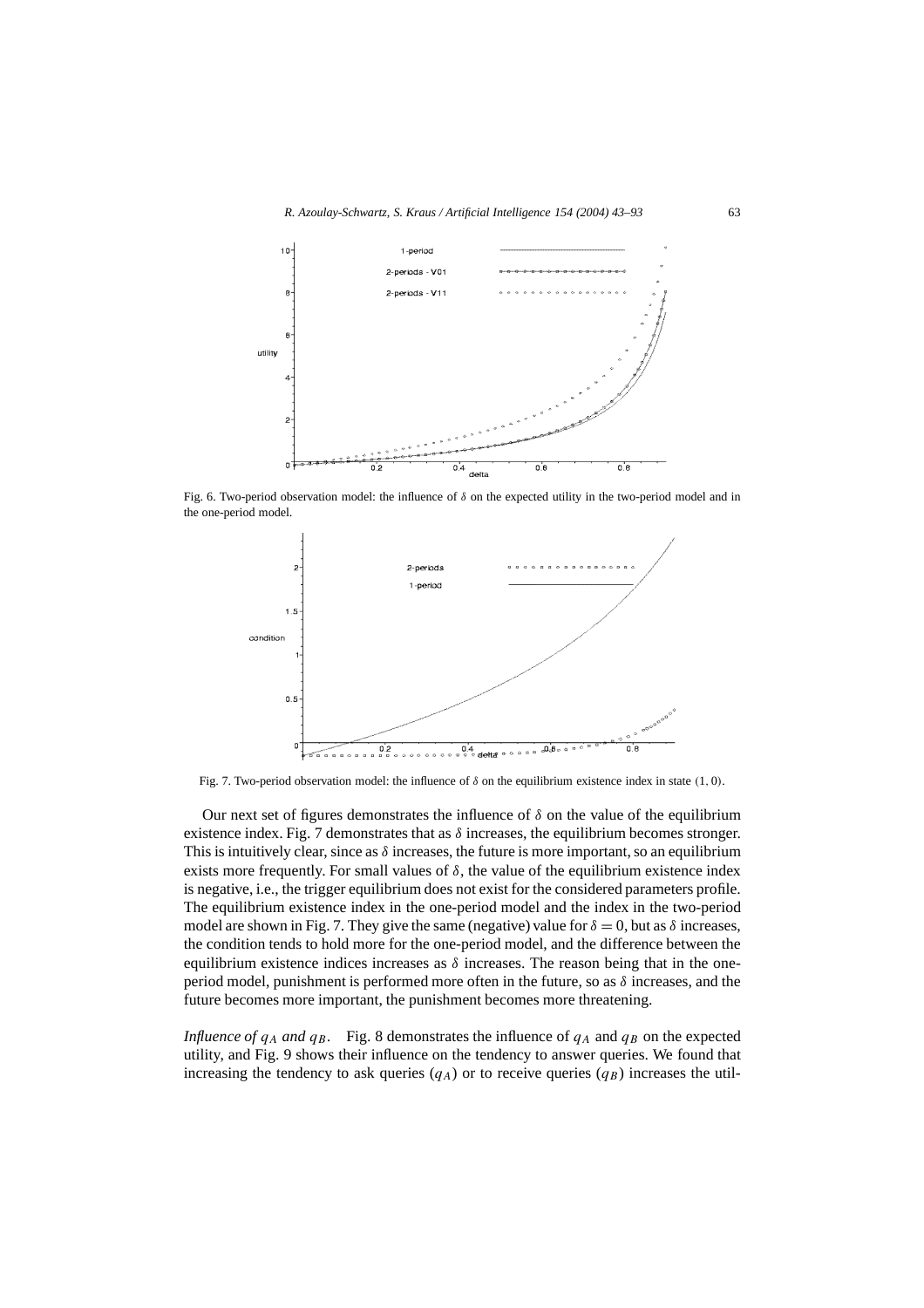![](_page_21_Figure_1.jpeg)

Fig. 8. Two-period observation model: the influence of  $q_A$  and  $q_B$  on the expected utility in the two-period model.

![](_page_21_Figure_3.jpeg)

Fig. 9. Two-period observation model: the influence of  $q_A$  and  $q_B$  on the equilibrium existence index in state *(*1*,* 0*)*.

ity of the agents and its tendency to answer queries. These results are intuitively clear, as explained in the one-period model.

We also found that as  $q_A$  or  $q_B$  increases, the difference between the expected utility in the two-period model and the expected utility in the one-period model increases. In other words, as the frequency of queries increases, the expected utility in the two-period model is influenced more than the expected utility in the one-period model. The intuition for this result is similar to the intuition for the influence of  $\delta$  on the difference between these two models. As  $q_A$  or  $q_B$  increases, the future obtains a higher weight since it depends on the difference in punishments in future interactions. Thus, the difference between the one-period model and the two-period model increases.

*Influence of*  $p_A$  *and*  $p_B$ . The influence of  $p_A$  and  $p_B$  on the expected utility is demonstrated in Fig. 10. The influence is clearly positive, for the same reasons as explained in the one-period model. Fig. 11 shows the influence of  $p_A$  and  $p_B$  on the conditions. It is clear from the figure that as  $p_B$  increases, agent A will tend to attempt to answer queries, since the probability of its own queries to be answered increases.

However, the influence of  $p_A$  on the equilibrium existence index depends on the entire environment configuration, and this is also demonstrated in Fig. 12. In this figure, the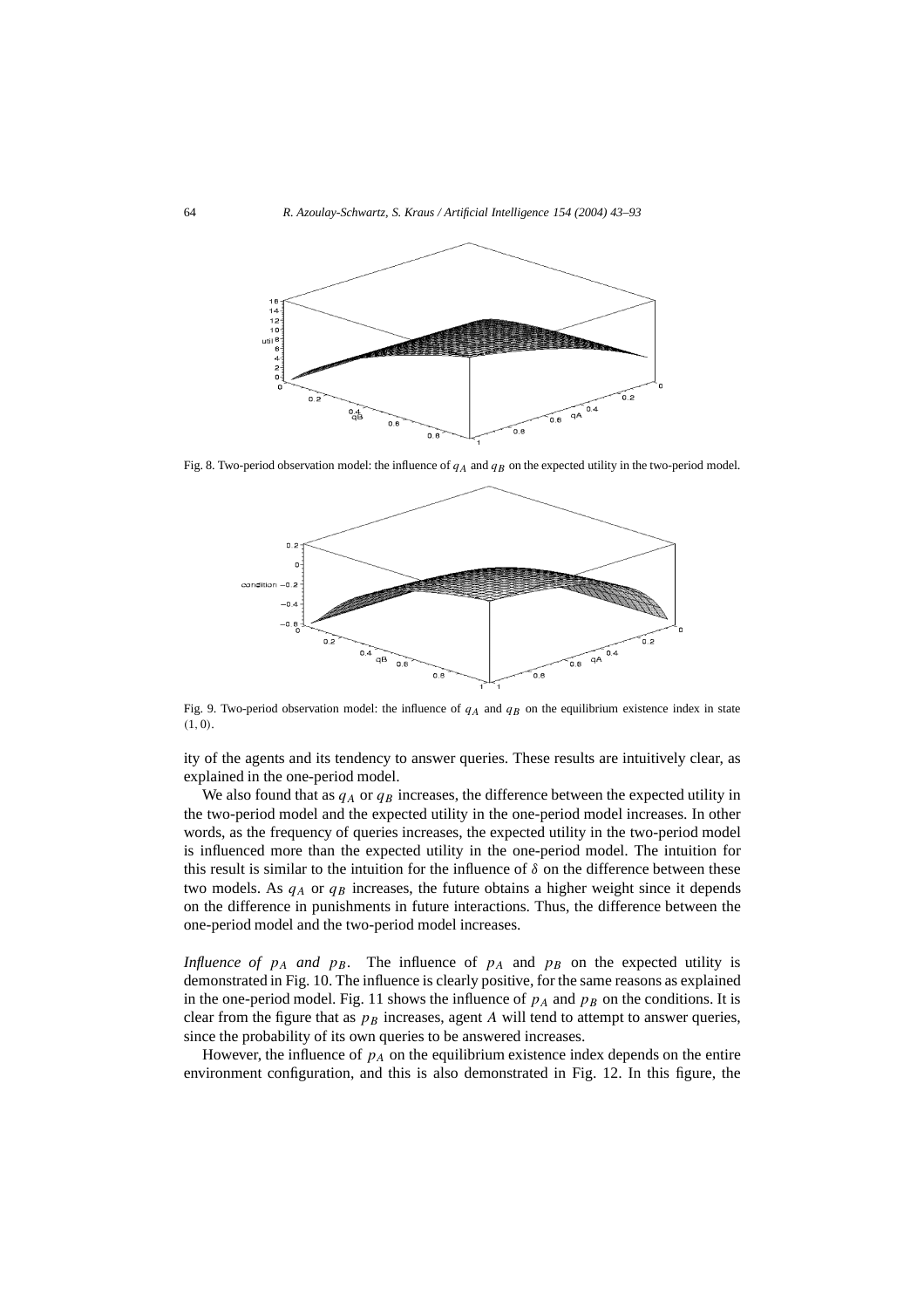![](_page_22_Figure_1.jpeg)

Fig. 10. Two-period observation model: the influence of  $p_A$  and  $p_B$  on the expected utility in the two-period model.

![](_page_22_Figure_3.jpeg)

Fig. 11. Two-period observation model: the influence of  $p_A$  and  $p_B$  on the equilibrium existence index in state *(*1*,* 0*)*.

equilibrium existence index is shown as a function of  $p_A$  for both the two-period model (the descending line) and the one-period model (the ascending line), while  $p_B$  is fixed at 0.5.

We can see that while in the one-period model, as  $p_A$  increases, an equilibrium exists more often, the influence of  $p_A$  on the equilibrium in the two-period model depends on the environment. For  $p_B = 0.5$ , an increase of  $p_A$  causes the equilibrium existence index to increase until  $p_A = 0.472$ , but from this maximum point, the influence of  $p_A$  becomes negative. The explanation for this phenomenon is that for higher values of  $p_A$ , the threat of punishment due to ignoring one query decreases, given state *(*1*,* 0*)*. The reason for this reduction is that punishment of agent *A* will be performed only if the next query to agent *A* will not be answered, and this probability decreases as  $p_A$  increases. Thus, for high values of *pA*, as *pA* increases, there may be more environments in which agent *A* can allow itself to ignore queries, given that no immediate punishment will be performed.

When comparing  $V_A^{11}$  with  $V_A$  in the examples we checked, as predicted, we found that the expected utility when using the two-period observation model is higher than the expected utility in the one-period alternating model. This remains true even when comparing  $V_A^{01}$  and  $V_A$ .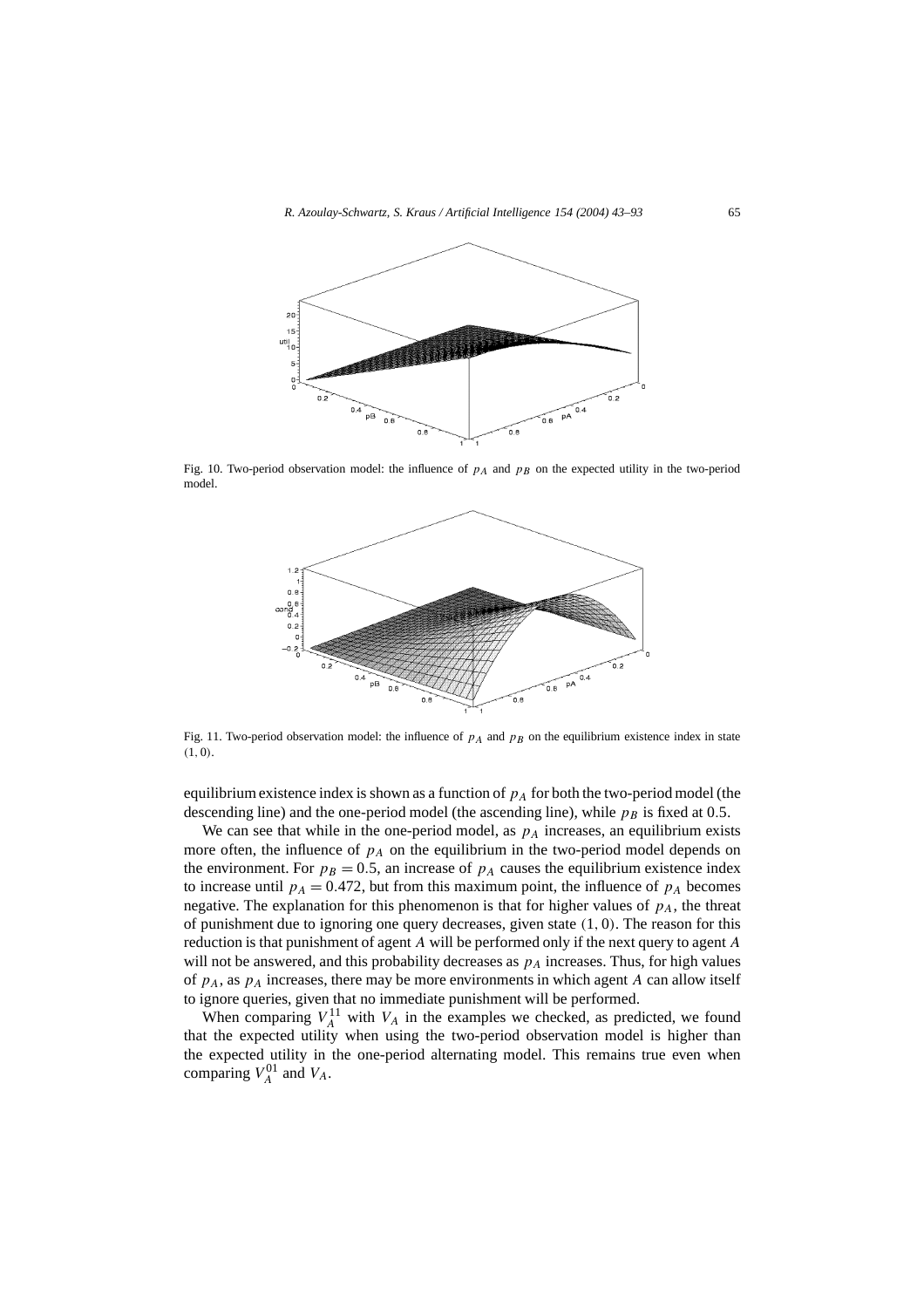![](_page_23_Figure_1.jpeg)

Fig. 12. The influence of  $p_A$  on the equilibrium existence index in the two-period model, where  $p_B = 0.5$ .

Nevertheless, in our testing we found that  $V_A^{01} \ge V_A$  for different values of parameters. In other words, if we compare the expected utility of an agent after one failure in the twoperiod model, the expected utility is still higher than in the one-period model, for the values of parameters where equilibrium exists.

However, in both cases failure of agent *A* to answer the current query will yield an immediate punishment. This phenomenon can be explained by the fact that the utility function of the agent is recursive and it also includes future events: even if in the next period, success of agent *A* will cause agent *B* to attempt to answer it, and failure to answer will cause agent  $B$  to ignore its query, the utility function also includes future events, in which the two-period model yields a higher expected utility than the one-period observation model.

#### *5.1.3. Summary*

Nevertheless, the two-period strategy profile, although yielding a higher expected utility, has a significant disadvantage. There are much more situations where it is not in equilibrium. In fact, the basic profile we used for demonstration in the previous sections of this paper,  $\delta = 0.9$ ,  $q_A = q_B = 0.1$ ,  $p_A = p_B = 0.5$ ,  $v_A = 10$ ,  $c_A = 1$ ,  $o_A = 0.1$ , was appropriate for the one-period profile, but the two-period profile was not in equilibrium for these parameters.

The main conclusion of the above observation is that the agents' designers, when designing information sharing agents, should consider the environment parameters and decide which model to use according to the configuration parameters. This conclusion can be generalized for the *n*-period model presented below.

#### *5.2. Equilibrium with punishment after n unanswered queries*

In this section, we analyze a model in which punishment of an agent is performed after *n* consecutive events of queries with no responses, assuming an alternating queries model. The strategies and phases of the *n*-period model are defined as in Section 4.1, but moving from phase *Normal* to phase *Punish<sup>i</sup>* will occur only after *n* consecutive queries with no response from agent *i*. A strategy is an *n-period trigger strategy* if it tells each agent *i* to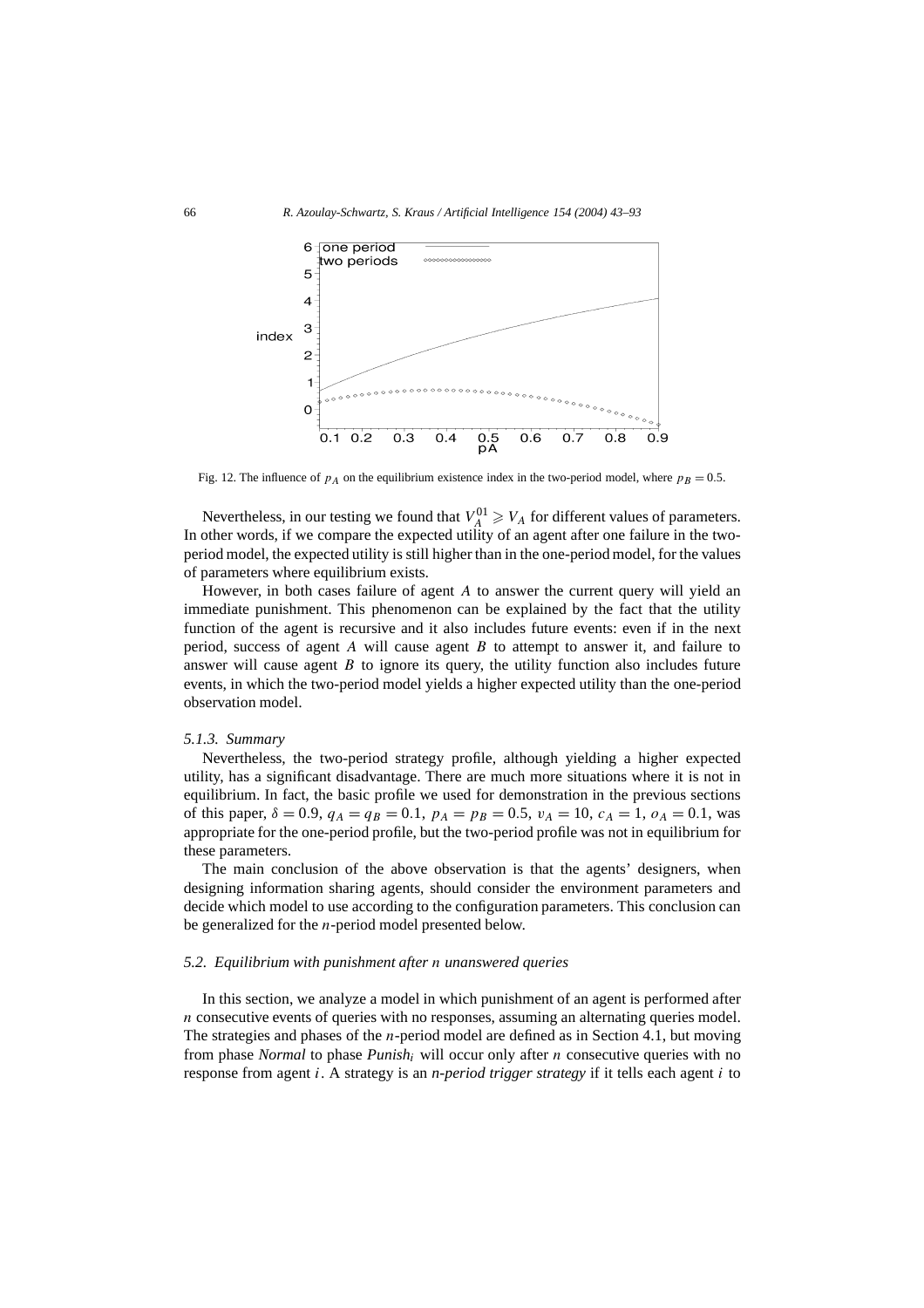answer queries of its opponent *j* , unless the last *n* queries sent to *j* received no answer. In this case, agent *i* ignores the queries of agent *j* , until it receives an answer to a query from agent *j*. Denote by  $\Omega_n \subseteq \Omega$  the set of all  $\omega \in \Omega$ , such that the pair of *n*-period strategies is in equilibrium given configuration *ω*.

# *5.2.1. Expected utility*

Assuming that both agents use their *n*-period strategies,  $V_A^{n,h}$  is the expected utility of agent *A* when it obtains a query from agent *B* given history *h*. Similarly,  $U_A^{n,h}$  is the expected utility of agent *A* when it waits for an answer from agent *B*. Suppose that the agents are in the *Normal* phase:

$$
suc_A(h) = \left(-o_A - c_A + \mathcal{D}_A U_A^{n,(h_A \ll 1,h_B)}\right)
$$

is the expected utility of agent *A* from successfully answering a query of agent *B*. This includes the cost  $c_A$ , and the expected utility of asking a query after a delay of  $\mathcal{D}_A$ . Denote by

$$
fail_A(h) = -o_A \mathcal{D}_A U_A^{n,(h_A \ll 0,h_B)}
$$

the expected utility of agent *A* from a failure to answer agent *B*'s query, if this didn't cause an immediate punishment. It includes an expected utility of asking a query after a delay of  $\mathcal{D}_A$ , but the failure is noted in  $h_A$ , and may cause a future punishment, if there will be future consecutive failures. Finally,

$$
pun_A(h) = -o_A + \mathcal{D}V_A^{n,(h_A \ll 0,h_B)}
$$

is the expected utility of agent *A* from a punishment. After a delay of D, agent *A* will be expected to answer agent *B*'s query. The expected utility of agent *A* when required to answer a query, denoted  $V_A^{n,h}$ , is defined as follows:

$$
V_A^{n,h} = \begin{cases} p_A \cdot \textit{succ}_A(h) + (1 - p_A) \textit{pun}_A(h) & \textit{zero}(h_A) = \textit{true}, \\ p_A \cdot \textit{succ}_A(h) + (1 - p_A) \textit{fail}_A(h) & \text{otherwise.} \end{cases} \tag{19}
$$

Since agent  $A$  attempts to answer the query, it bears a cost of  $o_A$ . With a probability of  $p_A$  it will succeed in answering the query, and then its expected utility is  $suc_A(h)$ . With a probability of  $1 - p_A$  it will fail, which will be noted in its history. If the current history of agent *A* includes only zeroes, then *Punish<sup>A</sup>* is reached and the expected utility of agent *A* is  $pun_A(h)$ . Otherwise, its expected utility is  $fail_A(h)$ .

Similarly,

$$
suc_B(h) = v_A + \mathcal{D}_B V_A^{n,(h_A,h_B \ll 1)}
$$

is the expected utility of agent *A* when agent *B* succeeds in answering its query,

$$
fail_B(h) = \mathcal{D}_B V_A^{n,(h_A,h_B \ll 0)}
$$

is *A*'s utility when agent *B* fails to answer *A*'s query, but punishment of *B* is not required, and  $pun_B(h) = \mathcal{D}U_A^{n,(h_A,h_B \ll 0)}$  is A's utility when punishing agent *B* is required. Using the above, the expected utility of agent *A*, when it forwards a query to agent *B*, given *n* and *h*, denoted  $U_A^{n,h}$ , is defined as follows: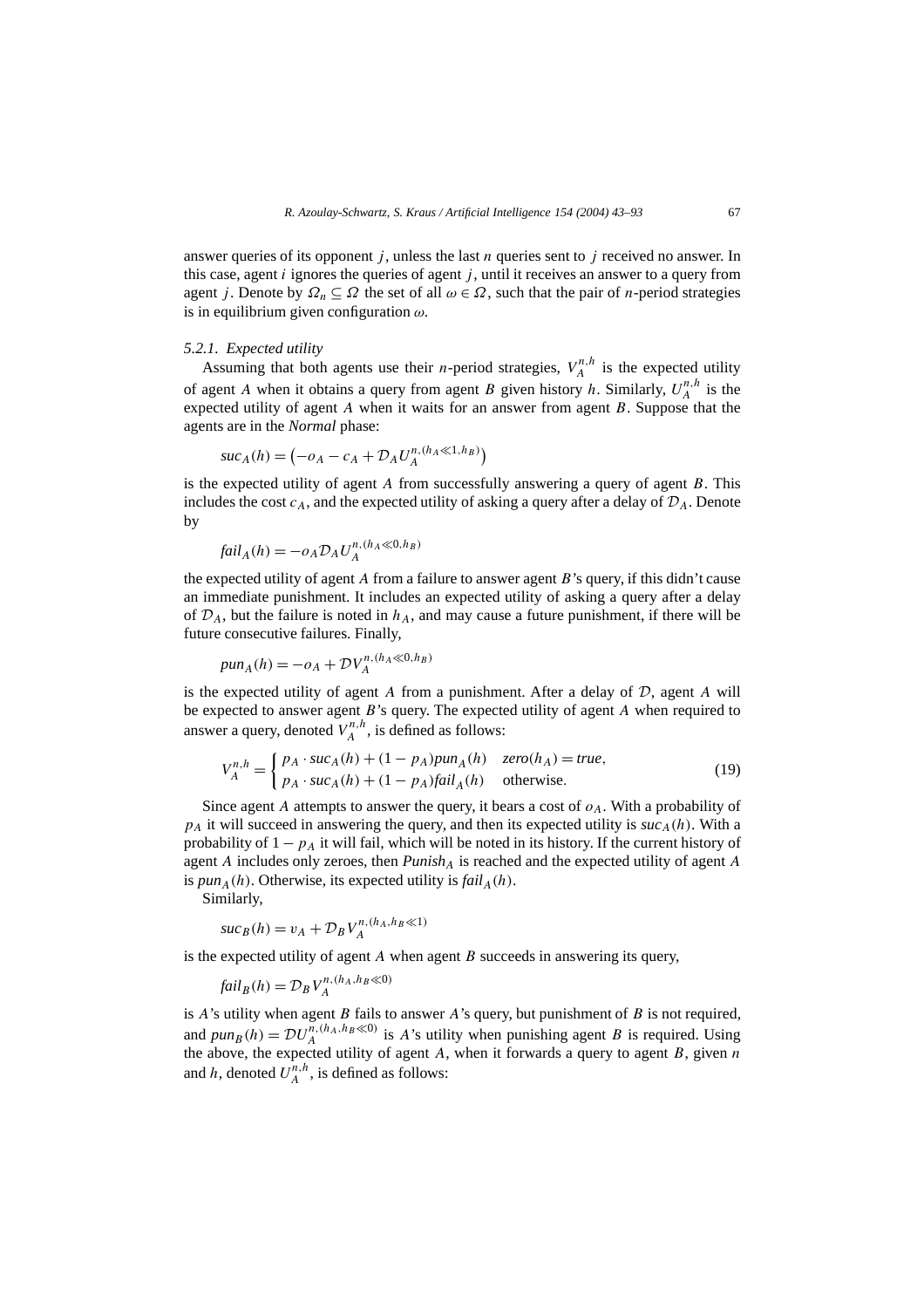68 *R. Azoulay-Schwartz, S. Kraus / Artificial Intelligence 154 (2004) 43–93*

$$
U_A^{n,h} = \begin{cases} p_B \cdot \textit{succ}_B(h) + (1 - p_B) \textit{pun}_B(h) & \textit{zero}(h_B) = \textit{true}, \\ p_B \cdot \textit{succ}_B(h) + (1 - p_B) \textit{fail}_B(h) & \text{otherwise.} \end{cases} \tag{20}
$$

With a probability of  $p_B$ , agent *B* will succeed in answering, and agent *A*'s expected utility will be  $suc_B(h)$ . With a probability of  $1 - p_B$ , agent *B* will fail to answer agent *A*'s query. In this case, if punishment is required, then the expected utility of agent *A* is  $pun<sub>B</sub>(h)$ . Otherwise, its expected utility is *fail*<sub>*B*</sub>(*h*).

For the expected utility calculation, the agent has to use an algorithm based on the formulas of  $V_A^{n,h}$  and  $U_A^{n,h}$ . These formulas depend on each other. In order to implement the calculation, a predefined depth (number of future periods) should be taken into consideration. A divide and conquer algorithm, or a dynamic programming algorithm, can be used in order to calculate the values of the formulas. The dynamic programming method is based on filling the value of  $V_A^{n,h}$  and  $U_A^{n,h}$  for each possible history. In the *n*-period model, all histories with a last success are equivalent (since punishment will be performed after *n* unanswered queries), and all the histories with last *k* failures are equivalent (since punishment will be performed after an additional  $n - k$  unanswered queries). Thus, the state, for which the utilities and the equilibrium conditions are defined, is the number of last consecutive failures. Thus, only  $n + 1$  different states have to be observed, for each possible number of last subsequent failures, from 0 to *n*. Since there are two agents, there are  $(n + 1)^2$  different states to be considered. The utility of both agents will be evaluated for each state.

#### *5.2.2. Properties of the n-period model*

In the following paragraphs, we analyze important properties of the *n*-period history model. In particular, we test the influence of *n* on the expected utility of the agents and on the conditions required for the existence of an *n*-period strategy equilibrium.

In this section we use the following notations. Denote by  $exp_\mu(i\omega, n, history)$  the expected utility of agent *i* from a model in which punishment is imposed after *n* periods, given *history* of *n* last periods for each agent. Given configuration  $\omega$ , *history* =  $(hist_A, hist_B)$ , and the *n*-period observation model, the agent can evaluate the difference between its utility after answering a query, and its utility after ignoring a query. Formally, denote by *ignr*\_*loss<sub>i</sub>*( $\omega$ , *n*, *history*) the loss of agent *i* when it does not answer a query, w.r.t. the case when it does answer. The definition of  $ignr_loss_A(\omega, n, history)$  for the model of punishment after *n* consecutive failures, is as follows:

$$
\begin{aligned}\n\operatorname{ignr}\_\text{loss} & A(\omega, n, (\text{hist}_A, \text{hist}_B)) \\
&= \begin{cases}\n\mathcal{D}_A(v_A + \exp_\text{u}_A(\omega, n, (\text{hist}_A \ll 1, \text{hist}_B)) \\
-\exp_\text{u}_A(\omega, n, (\text{hist}_A \ll 0, \text{hist}_B))) & \text{zero}(\text{hist}_A) \neq \text{true}, \\
\mathcal{D}_A(\exp_\text{u}_A(\omega, n, (\text{hist}_A \ll 1, \text{hist}_B))) & \text{otherwise.} \\
-\exp_\text{u}_A(\omega, n, (\text{hist}_A \ll 0, \text{hist}_B))) & \text{otherwise.}\n\end{cases}\n\end{aligned} \tag{21}
$$

This means that the loss of agent *A* from avoiding answering a query is an immediate punishment, if it is required, but it also contains the future losses due to the effect of this unanswered query in the future. In order to prove our claims about the *n*-period strategy profile we start with an auxiliary lemma that will help us reveal when the equilibrium conditions hold.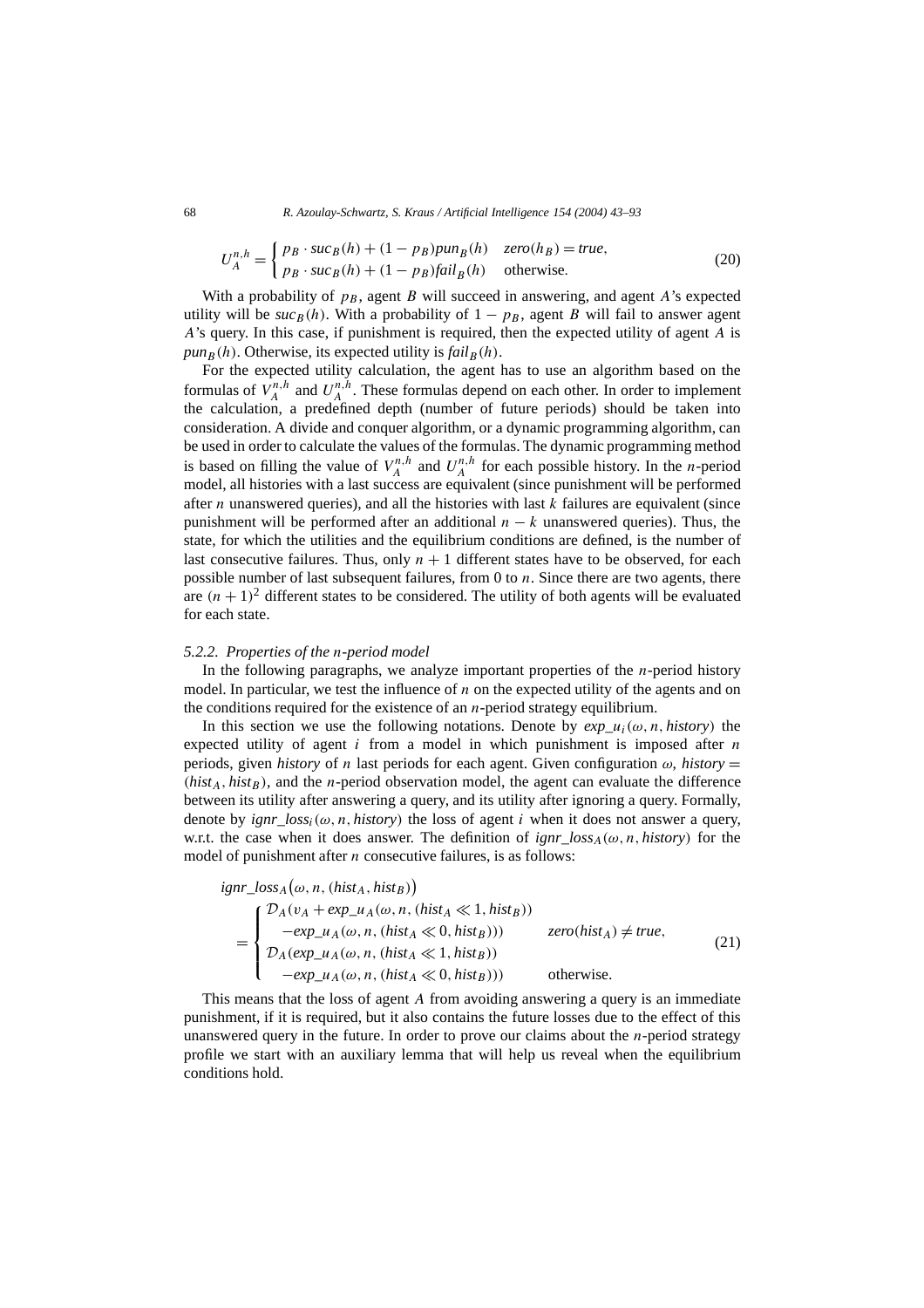**Lemma 5.1.** *Consider a trigger equilibrium based on the n-period strategy profile. The equilibrium will exist, if it is worthwhile for agent A to attempt to answer agent B after a history of ((*1*,...,* 1*), (*0*,...,* 0*)), and if it is worthwhile for agent B to attempt to answer agent A after a history of ((*0*,...,* 0*), (*1*,...,* 1*)).*

After a history of *((*1*,...,* 1*), (*0*,...,* 0*))*, a future punishment of agent *A* due to current ignorance of a query has the lowest probability after the longest delay. Thus, if it is still worthwhile for *A* to hold the equilibrium strategy given this history, it will be worthwhile for it to do so after any other history. Similarly, if it is worthwhile for agent B to hold the equilibrium strategy given a history of  $((0, \ldots, 0), (1, \ldots, 1))$ , then it will be worthwhile for it to do so after any other history. Based on Lemma 5.1, in order to determine whether or not an *n*-period equilibrium exists, we only need to consider the  $((1, \ldots, 1), (0, \ldots, 0))$ history of agent A, and the  $((0, \ldots, 0), (1, \ldots, 1))$  history of agent B. Based on this reasoning, in order to check whether an equilibrium exists or not, we only have to check the  $((1, \ldots, 1), (0, \ldots, 0))$  condition. We will use this attribute in order to prove that  $ignr\_loss_A(\omega, n, ((1, \ldots, 1), (0, \ldots, 0)))$  increases as *n* decreases. When we consider an  $n + 1$ -period model, the history includes 2*n* events instead of 2*(n* − 1).

However, in order to compare *ignr*\_*loss<sup>A</sup>* of the *n*-period observation model with that of the  $n + 1$ , we check when an equilibrium exists given a history of  $((x, 1, 1, ...)$ *...,* 1*), (*1*,* 0*,...,* 0*))* (at least *n* − 1 successful events of agent *A*, and exactly *n* − 1 failure events of agent *B*) when considering the  $n + 1$ -period model. This is because a history with *n* consequence failures will cause an immediate punishment of agent *B*. In the following lemma, we prove that as *n* increases, the loss of an agent from ignoring a query decreases.

**Lemma 5.2.** *Given a history of exactly*  $n - 1$  *consecutive queries to agent B with no answer, and at least*  $n - 1$  *consecutive successes of agent A,* 

$$
\begin{aligned} \n\text{ignr}\_{\text{loss}_A}\big(\omega, n+1, ((x, 1, \dots, 1), (1, 0, \dots, 0))\big) \\ \n&< \text{ignr}\_{\text{loss}_A}\big(\omega, n, ((1, \dots, 1), (0, \dots, 0))\big). \n\end{aligned}
$$

*In addition,*

$$
\begin{aligned} \n\text{ignr}\_{\text{loss}_A}(\omega, n+1, ((x, 1, \dots, 1), (1, 0, \dots, 0))) \\ \n&\leq (1 - p_A) \text{ignr}\_{\text{loss}_A}(\omega, n, ((1, \dots, 1), (0, \dots, 0))). \n\end{aligned}
$$

In the following lemma we prove that there are more configurations in equilibrium in the *n*-period observation strategies than in the  $n + 1$ -period observation strategies. In other words, as we observed when comparing the models of  $n = 1$  and  $n = 2$ , as *n* increases the equilibrium conditions become more restrictive. This will be proven in the following lemma.

**Theorem 5.1.** *For each*  $n \in N$ *,*  $\Omega_{n+1} \subset \Omega_n$ *. Moreover, for each*  $\omega \in \Omega$ *,*  $n \in N$  *exists, such that*  $\omega \notin \Omega_n$ *, but for each*  $0 < n' < n$ *,*  $\omega \in \Omega_{n'}$ *.* 

The motivation in the above lemma is that as *n* increases, the probability of punishment because of a present disregard of a query becomes lower, and the time when this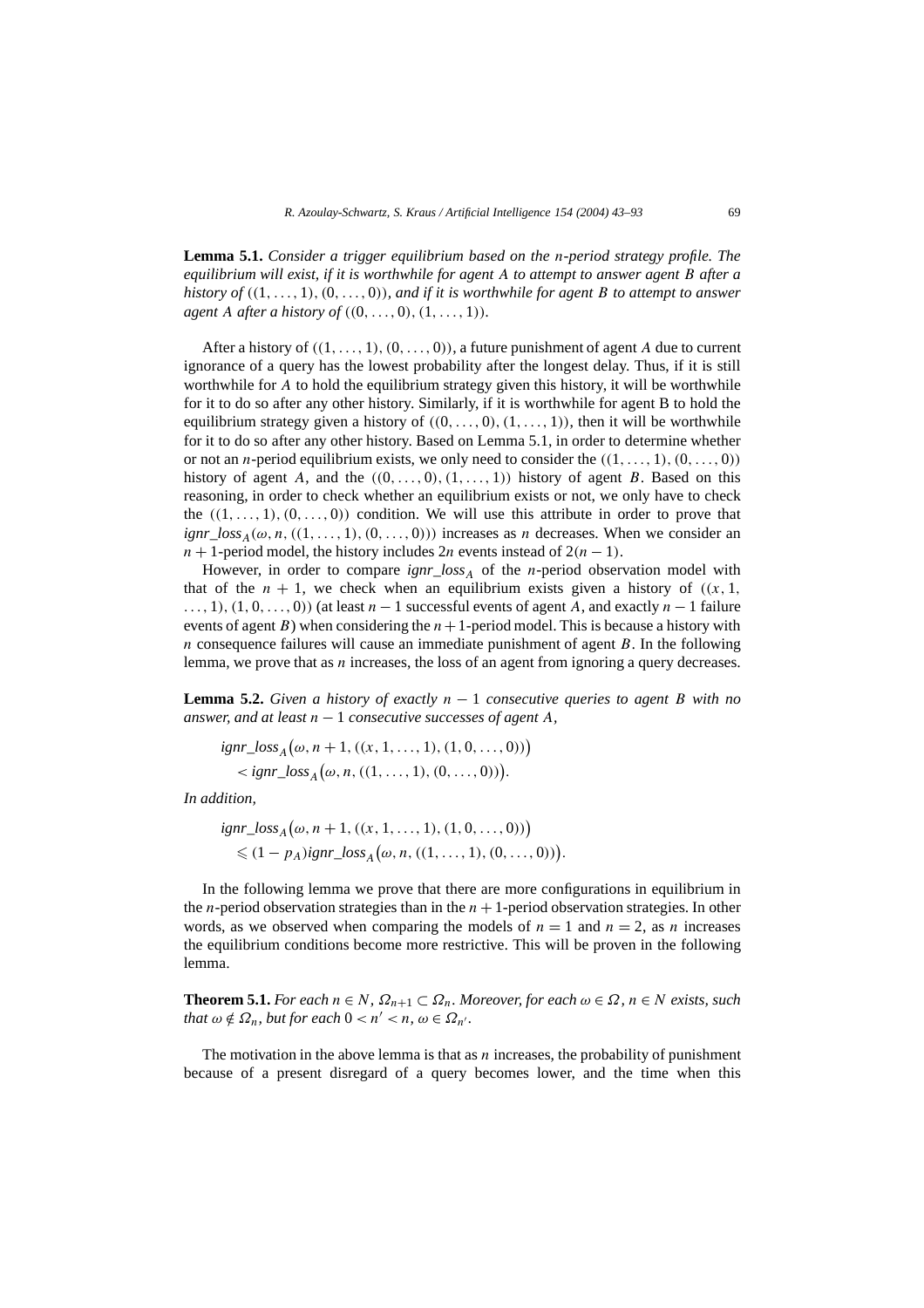punishment will be implemented becomes more distant. Thus, there are more combinations for which the threat on an agent is not strong enough. The above theorem provides a simple rule for finding the optimal strategy profile for a given configuration. If an *n*-period equilibrium does not exist, the agents should reduce *n*, until they obtain  $n'$  for which  $n'$ period equilibrium does exist. They should find the largest possible *n* , since, as proven in Theorem 5.2, increasing *n* increases the expected utility of the agents. In the theorem below, we prove our main claim about the change in the agents' utilities: as  $n$ , the number of periods considered to decide about a punishment, increases the agent's average utility also increases.

More generally, we can show that for each configuration of parameters we can find the largest *n*, such that for any smaller  $n' < n$ , answering will be in equilibrium for any history, given this configuration. This is important, since it will be possible to determine the largest *n* given a configuration, and, as we prove later, this will attain the optimal expected utility for the agents.

**Lemma 5.3.**  $n \in N$  exists for each  $\omega \in \Omega$  such that  $\omega \notin \Omega_n$ , but for each  $n' < n$ ,  $\omega \in \Omega_{n'}$ .

In the above lemma we show that a smaller *n* enables more configurations to be stable. However, we will now show that as we observed when comparing the models of  $n = 1$ and  $n = 2$ , a larger *n* increases the expected average utility of the agents. Thus, given a configuration, it is beneficial to find the largest  $n$  for which answering is in equilibrium for this configuration. We start with an auxiliary lemma, and then we proceed with our conclusions.

**Lemma 5.4.** *Given*  $n \in N$ *, for each*  $\omega$ *, such that*  $\omega \in \Omega_n$ *, for each history, the expected utility of agent A from receiving an answer from agent B, is higher than the expected utility if the query receives no answer.*

In the following lemma we prove our main claim about the change in the agents' utilities: as  $n$ , the number of periods considered to decide about a punishment increases, the agent's average utility increases too. This was demonstrated in Section 5.1.2 for the case of changing *n* from one-period to two periods. In the following theorem, we prove that the same direction of influence exists for any positive *n*.

**Theorem 5.2.** *For each agent i, for each*  $n \in N$ *, for each*  $\omega$ *, such that*  $\omega \in \Omega_n \cap \Omega_{n+1}$ *, and for each history*  $h$ *,*  $V_i^{n+1,\bar{h}} > V_i^{n,\bar{h}}$ *.* 

We demonstrate our main conclusions in Fig. 13, for a particular configuration of parameters ( $c_i = 1$ ,  $o_i = 0.1$ ,  $v_i = 100$ ,  $p_i = 0.5$ ,  $\mathcal{D}_i = 0.9$ ).<sup>3</sup> The figure demonstrates that as *n* increases  $V_A^{n,h}$  also increases, as proven in Theorem 5.2, but the increase is not linear: the increment level decreases as *n* increases. However, as proven in Lemma 5.1, as

 $3$  The value  $v_i$  is much larger than its value in the one-period model since we consider models with a more restricted set of configurations for which the equilibrium exists.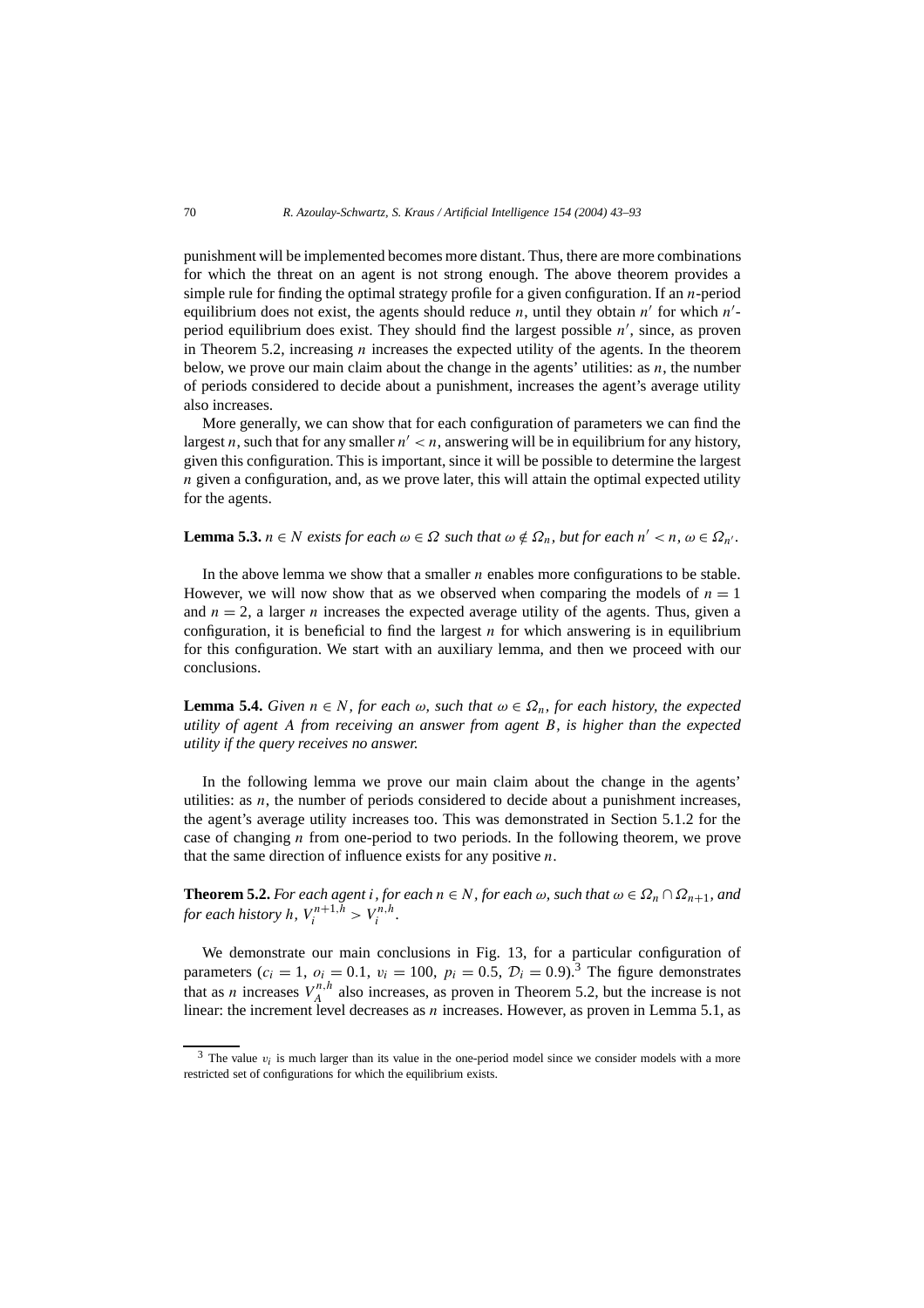![](_page_28_Figure_1.jpeg)

Fig. 13. *n*-period model: expected utility and equilibrium existence index as a function of *n*.

*n* grows, the set of appropriate configuration values becomes smaller. This is demonstrated in the lower dotted curve, which shows the difference between the expected utility of agent *A* if it attempts to answer a query after a history of  $((1, \ldots, 1), (0, \ldots, 0))$ , and its utility if it ignores the query. If the difference is positive, then an  $n$ -period equilibrium exists, as was proven in Lemma 5.1. It is also clear that as the difference increases, the *n*-period equilibrium will exist for a larger set of parameters. As can be seen in the figure, the trigger equilibrium does not exist for *n* values higher than 6. This limit will be different for different parameter values, but the conclusion is clear. There is a trade off between the expected utility and the existence of a trigger equilibrium: as *n* increases, the expected utility of the agents increases, while the trigger equilibrium exists for a smaller set of configurations.

The conclusion from this section is that given a configuration of parameters,  $\omega$ , the agents can decide about the optimal *n* to be used. Thus, they will choose the largest *n* for which a trigger equilibrium still exists, i.e., it is still beneficial for agent *A* to answer queries given a history of  $((1, \ldots, 1), (0, \ldots, 0))$ , and it is still beneficial for agent *B* to answer queries given a history of *((*0*,...,* 0*), (*1*,...,* 1*))*. Testing these conditions can be done by using a computation method based on the formulas of  $V_A^{n,h}$  and  $U_A^{n,h}$ , as described in Section 5.2.

# *5.3. Punishment after k unanswered queries from n*

In the previous sections, we considered strategies in which punishment is done after one, two or any other predefined number of subsequent unanswered queries. We found that as the number of unanswered queries required for punishment increases, the expected utility of the agents increases, but the number of configurations for which equilibrium exists decreases. In this section, we consider a new type of strategy profiles. As in the previous section, *n* periods of history are considered by the agent when it has to decide when to punish its opponent. The difference in this strategy is in the fact that it is ample to observe  $k \leq n$  queries with no answer in order to decide about a punishment. The model considered in Section 5.2 is a special case of this model, with the restriction of  $k = n$ .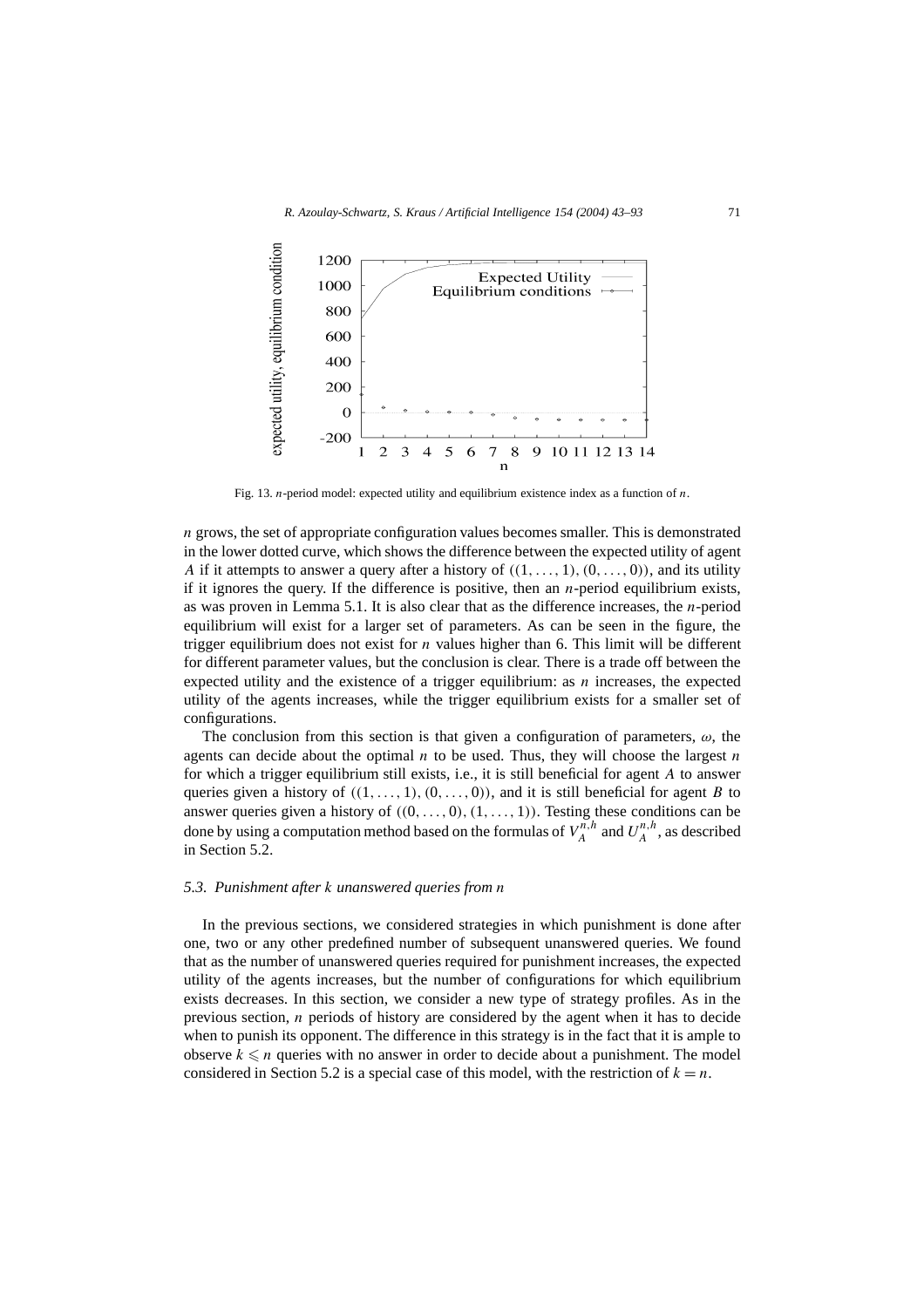In fact, our model includes more possible combinations of strategies that may yield a higher expected utility. In particular, there are configurations, and values of *n*, for which the equilibrium of the *n*-period model does not exist, but there are strategy profiles in equilibrium, in which punishment is done after *k* unanswered queries from *n*, for the same *n*. Such a strategy profile may often be more beneficial than choosing a smaller *n* and using the *n*-period observation strategies. In this section, we will consider the *k* from *n*-period observation model. First, we present important notations and we discuss some of the properties of the *k/n*-model. Finally we suggest how to choose the best value of *k* and *n* given a particular configuration.

We denote  $\Omega_{k,n}$  to be the set of configurations for which the strategy profile of punishment after *k* unanswered queries from *n*, is in equilibrium. We denote by  $h =$  $(h_A, h_B)$  the history of the *n* last results of queries sent to agent *A* and the *n* last queries sent to agent *B*. We denote  $V_i^{k,n,h}$  the utility of agent *i* when it is its turn to answer, given history *h*, and assuming a model of punishment after *k* unanswered queries from *n* queries. Similarly,  $U_i^{k,n,h}$  is the utility of agent *i* when it is its turn to ask a query, given history *h*, for a model of punishment after *k* unanswered queries from *n* queries.

Similar to Section 5.2, the expected utility  $V_A^{k,n,h}$  of agent *A* when required to answer a query, is defined as follows:

$$
V_A^{k,n,h} = \begin{cases} \n(\mathcal{D}_A U_A^{k,n,(h_A,h_B)}) & \text{sum\_zeros}(h_B) \ge k, \\ \n-o_A + p_A \cdot (-c_A + \mathcal{D}_A U_A^{k,n,(h_A \ll 1,h_B)}) & \n&\quad \text{sum\_zeros}(h_A \ll 0) \\ \n+ (1 - p_A)(\mathcal{D} V_A^{k,n,(h_A \ll 0,h_B)}) & \n&\quad \text{sum\_zeros}(h_A \ll 0) \\ \n-o_A + p_A \cdot (-c_A + \mathcal{D}_A U_A^{k,n,(h_A \ll 1,h_B)}) & \n&\quad \text{otherwise} \n\end{cases} \tag{22}
$$

and the expected utility  $U_A^{k,n,h}$  of agent *A* when it asks a query, is defined as follows:

$$
U_A^{k,n,h} = \begin{cases} \n(\mathcal{D}_B U_B^{k,n,(h_A,h_B)}) & \text{sum\_zeros}(h_A) \ge k, \\ \np_B \cdot (v_A + \mathcal{D}_B V_A^{k,n,(h_A,h_B \ll 1)}) & \text{sum\_zeros}(h_B) \ge k, \\ \n+ (1 - p_B)(\mathcal{D}U_A^{k,n,(h_A,h_B \ll 0)}) & \text{sum\_zeros}(h_B \ll 0) + 1 \ge k, \text{(23)} \\ \np_B \cdot (v_A + \mathcal{D}_B V_A^{k,n,(h_A,h_B \ll 1)}) & \text{otherwise.} \n\end{cases}
$$

The intuition behind these formulas is the same as in the model of punishing after *n* consequent failures. If it is agent *A*'s turn to answer a query, then it may just ignore it, if there are at least *k* failures from *n* last queries to agent *B*. If it has to attempt to answer the query, then with a probability of  $p_A$  it will succeed and with a probability of  $(1 - p_A)$ it will fail. In a case of a failure, a punishment mode can be reached, if there are at least *k* unanswered queries from *n* last queries to *A*, including the current failure. (If agent *A* punishes agent *B* and ignores its query, this punishment will not be saved in the history.)

Similarly, if it is agent *A*'s turn to receive an answer to a query, and agent *A* has at least *k* unanswered queries, i.e., it is agent *A*'s punishment phase, then its query will be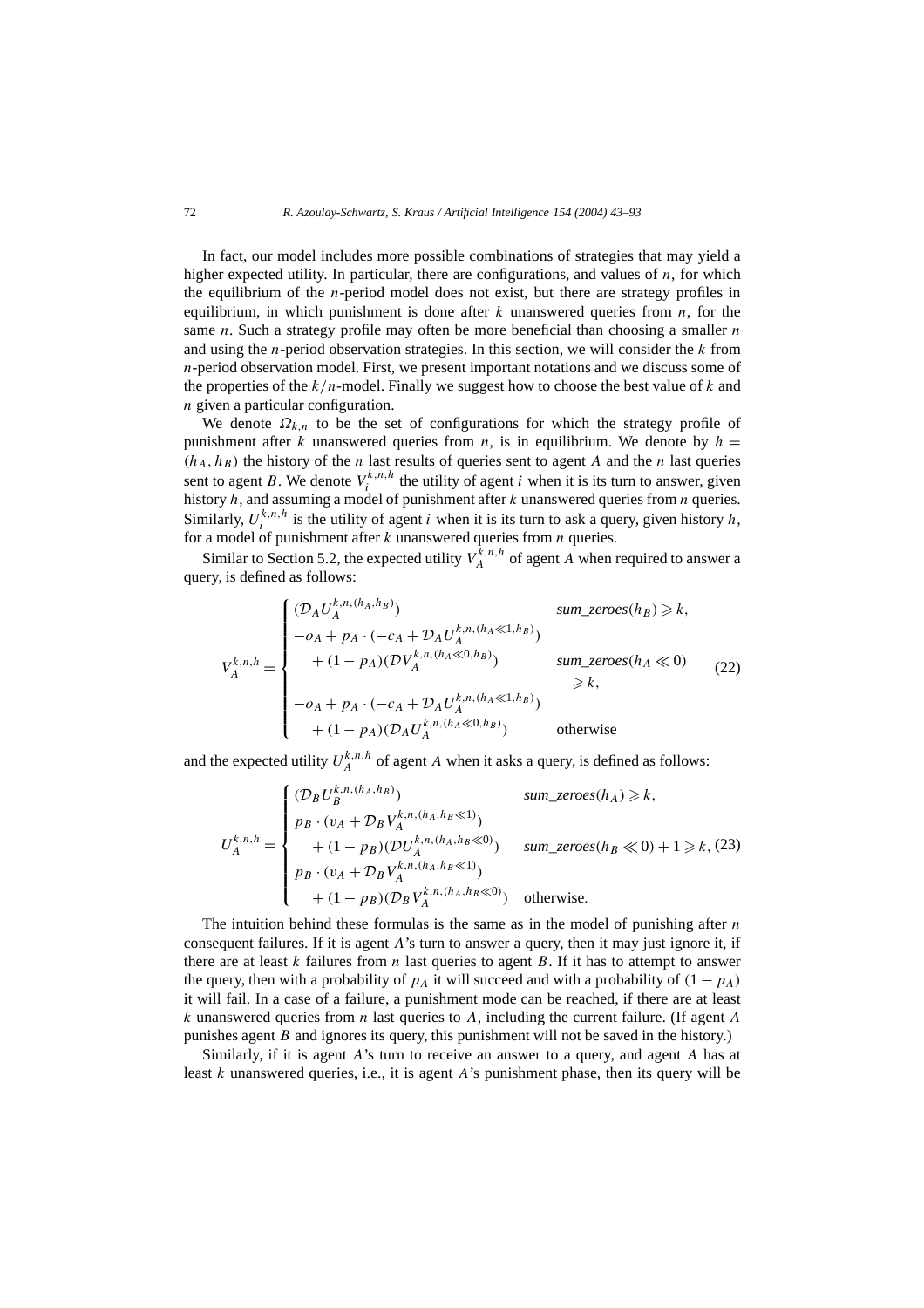ignored. Otherwise, agent *B* will attempt to answer the query. It will receive an answer with a probability of  $p_B$  and with a probability of  $(1 - p_B)$  agent *B* will not find an answer. In this case, if there are at least *k* failures of agent *B*, then agent *A* will punish agent *B*.

The difference between the two models is the condition for a punishment event to take place. Punishment in the *n*-period model is implemented after *n* unanswered queries, i.e., if all the *n* − 1 events in the history of an agent are zeroes. Punishment in the *k/n*-period model is implemented when there are *k* unanswered queries from the history of length *n*, i.e., if the sum of unanswered queries is greater than or equal to *k*.

For the expected utility calculation the agent has to use an algorithm based on the formulas  $V_A^{k,\overline{n},h}$  and  $U_A^{k,\overline{n},h}$ . As in the *n*-period model, the formulas depend on each other and can be solved using a divide and conquer algorithm or a dynamic programming algorithm. However, in this model, all the possibilities of histories with a length of *n* have to be considered since the utility of one history depends on the utility of other histories (with an additional success, or with an additional failure). A failure can cause a future punishment even if there was a later success after this failure. (Only the number of consequent last failures has to be considered in the *n*-period model, since a failure with a later success has no meaning.) Thus, all the possible combinations of histories of length *n* have to be considered in our model, i.e., there are  $2^{2n}$  possible combinations of histories to be evaluated.<sup>4</sup> Given that this number is exponential in  $n$ , the best algorithm for evaluating  $V_A^{k,n,h}$  or for checking the existence of the equilibrium should take at least exponential time.

#### *5.3.1. Properties of the model*

Given the ability to use a trigger strategy profile in which punishment is imposed after *k* from *n* unanswered queries, we would like to suggest how the values of *k* and *n* should be chosen by the agents. This is an important decision that influences the utilities of the agents, as well as their motivation to use the equilibrium strategies. In this section, we will check the influence of *k* and *n* in order to suggest how the agents should choose them. We start by formally proving certain properties, and we proceed by testing other important properties via simulations.

#### *5.3.2. The influence of k*

In order to prove the influence of *k* on the equilibrium existence, we start with two auxiliary lemmas. First, we prove that an equilibrium exists whenever it is worthwhile for each agent *i* to answer the query of its opponent even with the best history for *i*. Denote by *best*<sub>c</sub> $\cos(i(k, n))$  the best history for agent *i*. This history includes no failures of *i*, but the maximum number of allowed failures of *j*. In other words, in *best\_case*<sub>*A*</sub>( $k, n$ ) there are *n* − 1 last successes of agent *A*, and *k* − 1 recent failures (from *n*) at the end of the history of agent *B*. If it is worthwhile for agent *i* to answer the query of agent *j* even in this history, it will be worthwhile for *i* to answer the queries for any other history.

<sup>4</sup> During agent *A*'s punishment mode queries to agent or from agent *A* are ignored until it succeeds in answering a query. Thus, a history of  $n$  length for agent  $A$  and  $n$  length for agent  $B$  is sufficient to represent all the required information for future decisions.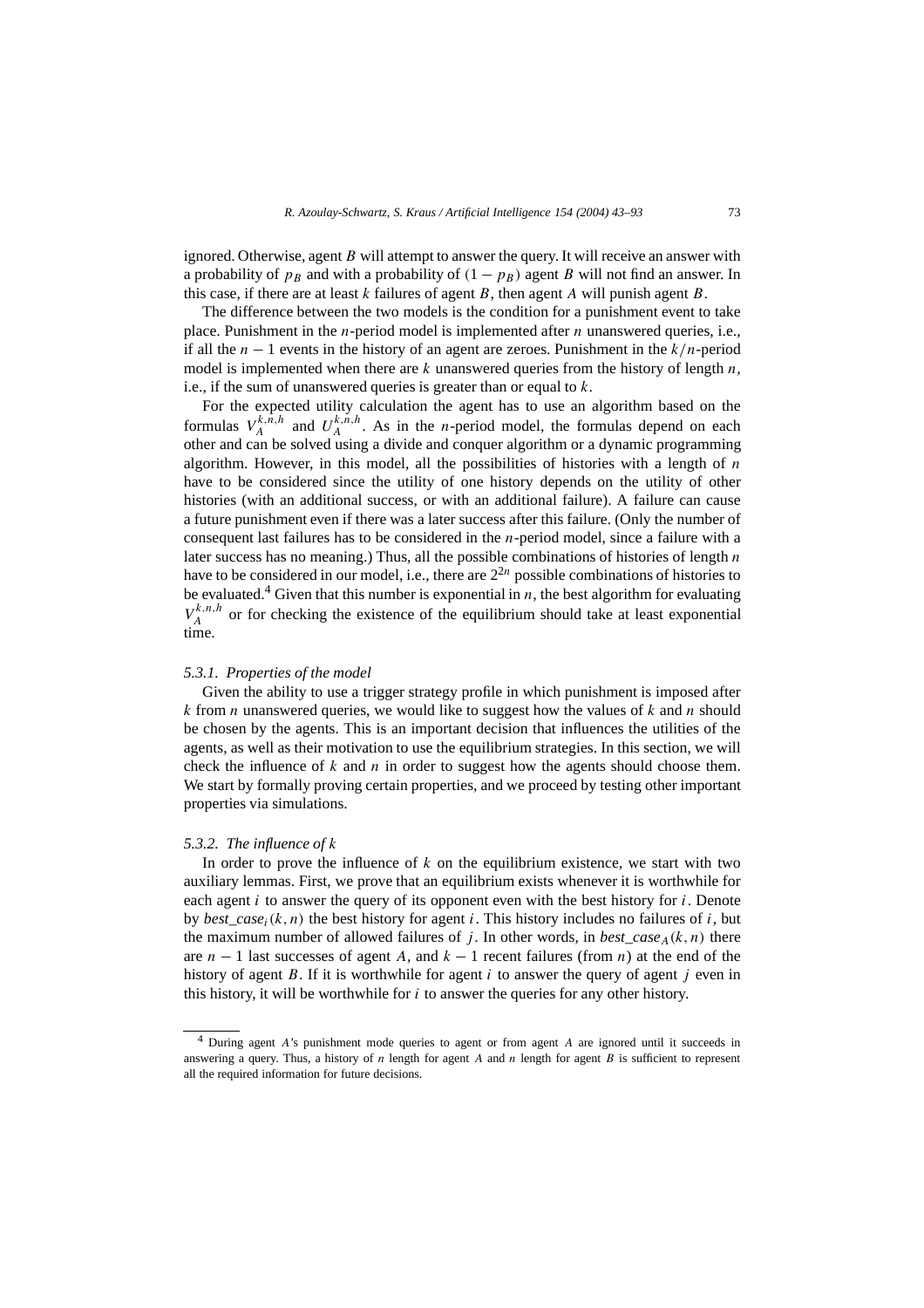**Lemma 5.5.** *Consider an equilibrium of a strategy profile where each agent answers the queries of its opponent, unless there was no response to at least k queries from the last n queries sent to this opponent. An equilibrium will exist, if it is worthwhile for each agent i to attempt to answer agent j after the best\_case*<sub>*i*</sub>( $k, n$ ) *history of*  $n - 1$  *consecutive answered queries by agent i, and k* − 1 *consecutive unanswered queries of agent j .*

According to the above lemma, the equilibrium of the *k* from *n*-period observation strategies is stable if, and only if, these strategies are stable after the history of  $n-1$ consecutive answered queries by agent *i*, and  $k - 1$  consecutive unanswered queries of agent *j*, for  $i = A$ ,  $j = B$  and for  $i = B$ ,  $j = A$ . In order to check whether an equilibrium exists or not, based on this reasoning we only have to check the condition for the history of *best\_case* $_A(k, n)$  and *best\_case* $_B(k, n)$ .

**Lemma 5.6.** *Given the best*  $case<sub>i</sub>(k, n)$  *history of exactly*  $k - 1$  *consecutive last failures of agent j and n* − 1 *consecutive successes of agent i,*

$$
\begin{aligned} \n\text{ignr\_loss}_i(\omega, k, n, \text{best\_case}_i(k, n)) \\ \n> \text{ignr\_loss}_i(\omega, k+1, n, \text{best\_case}_i(k+1, n)). \n\end{aligned}
$$

Based on the above lemmas, the next theorem summarizes our results concerning the influence of  $k$  on the conditions of the equilibrium. We prove that as  $k$  increases an equilibrium holds for a smaller set of configurations.

**Theorem 5.3.** *If*  $k1 < k2 \le n$ , then  $\Omega_{k2,n} \subseteq \Omega_{k1,n}$ .

According to the above theorems, the equilibrium tends to be weaker as  $k$  increases when keeping  $n$  fixed. This result is intuitively clear, since as  $k$  increases punishment becomes rarer. This causes the threat of punishment to decrease, and it may also harm the stability of the strategy profiles. Thus, we can assume that as *k* increases, the expected utility of the agents will increase, but the equilibrium will hold more rarely.

#### *5.3.3. Simulation results*

In order to check the influence of different values of *k* and *n* on particular configurations and histories, we developed an algorithm based on dynamic-programming, as explained above. This algorithm is able to run for different strategy profiles, based on different values of *k* and *n*.

After implementing this algorithm, we ran a simulation which randomly generated configurations  $\omega$  and histories  $h$ , and checked how different values of  $k$  and  $n$  influence the utility, and the equilibrium existence, given  $\omega$  and  $h$ . The values of the configurations were generated as follows:  $q_A$ ,  $q_B$ ,  $p_A$  and  $p_B$  were drawn randomly from 0 to 1.  $\delta$  was drawn randomly from 0.9 to 1. The value of  $\delta$  is near 1, since the loss from a delay of one-period should be small.  $v_A$  was drawn from 0 to 100,  $c_A$  was drawn from 0 to 0.1, and  $o<sub>A</sub>$  was drawn from 0 to 0.01. We chose these cost parameter values since we wanted the equilibrium to exist for different values of *k* and *n*. This type of relation between the cost of acquiring information and the benefits from it often appear in knowledge sharing, where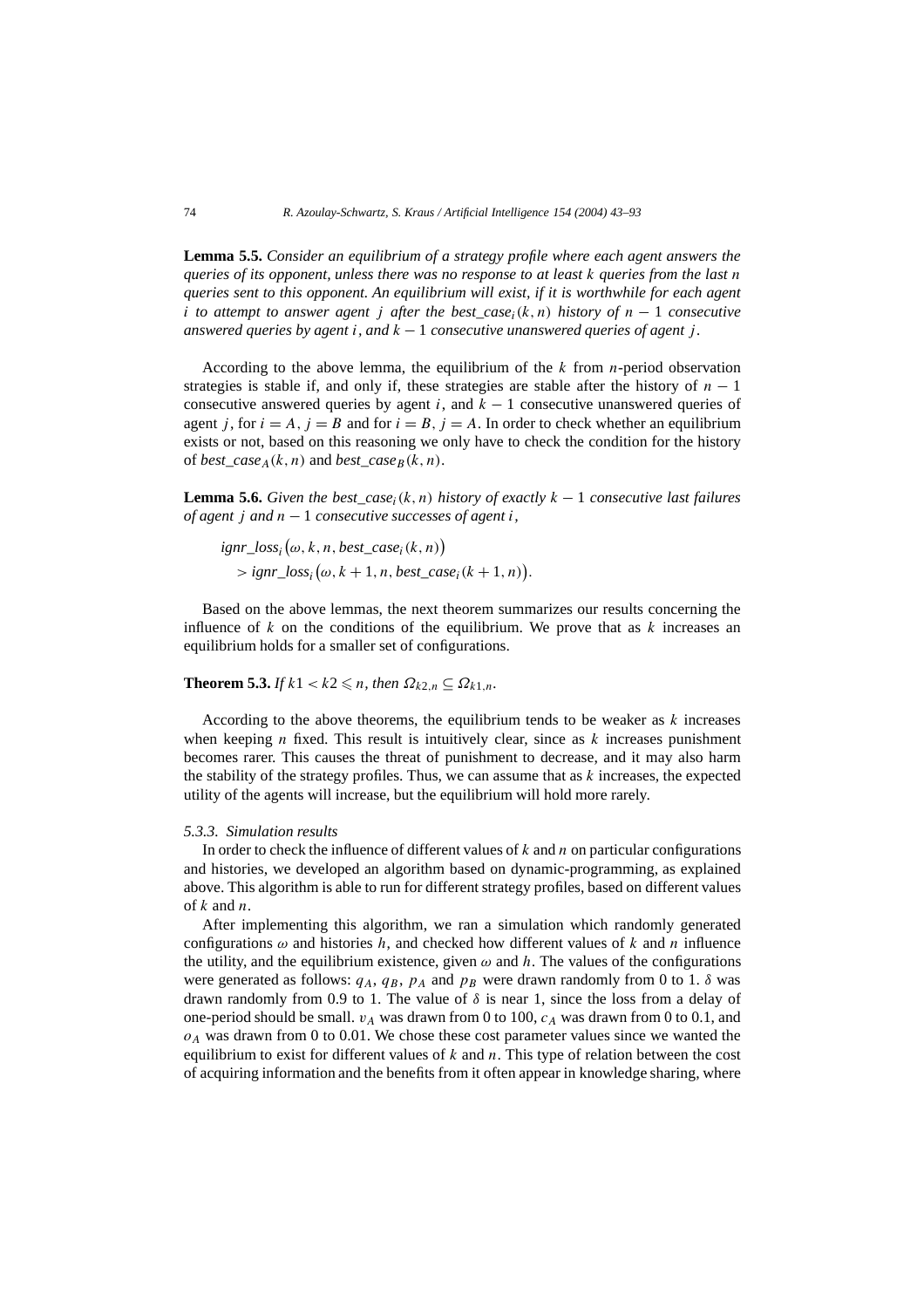| $\boldsymbol{n}$ | $k=1$       | $k=2$      | $k=3$       | $k = 4$     | $k=5$       | $k=6$       |
|------------------|-------------|------------|-------------|-------------|-------------|-------------|
|                  | 74.6/99.59% |            |             |             |             |             |
| 2                | 59.7/99.72% | 98.2/71.3% |             |             |             |             |
| 3                | 53.5/99.74% | 84.8/81.2% | 110.1/50.0% |             |             |             |
| $\overline{4}$   | 50.5/99.74% | 78.3/82.8% | 99.2/57.7%  | 117.0/33.4% |             |             |
|                  | 48.9/99.74% | 74.9/83.2% | 93.2/58.5%  | 108.3/42.5% | 121.4/22.3% |             |
| 6                | 47.9/99.74% | 72.9/83.7% | 89.8/58.1%  | 103.2/43.1% | 114.5/30.7% | 124.4/14.7% |

Influence of *n* and *k* on: (a) the average utility; (b) the ratio of configurations for which an equilibrium exists. The format is (a)/(b)%

Table 1

the agent which asks a query can greatly benefit from an answer, but the agent which has to answer it incurs a cost. Though the cost may be low it may still be significant.

For simplification, we checked only the expected utility of agent *A*, and the equilibrium existence from the point of view of agent *A*. The influence on agent *B* should be, on average, identical, since it has the same utility function and equilibrium existence index, and the configuration values are randomly generated.

We first ran a simulation with 10,000 sets of parameters in order to check the influence of *k* and *n* on the average utility and on the equilibrium existence index. Table 1 presents the average values of the expected utility of agent *A*, and the ratio of the configuration in equilibrium from all the configurations checked, given different configuration values.

In Table 1, we can see that as *k* increases, and as *n* decreases, the average expected utility increases, and the ratio of the configurations in equilibrium decreases. The intuition behind this result is that as the number of unanswered queries required for punishing,  $k$ , increases, then punishment is inflicted more rarely. Thus, in general, the expected utility of the agents increases while their tendency to follow the equilibrium decreases. As the number of periods tested in order to punish, *n*, increases, punishment will be performed more often, and for a longer time. Consequently, the expected utility of the agents decreases but the threat of a punishment is stronger showing that the equilibrium exists more frequently.

The above table presents the average direction of the influence of *k* and *n*. However, we also wanted to test whether this direction of influence exists for *all* configurations, and not only on the average. In order to do so, we ran a simulation for each of the above changes in  $k$  or in  $n$ , and tried to find a counter example with the opposite direction of the average change. First, we checked how the increase of *k* influences each configuration tested. As we explained above, as more unanswered queries are required in order to punish, agent *i*'s punishment is performed more rarely, increasing the expected utility of agent *i*. However, as *k* increases, the punishment of the opponent *j* is also performed more rarely, meaning that agent *i* has to attempt to answer more queries.

We first ran an additional set of simulations for varied histories. In most of our simulations, results show that as *k* increases the expected utility of an agent increases. But, there were also examples, given varied histories, where increasing *k*, causes the expected utility  $V_A^{k,n,h}$  to decrease. We observed that all the cases where the expected utility decreases when *k* increases were always in situations where the history includes at least one failure of one of the agents.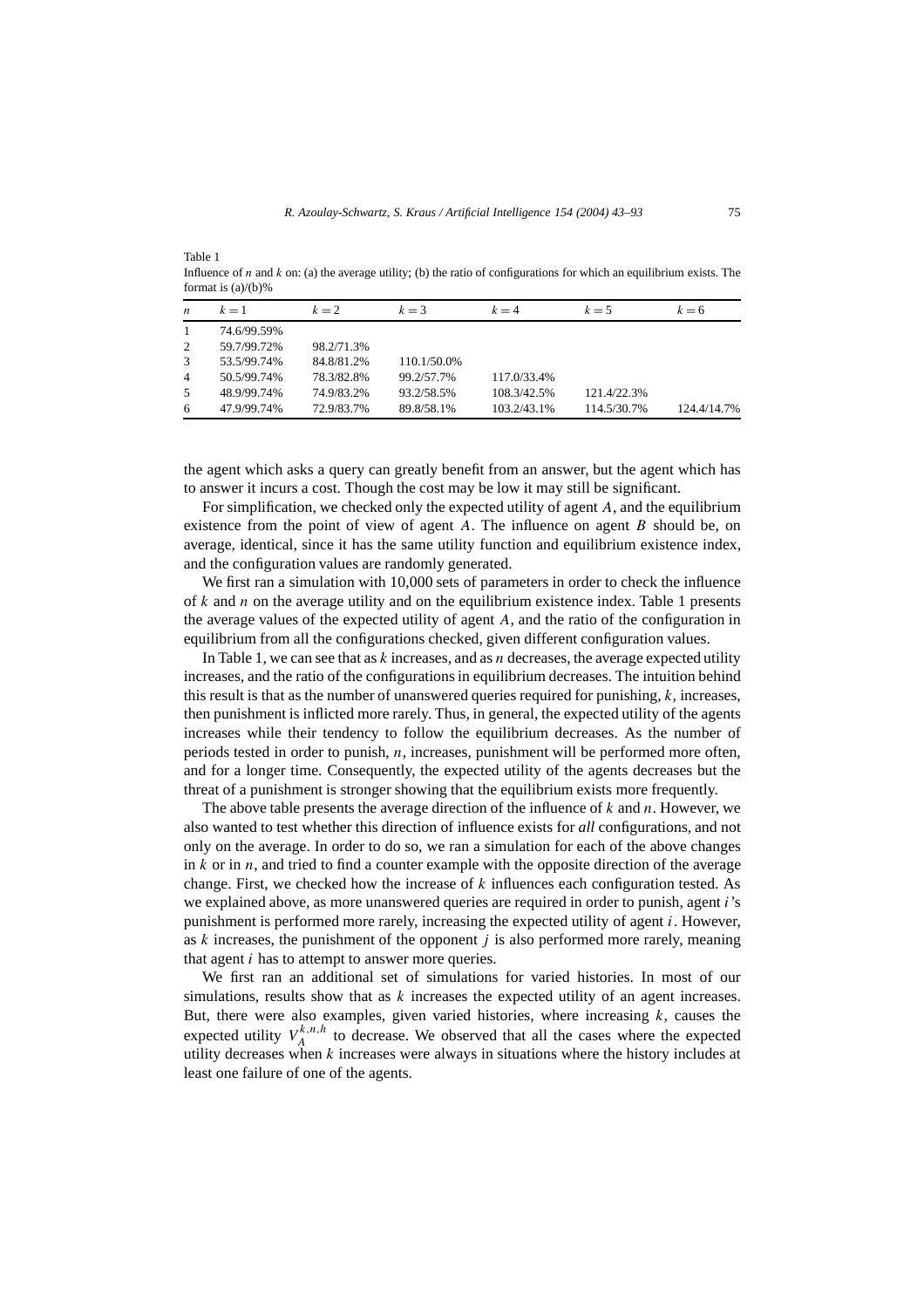However, the process of determining the values of *k* and *n* is performed before the repeated interaction starts. Thus, the agents decide to prefer  $(k1, n1)$  over strategy  $(k2, n2)$ , if strategy  $(k1, n1)$  has a higher expected utility, given the history before the repeated interaction starts. Since the interaction starts with no unanswered queries, the agents should consider only a history of  $((1, \ldots, 1), (1, \ldots, 1))$  when they decide about their strategy, given that this decision is done once and before any query was even sent: the choice of *n* and *k* cannot to be taken during the interaction itself. We ran our simulation for 10,000 configuration values, given the history of  $((1, \ldots, 1), (1, \ldots, 1))$ . In all the configurations we tested, the expected utility of the agents increases as *k* increases. (We did not prove this formally, because of the complexity of the model.) This result is interesting, since it shows that the direction of the influence on the utility also depends on the history of a given sequence of interactions and not only on the configuration. The intuition behind this effect is that there are other histories, for example, *best* case  $_A(k, n)$ , where the punishment of agent *B* will almost certainly be performed. In such situations, agent *A* may sometimes be motivated to use a more threatening mechanism, since this will almost surely affect agent *B* and increase the utility of agent *A*. However, as we explained above, the history given when the agents decide about their strategies is *((*1*,...,* 1*), (*1*,...,* 1*))*. So only this history has to be considered.

Recall from Theorem 5.3 that as *k* increases, the equilibrium holds for a more restricted set of configurations. We can summarize these two conclusions and say that given a value of *n*, as *k* increases the utility of the agents increases, but the equilibrium holds more rarely. Thus, we can conclude that given the value of *n*, the agents will be motivated to choose the highest possible  $k$  for which the  $(k, n)$  pair is in equilibrium.

However, there is no uniform rule of how to choose *n*. In our simulations we found that on the average, as *n* increases the utility decreases while the equilibrium exists for more cases. However, there were also counter examples. Even when we check the influence on the utility function given a history of  $((1, \ldots, 1), (1, \ldots, 1))$ , there still are cases in which the increase of *n* causes  $V_A^{k,n,h}$  to increase.

We ran our simulation for  $k = 2$  and *n* increases from 5 to 6, and we ran 10,000 configurations. For 83.7% of the configurations that are in equilibrium, we found that as *n* increases the utility decreases. For 3.3% of the configurations that are not in equilibrium for  $n = 5$  or for  $n = 6$ , equilibrium starts to exist as *n* increases to 6, and for 1.1% of these configurations, the equilibrium starts to exist as *n* decreases to 5. So we can conclude that given a configuration  $\omega$ , the direction of the influence of *n* on the utility and on the existence of equilibrium, depends on  $\omega$ , although the average direction is clear. Thus, if the agents would like to be certain that they are taking the best value of  $n$  for a given  $k$ , they should check all the possible values of *n*, given a configuration  $\omega$ .

Table 2 summarizes our conclusions considering the change of *n* in the *n*-model, and the change of  $k$  or  $n$  in the  $k/n$ -model. The results are based on a simulation of over 10,000 configurations of parameters. There are cells with proven directions, and according to our simulations there are cells with and without uniform directions.

A typical demonstration is presented in Fig. 14, for a particular configuration  $\omega = (c_i =$ 1*, o<sub>i</sub>* = 0.1*, v<sub>i</sub>* = 20*, p<sub>i</sub>* = 0.5*, D<sub>i</sub>* = 0.9*)*. In this example, we can see that as *k* increases, and as *n* decreases, the expected utility of agent *A* increases, while the equilibrium exists more rarely. In this example, the pair  $k = n = 3$  maximizes the expected utility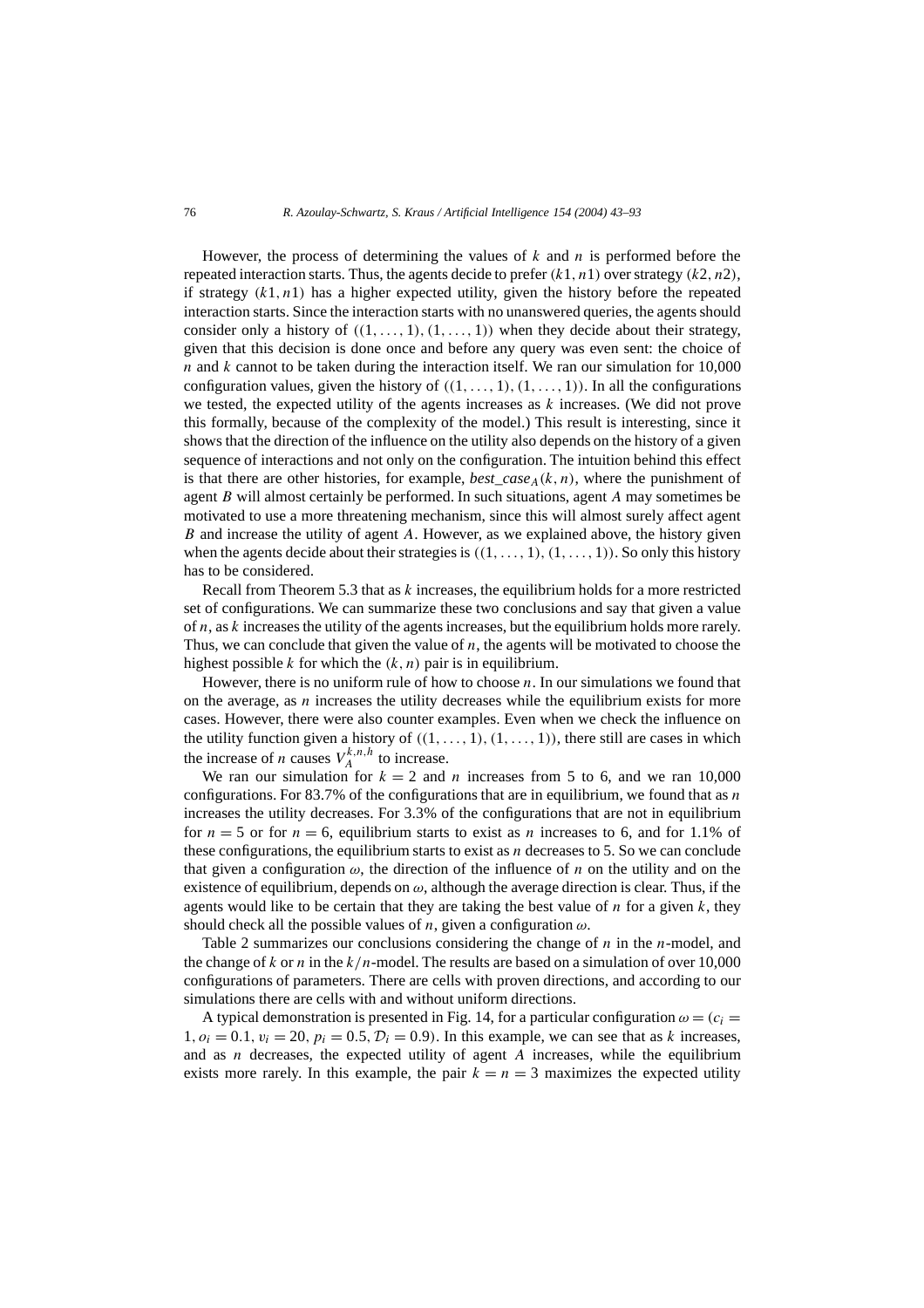|--|

The influence of changing *n* or *k*, on the expected utility and on the existence of an equilibrium, as found theoretically or by simulations. The influence direction of cells with the indication (simulation), was obtained by simulation. The influence direction of cells with the indication (proven), was proven

|                                 | Utility                               | Utility                                    | Number of configurations |
|---------------------------------|---------------------------------------|--------------------------------------------|--------------------------|
|                                 | any history                           | history $((1, \ldots, 1), (1, \ldots, 1))$ | in equilibrium           |
| $n$ -model, $n$ increases       | (proven)                              | (proven)                                   | (proven)                 |
| $k/n$ -model k increases        | on average $\uparrow$<br>(simulation) | always $\uparrow$<br>(simulation)          | (proven)                 |
| $k/n$ -model <i>n</i> increases | on average $\downarrow$               | on average $\downarrow$                    | on average, $\uparrow$   |
|                                 | (simulation)                          | (simulation)                               | (simulation)             |

![](_page_34_Figure_4.jpeg)

Fig. 14. Punishment after *k* failures from *n*: expected utility and trigger equilibrium conditions as a function of *k/n*.

of both agents, while the trigger equilibrium still exists. Thus, the agents should choose the equilibrium based on this pair. However, for other examples, the optimal pair is different, and the optimal value of *k* is often different from *n*.

We can see that different values of *k* and *n* may yield different values of the expected utility and their particular value determines the existence of the trigger equilibrium. Recall that given a configuration of parameters, the agents have to find the pair of *k* and *n* for which the trigger equilibrium exists, and to choose the optimal pair  $(k, n)$  from among them. As we explain above, in order to evaluate the expected utility and the equilibrium conditions, the agents should examine all the possible histories, since the utility given a particular history depends on the utilities for other histories (with an additional success, or with an additional failure). There are  $2^{2n}$  possible values of histories. Thus, the evaluation of one pair  $(k, n)$  requires exponential time, in view of the fact that all the possible histories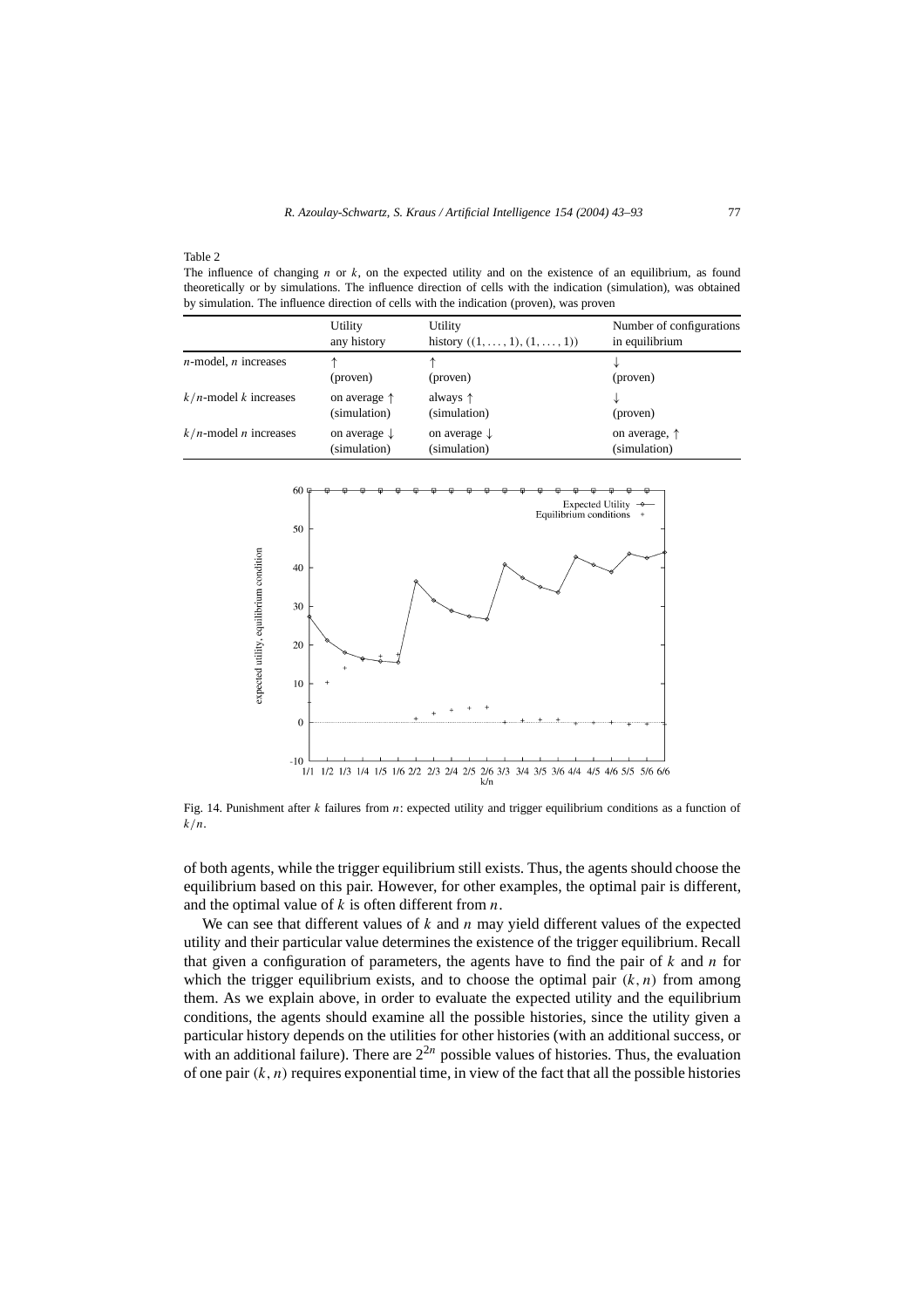can occur. Accordingly, only feasible values of *n* should be examined, and the agents should determine a value *maxn*, which is the largest value of *n* that is feasible and check all the values of  $n = 1, 2, \ldots, max_n$ .

Given a particular value of *n*, according to our conclusions, as *k* increases, the utility increases while the conditions hold less frequently. Thus, we can conclude that for each feasible value of *n*, the agents will run a binary search in order to find *best* $_k(n)$ , which is the largest value of *k* for which the equilibrium holds, for a given *n*. Then, they will compare the values of the different pairs  $(n, best \; k(n))$ , and choose the optimal value among them.

There may be situations in which each agent will prefer a different pair  $(k, n)$  due to different parameters' values of the different agents. For example, suppose that there are two possible pairs in equilibrium:  $k = 2$ ,  $n = 4$  and  $k = 3$ ,  $n = 5$ . Suppose also that one agent prefers the pair  $k = 2$ ,  $n = 4$ , while the other agent prefers the pair  $k = 3$ ,  $n = 5$ . In such cases, the agents can determine a rule of how to choose  $(k, n)$ , such as, maximizing their average expected utility or maximizing the product of the expected utility.

# **6. Conclusion**

In this paper, we present the problem of sharing information among self motivated agents. An agent receives queries and decides whether or not to attempt to answer them. Mainly, we considered an alternating model, where at each time period each agent may have a query. First, we introduced the *one-period strategy profile*, in which each agent observes the last history event of its opponent in order to decide whether or not to answer it. Second, we introduced the model of punishing an agent after *n* unanswered queries. We found that as *n* increases the expected utility of the agents increases, while there are more situations in which a trigger equilibrium does not exist. We also considered the general case, where punishment is implemented after *k* unanswered queries from *n* queries, and we checked the influence of changing *k* and *n*.

In conclusion, we found that different punishment-based strategy profiles can be appropriate to attain responses in situations where attempting to answer queries is costly and may result in success or failure. These profiles are stable and increase the expected utility of the agents. Moreover, given a specific configuration the agents may choose a strategy profile which maximizes the average or product of their expected utility, while a trigger equilibrium still exists.

# **Appendix A. Table of symbols**

Table A.1 Table of symbols

| Symbol   | Explanation                                               | Appears   |
|----------|-----------------------------------------------------------|-----------|
| A, B     | components of $U_i$ in the alternating model              | Lemma 4.4 |
| $v_i$    | the utility of agent <i>i</i> for answering its query     |           |
| $c_i$    | the cost of agent $i$ in the case of success              |           |
| $\delta$ | the discount factor of the utility function of the agents | 4.2       |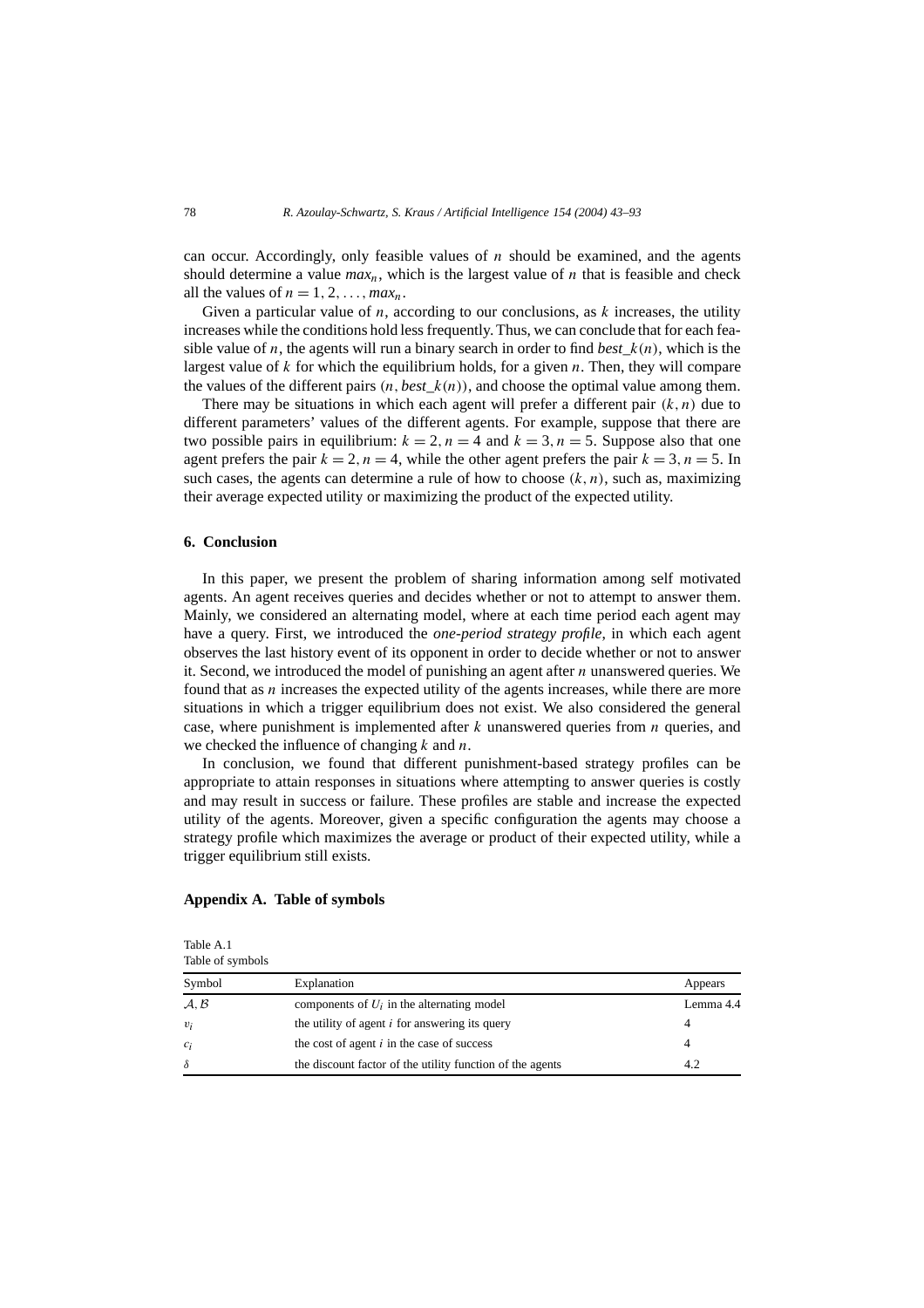|  | Table A.1 (continued) |
|--|-----------------------|
|--|-----------------------|

| Symbol                            | Explanation                                                                                                                                                                                                                                   | Appears                  |
|-----------------------------------|-----------------------------------------------------------------------------------------------------------------------------------------------------------------------------------------------------------------------------------------------|--------------------------|
| $\mathcal{D}$                     | the expected discount ratio from the current time, when it is<br>agent <i>i</i> 's turn to answer until the next time when it is its turn<br>to answer                                                                                        | 4.2                      |
| $\mathcal{D}_i$                   | the expected discount ratio from the current time until $t_i$                                                                                                                                                                                 | 4.2                      |
| history                           | the histories of both agents. ( <i>history</i> <sub>A</sub> , <i>history</i> <sub>B</sub> )                                                                                                                                                   | 5                        |
| $history_i$                       | the results of the $n-1$ last events of queries sent to agent i (each<br>result is 1 for an answered query, 0 for a query with no answer)<br>( <i>n</i> -period model)                                                                        | 5                        |
| $\boldsymbol{n}$                  | the number of periods observed in order to decide about a<br>punishment                                                                                                                                                                       | 5                        |
| k                                 | the number of failures from $n$ observed periods, for which<br>punishment is done                                                                                                                                                             | 5.3                      |
| $\mathcal{O}_i$                   | the cost of agent $i$ when it tries to answer a query                                                                                                                                                                                         | $\overline{4}$           |
| $ignr_loss_i(\omega, n, history)$ | the expected loss of agent <i>i</i> due to failure or ignoring a query                                                                                                                                                                        | 5                        |
| $\{Normal, Punish_A, Punish_B\}$  | the three phases included in the strategy profile                                                                                                                                                                                             | Lemma 4.2                |
| $p_i$                             | the probability of agent $i$ to succeed in answering, if it tries to.                                                                                                                                                                         | $\overline{\mathcal{L}}$ |
| $q_i$                             | the probability for agent $i$ to have a query in a given time period<br>(in the stochastic mode)                                                                                                                                              | 4.2                      |
| $t_{0}$                           | the current time                                                                                                                                                                                                                              | 4.2                      |
| $t_i$                             | the time when agent $i$ will send a query                                                                                                                                                                                                     | 4.2                      |
| $U_i$                             | the expected utility for agent $i$ when it is its turn to receive<br>an answer from agent $j \neq i$ (whether agent i succeeds or not)<br>(alternating model)                                                                                 | 4.3                      |
| $U_i^{xy}$                        | the expected utility of agent $i$ in the two-period model, when the<br>last event of agent $A$ was $x$ , the last event of agent $B$ was $y$ , and<br>it is <i>i</i> 's turn to receive an answer from agent $j \neq i$ (two-period<br>model) | 5.1                      |
| $U_i^{history,n}$                 | the expected utility for agent $i$ when it is its turn to receive an<br>answer from agent $j \neq i$ given <i>history</i> , in the <i>n</i> -period model                                                                                     | 5.2                      |
| $V_i$                             | the expected utility for agent $i$ if it decides to answer the query<br>of $j \neq i$ (whether it succeeds or not) (alternating)                                                                                                              | 4.3                      |
| $V_i^{xy}$                        | the expected utility of agent $i$ in the two-period model, when the<br>last event of agent $A$ was $x$ , the last event of agent $B$ was $y$ , and<br>it is now agent $i$ 's turn to answer a query                                           | 5.1                      |
| $V_i^{n, history}$                | the expected utility for agent $i$ when it is its turn to answer the<br>query of $j \neq i$ , in the <i>n</i> -period model                                                                                                                   | 5.2                      |
| $F_i$                             | the utility of agent <i>i</i> from deviating to the one-stage equilibrium,<br>and ignoring the query of agent $j \neq i$ (alternating)                                                                                                        | 4.3                      |
| $\omega$                          | a combination of the parameters of the model                                                                                                                                                                                                  | 5                        |
| Ω                                 | a set of all the combinations of model parameters                                                                                                                                                                                             | 5                        |
| $\Omega_n$                        | a set of all the combinations of the model parameters which<br>are stable for a strategy profile based on punishment after $n$<br>consequent failures                                                                                         | 5                        |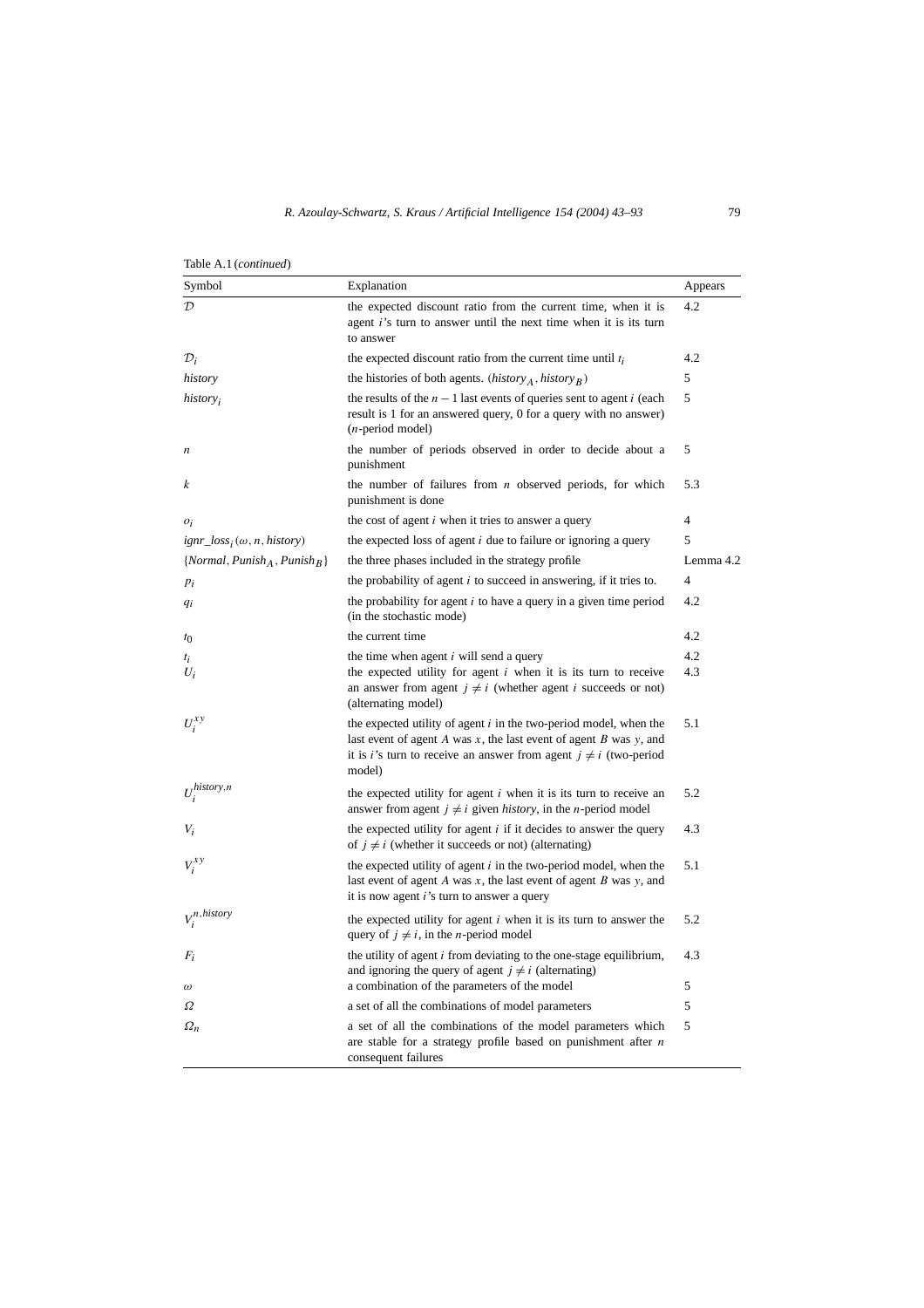#### **Appendix B. Proofs**

**Proof of Lemma 4.1.** Based on equation (1),  $\mathcal{D}_A$  is defined as  $\delta q_A/(1 - \delta(1 - q_A))$ . In order to prove that  $D_A \geq 0$ , we have to prove that the numerator is greater than or equal to 0, and that the denominator is positive. Since  $\delta \geqslant 0$  and  $q_A \geqslant 0$ , it is clear that the numerator is greater than or equal to 0. The denominator is positive whenever  $1 - \delta(1 - q_A) > 0$ . This holds whenever  $\delta(1 - q_A) < 1$ , and this is true, since  $\delta < 1$  and  $0 \le q_A \le 1$ .

In order to prove that  $D_A < 1$ , we have to prove that  $\delta q_A < 1 - \delta(1 - q_A)$ , i.e.,  $\delta < 1$ , and this is true by definition. Symmetrically, also  $\mathcal{D}_B$  is between 0 and 1, and the proof is based on Eq. (1).

As proven,  $0 \le \mathcal{D}_A < 1$ . Symmetrically,  $0 \le \mathcal{D}_B < 1$ . According to Eq. (2),  $\mathcal{D} = \mathcal{D}_A \mathcal{D}_B$ . Thus,  $0 \leq \mathcal{D} < 1$ .  $\Box$ 

**Proof of Lemma 4.2.** Consider the strategy profile defined in Section 4.1. If  $V_A \geq F_A$ , and agent B uses the above strategy, then any attempt of agent A to deviate from any history, will reduce its utility.

Suppose agent *B* sends a query to agent *A*; There are three possible phases of the game:

- *Punish<sub>B</sub>*: In this phase, if agent *A* punishes agent *B*, then it saves the cost of  $c_A$ . Whether it answers or not, the next state will be *PunishB*. Thus, it is clear that *A* prefers to punish *B* in state *PunishB*.
- *Normal and PunishA:* In both phases, if agent *A* will attempt to answer agent *B*'s query, then its utility will be  $V_A$ , and if it decides to deviate and ignore the query, its utility will be  $F_A$ . Thus, the condition for answering is  $V_A \ge F_A$ .

The same arguments also apply to the case when agent *A* sends a query to agent *B*. So the conditions needed for the equilibrium to hold are  $V_A \ge F_A$ , and  $V_B \ge F_B$ .  $\Box$ 

**Proof of Lemma 4.3.** By manipulating the formulas of Attribute 4.1, and solving the recursive formulas, we obtain

$$
U_A = \frac{p_B * v_A}{1 + \mathcal{D}(p_B - 1)} + \frac{\mathcal{D}_B * p_B V_A}{1 + \mathcal{D}(p_B - 1)}.
$$

We use the notation

$$
\mathcal{A} = \frac{p_B * v_A}{1 + \mathcal{D}(p_B - 1)},\tag{B.1}
$$

and

$$
\mathcal{B} = \frac{\mathcal{D}_B * p_B}{1 + \mathcal{D}(p_B - 1)}\tag{B.2}
$$

so  $U_A = A + BV_A$ .

Recall from Attribute 4.1, that  $V_A = -o_A + p_A(-c_A + D_A U_A) + (1 - p_A)F_A$ . By substituting  $F_A$ , we obtain,

$$
V_A = -o_A + p_A(-c_A + \mathcal{D}_A U_A) + (1 - p_A)\mathcal{D}V_A.
$$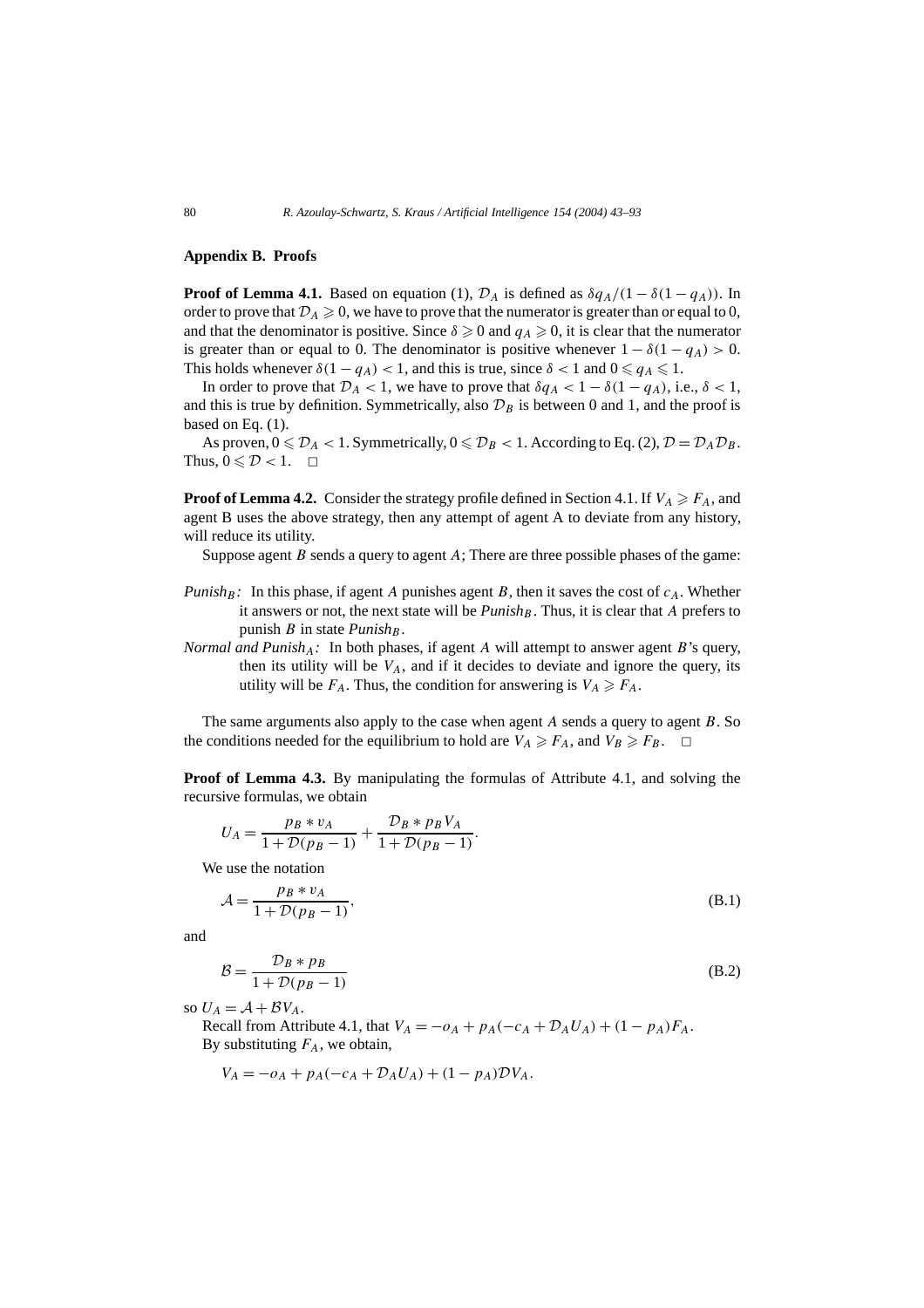By substituting *UA*, we obtain,

$$
V_A = -o_A + p_A(-c_A + \mathcal{D}_A(\mathcal{A} + \mathcal{B}V_A) + (1 - p_A)\mathcal{D}V_A).
$$

By eliminating  $V_A$ , we obtain,

$$
V_A(1 - p_A \mathcal{D}_A \mathcal{B} - (1 - p_A)\mathcal{D}) = -o_A + p_A(-c_A + \mathcal{D}_A \mathcal{A})
$$

and the value of  $V_A$  is

$$
V_A = \frac{-o_A - p_A c_A + p_A D_A A}{1 - p_A D_A B - (1 - p_A)D}
$$

and when opening the formula, we finally obtain

$$
V_A = \frac{(1 + \mathcal{D}p_B - \mathcal{D})(-\rho_A - p_A c_A) + p_A \mathcal{D}_A p_B v_A}{(1 + \mathcal{D}p_B - \mathcal{D})(1 - \mathcal{D} + \mathcal{D}p_A) - p_A \mathcal{D}p_B}.
$$

**Proof of Proposition 4.1.** Substituting  $\beta$  in Eq. (8), we obtain

$$
1 - p_A \mathcal{D}_A \frac{\mathcal{D}_B * p_B}{1 + \mathcal{D}(p_B - 1)} - \mathcal{D}(1 - p_A) > 0.
$$

Since it is clear that  $1 + \mathcal{D}(p_B - 1) > 0$ , we only have to prove that

$$
1 + \mathcal{D}(p_B - 1) - p_A \mathcal{D}_A \mathcal{D}_B * p_B + \mathcal{D}(p_A - 1)(1 + \mathcal{D}(p_B - 1)) > 0
$$

and since  $\mathcal{D} = \mathcal{D}_A + \mathcal{D}_B$ ,

$$
1 + \mathcal{D}(p_B - 1 - p_A p_B - 1 + p_A) + \mathcal{D}^2(p_A p_B - p_A - p_B + 1)
$$

and

$$
1 + \mathcal{D}(-2 + p_A + p_B - p_A p_B) + \mathcal{D}^2(1 - p_A - p_B + p_A p_B)
$$

and this is equal to

$$
1 + (D2 – 2D) + pApB(D2 – D) + (pA + pB)(D – D2).
$$

 $(D^2 - 2D)$  is minimized when D approaches one, thus  $(D^2 - 2D) \rightarrow -1$ , so we are left with

$$
p_A p_B (D^2 - D) + (p_A + p_B) (D - D^2)
$$

which is equal to  $(D - D^2)(p_A + p_B - p_A p_B)$  which is positive.  $\Box$ 

**Proof of Lemma 4.4.** According to Lemma 4.3, the expected utility of an agent when attempting to answer a query, is

$$
V_A = \frac{-o_A - p_A c_A + p_A \mathcal{D}_A \mathcal{A}}{1 - p_A \mathcal{D}_A \mathcal{B} - \mathcal{D}(1 - p_A)}.
$$

According to Lemma 4.2, there is an equilibrium when  $V_A \geq F_A$  and  $V_B \geq F_B$ . According to Attribute 4.1,  $F_A = \mathcal{D}V_A$ . As we proved in Lemma 4.1,  $\mathcal{D} \in [0, \ldots, 1)$ . Using this is a necessary and sufficient condition to prove that  $F_A < V_A$  is  $V_A \ge 0$ .

According to Lemma 4.2, there is an equilibrium whenever  $V_A \geq F_A$ , and  $V_B \geq F_B$ . However, according to Attribute 4.1,  $F_A$  is defined to be  $DV_A$ , and  $D$  was proved in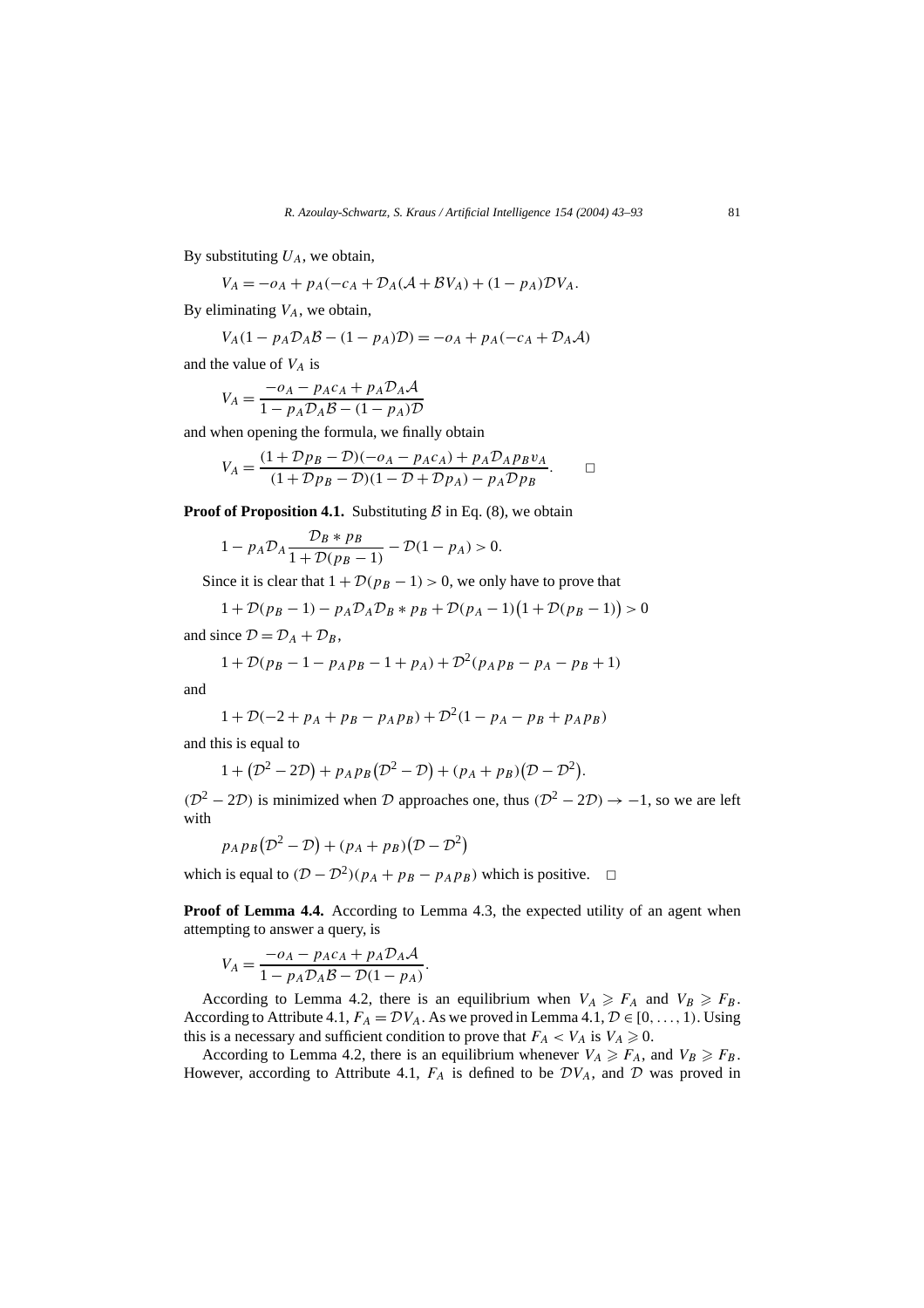Lemma 4.1 to be between 0 and 1. Thus,  $V_A \ge F_A$  whenever  $V_A \ge 0$ , since in any case when  $V_A \geq 0$ ,  $F_A = \mathcal{D}V_A < V_A$ 

According to Proposition 4.1, the denominator of  $V_A$  is positive. In the following formula, we will find under which conditions the numerator will also be positive. In other words, we have to find whenever  $p_A \mathcal{D}_A \mathcal{A} \geq p_A c_A + o_A$ .  $p_A \in (0, 1)$ , so  $p_A > 0$ . Thus, we can maintain that  $D_A A > c_A + o_A/p_A$ . Substituting A with its formula, we receive,

$$
\mathcal{D}_A \frac{p_B v_A}{1 + \mathcal{D}(p_B - 1)} \geq c_A + \frac{o_A}{p_A}
$$

and,

$$
v_A \geqslant c_A \frac{(1+\mathcal{D}(p_B-1))}{\mathcal{D}_A p_B} + o_A \frac{(1+\mathcal{D}(p_B-1))}{p_A p_B \mathcal{D}_A}
$$

and,

$$
v_A \geqslant c_A \bigg(\frac{1}{\mathcal{D}_A p_B} + \frac{\mathcal{D}_B(p_B - 1)}{p_B}\bigg) + E_A \bigg(\frac{1}{p_A p_B \mathcal{D}_A} + \frac{\mathcal{D}_B(p_B - 1)}{p_A p_B}\bigg).
$$

Substituting  $D_A$  with  $\delta q_A/(1 - \delta + \delta q_A)$  and  $D_B$  with  $\delta q_B/(1 - \delta + \delta q_B)$ , and D with  $D_A D_B$ , we obtain

$$
v_A \ge c_A \left( \frac{1 - \delta + \delta q_A}{\delta q_A p_B} + \frac{\delta q_B (p_B - 1)}{p_B (1 - \delta + \delta q_B)} \right) + o_A \left( \frac{1 - \delta + \delta q_A}{p_A p_B \delta q_A} + \frac{\delta q_B (p_B - 1)}{(1 - \delta + \delta q_B) p_A p_B} \right).
$$

In other words,

$$
v_A \geqslant \left(c_A + \frac{o_A}{p_A}\right) \left(\frac{1 - \delta + \delta q_A}{\delta q_A p_B} + \frac{\delta q_B (p_B - 1)}{p_B (1 - \delta + \delta q_B)}\right). \tag{B.3}
$$

Symmetrical arguments will lead to the symmetrical formula for the case where agent *B* has to answer.  $\Box$ 

**Proof of Lemma 4.5.** First, in Eq. (10) of Lemma 4.4, the equilibrium condition is presented as a ratio between  $v_A p_A$  and  $c_A p_A + o_A$ , and this ratio should be larger than another term, that is a function of the other parameters. So it is clear that as  $v_A$  increases, the condition is inclined to hold, and as  $c_A$  or  $o_A$  increases, the condition may be violated.

The influence of  $c_A$ ,  $o_A$  and  $v_A$  on the utility function can be shown using the formula of *VA*. According to Lemma 4.3,

$$
V_A = \frac{(1 + \mathcal{D}p_B - \mathcal{D})(-\mathcal{O}_A - p_A c_A) + p_A \mathcal{D}_A p_B v_A}{(1 + \mathcal{D}p_B - \mathcal{D})(1 - \mathcal{D} + \mathcal{D}p_A) - p_A \mathcal{D}p_B}
$$

and we already proved in Lemma 4.1 that the denominator is positive. Thus, it is clear that the influence direction of  $o_A$  and  $c_A$  is linearly negative, with less influence of  $o_A$ , while the influence direction of  $v_A$  is linearly positive (since it is easy to show that its coefficient is positive).

We proceed by proving that as  $p_A$  or  $p_B$  increases, the expected utility of each agent increases, and the set of parameter values for which equilibrium exists, increases too.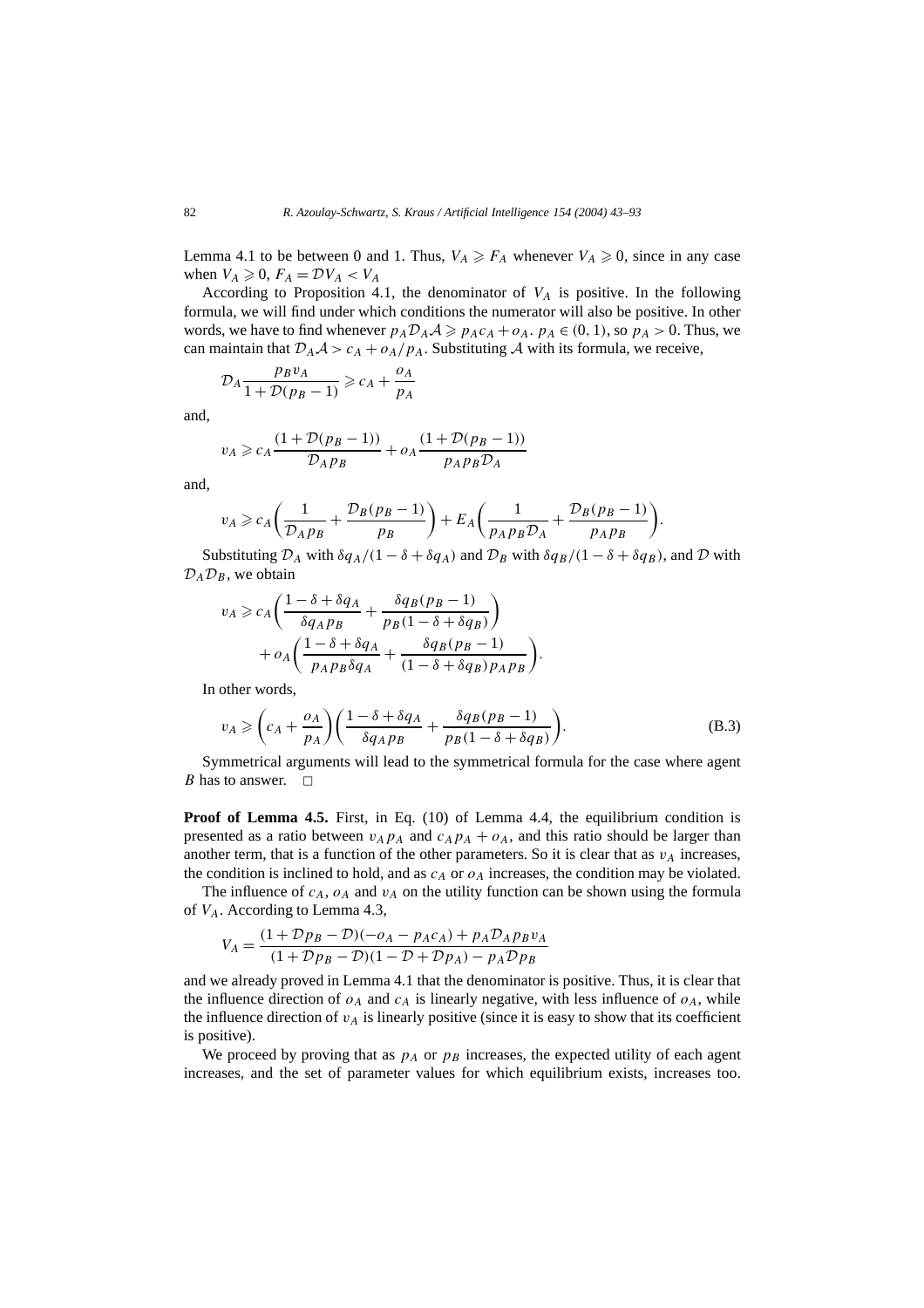We start with proving that  $p_A$  and  $p_B$  positively influence  $V_A$ . Manipulating Eq. (6) of Lemma 4.3,

$$
V_A = \frac{(1 + \mathcal{D}p_B - \mathcal{D})(-\rho_A - p_A c_A) + p_A \mathcal{D}_A p_B v_A}{(1 + \mathcal{D}p_B - \mathcal{D})(1 - \mathcal{D} + \mathcal{D}p_A) - p_A \mathcal{D}p_B}.
$$

When isolating  $p_A$ , we obtain

$$
V_A = \frac{-o_A(1 + \mathcal{D}p_Bc_A - \mathcal{D}) + p_A(-c_A - \mathcal{D}p_B - \mathcal{D}c_A + \mathcal{D}_A p_Bv_A)}{(1 - \mathcal{D})(1 + \mathcal{D}p_B - \mathcal{D}) + p_A(\mathcal{D} + \mathcal{D}^2p_B - \mathcal{D}^2 - \mathcal{D}p_B)}.
$$

Since  $D < 1$ ,  $-o<sub>A</sub>(1 + Dp<sub>B</sub>c<sub>A</sub> - D) < 0$ , if the equilibrium holds, then the numerator is positive. So  $(-c_A - Dp_B - Dc_A + D_Ap_Bv_A) > 0$ . The denominator includes two parts, but since  $\mathcal{D} < 1$ ,  $(1 - \mathcal{D})(1 + \mathcal{D}p_B - \mathcal{D}) > 0$ . Thus, as  $p_A$  is multiplied, the numerator increases more than the denominator, so the value of  $V_A$  increases.

A similar proof is true for the influence of  $p_B$  on  $V_A$ . The formula of  $V_A$  can be written as

$$
\frac{p_B(-o_A \mathcal{D} - p_A \mathcal{D}c_A + p_A \mathcal{D}_A v_A) + (-o_A + o_A \mathcal{D} - p_A c_A + p_A \mathcal{D}c_A)}{p_B(\mathcal{D} - \mathcal{D}^2 + p_A \mathcal{D}^2 - \mathcal{D}p_A) + (1 - 2\mathcal{D} + \mathcal{D}^2 + p_A \mathcal{D} - p_A \mathcal{D}c_A)}.
$$

The second part of the numerator can also be written  $(D-1)(o<sub>A</sub> + p<sub>A</sub>c<sub>A</sub>)$ , and this value is negative since  $D < 1$ . Thus, the first part of the numerator must be positive when there is an equilibrium. The second part of the denominator can be written as  $(D-1)(D(1-p_A)-1)$ . Both parts of the expression are negative, so the expression on the whole is positive. Again, as  $p_B$  is multiplied, there is a greater effect on the numerator (where one part depends on  $p<sub>B</sub>$  and the other part is negative) than on the denominator (where the part which does not depend on  $p_B$  is positive). Thus, as  $p_B$  increases,  $V_A$  increases too.

Agent *A*'s willingness to attempt to answer queries is positively influenced by increasing *p<sub>A</sub>* or *p<sub>B</sub>*. This influence can be easily shown from the condition  $V_A(1-D) \ge 0$ . Since  $p_A$  and  $p_B$  increase  $v_A$ , they also increase the equilibrium condition, given the other parameters stay constant.  $\square$ 

**Proof of Lemma 4.6.** First, we prove that as  $\delta$  increases,  $\mathcal{D}_i$  also increases. According to Eq. (1),

$$
\mathcal{D}_i = \frac{\delta q_i}{1 - \delta (1 - q_i)}.
$$

As *δ* increases, the numerator increases, while the denominator decreases. Thus, as *δ* increases, D*<sup>i</sup>* increases.

We proceed by proving that as  $q_A$  or  $q_B$  increases,  $\mathcal{D}_i$  increases too. The value of  $\mathcal{D}_i$ can be written as

$$
\mathcal{D}_i = \frac{\delta q_i}{1 - \delta + \delta q_i}
$$

so, as  $q_i$  increases with a ratio  $r$ , the numerator increases in the same ratio  $r$ , while part of the denominator increases in ratio *r*. However, the rest of the denominator  $(1 - \delta)$  remains unchanged. Since this part is positive  $(\delta < 1)$ , the denominator at whole will increase with a ratio less than *r*. Thus, the numerator increases with a ratio larger than the increased ratio of the denominator, so the value of  $\mathcal{D}_i$  increases.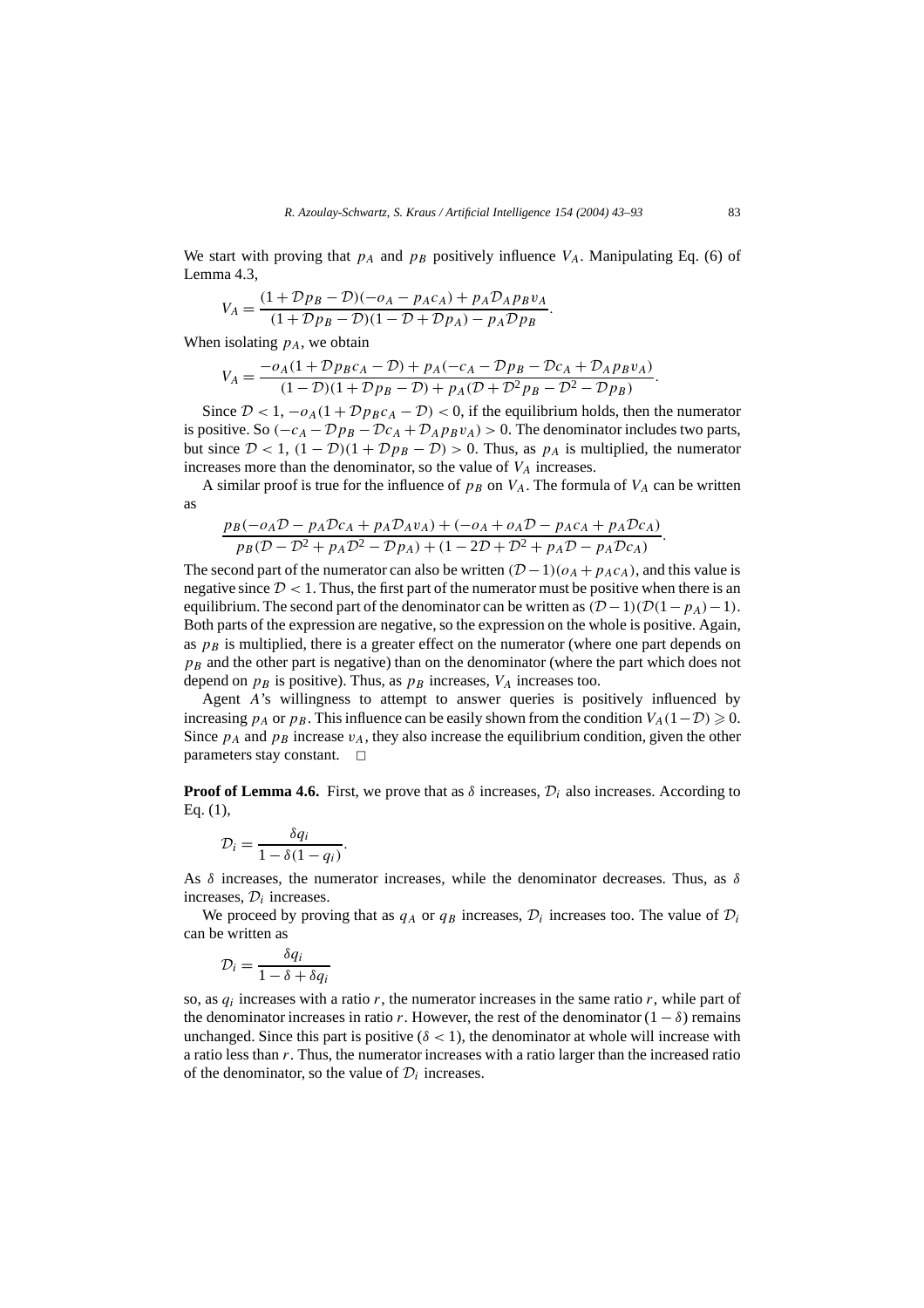According to Eq. (2),

 $\mathcal{D} = \mathcal{D}_A \mathcal{D}_B$ .

We showed that as  $\delta$  increases,  $\mathcal{D}_A$  and  $\mathcal{D}_B$  increase,  $\mathcal D$  also increases. Similarly, as  $q_A$ increases,  $D_A$  increases while  $D_B$  remains unchanged, and as  $q_B$  increases,  $D_B$  increases while  $D_A$  remains unchanged. Thus, as  $q_A$  or  $q_B$  increases,  $D$  increases.

We will now show that as  $\mathcal{D}_A$  or  $\mathcal{D}_B$  increases, the expected utility  $V_A$  also increases. Following Lemma 4.3, the value of  $V_A$  can be written as

$$
V_A = \frac{(1 + (p_B - 1)\mathcal{D})neg + p_A \mathcal{D}_A pos}{(1 + (p_B - 1)\mathcal{D})(1 + (p_A - 1)\mathcal{D} - p_A p_B \mathcal{D})},
$$

where  $neg = (-o_A - p_A c_A)$  is negative, and  $pos = p_B v_A$  is positive. As  $D$  increases, the value of  $(1 + (p_B - 1)D)$  decreases, and becomes closer to 0. Since this value is multiplied with *neg*, the numerator increases as  $D$  increases. Moreover, as  $D_A$  increases, an additional positive influence exists since  $p_A \mathcal{D}_A p_o s$  also increases, so both parts of the numerator increase as  $\mathcal{D}_A$  increases. If  $\mathcal{D}_B$  increases while  $\mathcal{D}_A$  is unchanged,  $\mathcal D$  increases. As a result the numerator's left side will increase and the numerator will increase. Thus, we have shown that as  $\mathcal{D}_A$  or  $\mathcal{D}_B$  or both increase, the numerator increases too.

In addition, as D increases, the denominator decreases, since  $(1+(p_B-1)\mathcal{D})$  decreases,  $(1+(p_A-1)\mathcal{D})$  decreases, and  $p_Ap_B\mathcal{D}$ , which appears as a negative factor, increases. So, we can conclude that as  $D$ ,  $D_A$  or  $D_B$  increases, the value of  $V_A$  increases. To summarize, as  $\delta$ ,  $q_A$  or  $q_B$  increases,  $D$  increases, and  $D_A$  or  $D_B$  or both increase too. Thus, as  $\delta$ ,  $q_A$ or  $q_B$  increases,  $D$  increases, and  $V_A$  increases.

We proceed by proving the influence on the equilibrium condition. Manipulating Eq. (10) of Lemma 4.4, the equilibrium holds whenever

*.*

$$
\frac{v_i}{c_i + \frac{o_i}{p_i}} \ge \frac{1}{\mathcal{D}_i p_j} + \frac{\mathcal{D}_j(p_j - 1)}{p_j}
$$

As D increases,  $1/(\mathcal{D}_i p_j)$  decreases. Since  $(p_j - 1) < 1$ ,  $\mathcal{D}_j(p_j - 1)/p_j$  decreases too. So, as D increases, the minimum value of  $v_i/(c_i + o_i/p_i)$  for which the equilibrium exists decreases, and therefore an equilibrium exists for more configurations. To summarize, as  $\delta$ , *q*<sub>A</sub> or *q<sub>B</sub>* increases, *D* increases, and the equilibrium exists for more configurations.  $\Box$ 

**Proof of Lemma 5.1.** Consider the equilibrium conditions for agent *A*, and consider a case in which attempting to answer is beneficial given  $history = ((1, \ldots, 1), (0, \ldots, 0)).$ Suppose that agent *A* receives a query after that history, and suppose also that both agents follow their equilibrium strategies. In this case, if agent *A* doesn't answer a punishment of agent *A* will occur with a probability of  $(1 - p_A)^{n-1}$ , since *n* − 1 future failures are required in order for a punishment event to occur. If such a punishment will be imposed, this will occur only after at least *n* − 1 queries events to agent *A*. (A longer delay of *n*-period may occur if during this time, agent *B* was punished.)

It is beneficial for agent *A* to attempt to answer a query, if and only if its expected loss due to answering the query is not more than its loss due to ignoring the query.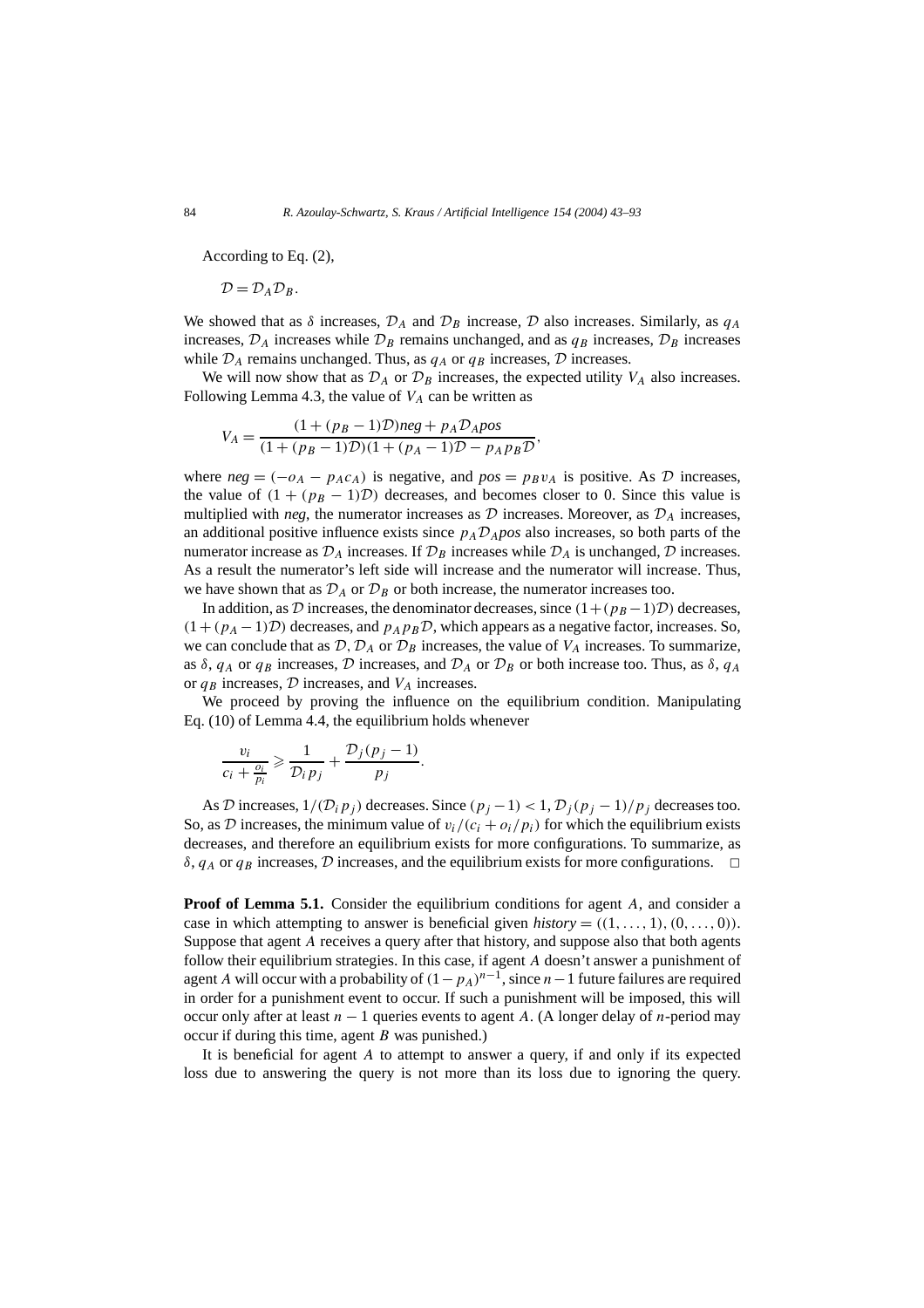i.e.,  $o_A + p_Ac_A + (1 - p_A)ignr\_loss_A(\omega, n, history) \leq ignr\_loss_A(\omega, n, history)$ . Thus, equilibrium exists if,

$$
ignr\_loss_A(\omega, n, history) \ge c_A + \frac{o_A}{p_A}.
$$

Now, consider a history that is different from  $((1, \ldots, 1), (0, \ldots, 0))$ . There may be three possible situations of histories:

- (1) The last event of agent *A* was a successful answer: history  $((..., 1), (0, ..., 0))$ .
- (2) The end of the history of agent *A* contains at least one failure: history  $((\ldots, 0),$ *(*0*,...,* 0*))*.
- (3) The history of agent *B* contains at least one success: history  $((\ldots), (\ldots, 1, \ldots))$ .

First consider case (1). Any state with the same history of agent *B*, and where the last event in the history of agent *A* is 1, is equivalent to ours, in the model where punishing is done after *n* consequent failures, since a present ignorance of a query by agent *A* will cause a punishment of *A* only after additional  $n - 1$  unanswered queries.

Now, consider case (2). In any state with one failure or more at the end of agent *A*'s history, *ignr*\_*loss*<sub>*A*</sub>( $\omega$ , *n*, *history*) will be higher than after a history of  $((1, \ldots, 1),$ *(*0*,...,* 0*))*, since less failures of agent *A* are required in order to punish it. (If there are *k* failures at the end of agent *A*'s history, then the probability of punishment because of a current unanswered query, is  $(1 - p)^{n-1-k}$ , and this may occur after a delay of at least  $n-1-k$  queries events.)

Finally, consider case (3). In any case with one success or more in agent *B*'s history, the probability of punishment of agent *B* is lower than after a history of  $((1, \ldots, 1), (0, \ldots, 0)),$ since more than one consequent failure of agent *B* is required in order to punish it. Any punishment of agent *B* causes a delay in the answers required by agent *A*. Thus, if the probability of punishing agent *B* decreases, the expected delay of time until agent *A* will be punished increases, so *ignr\_loss<sub>A</sub>*( $\omega$ , *n*, *history*) also increases.

To summarize,  $ignr_loss_A(\omega, n, history)$  for any given history, is higher than or equal to

 $ignr\_loss_A(\omega, n, ((1, ..., 1), (0, ..., 0))).$ 

Thus, if after a history of *((*1*,...,* 1*), (*0*,...,* 0*))*, still

$$
ignr\_{loss_A}(\omega, n, ((1, ..., 1), (0, ..., 0))) > c_A + \frac{o_A}{p_A},
$$

this will also hold for the other histories. In other words, if the equilibrium exists after a history of  $((1, \ldots, 1), (0, \ldots, 0))$  for agent *A*, and after a history of  $((0, \ldots, 0), (1, \ldots, 1))$ for agent *B*, it will also exist after any history.

Finally, if an equilibrium exists, then each agent will answer the query of its opponent. In particular, each agent will do this given the history of  $((1, \ldots, 1), (0, \ldots, 0))$  and the history of  $((0, \ldots, 0), (1, \ldots, 1))$ .  $\Box$ 

**Proof of Lemma 5.2.** Consider a history of  $((x, 1, \ldots, 1), (1, 0, \ldots, 0))$ , in the  $n + 1$ period model. This means that at least the last *n* − 1 events of agent *A* are successes, and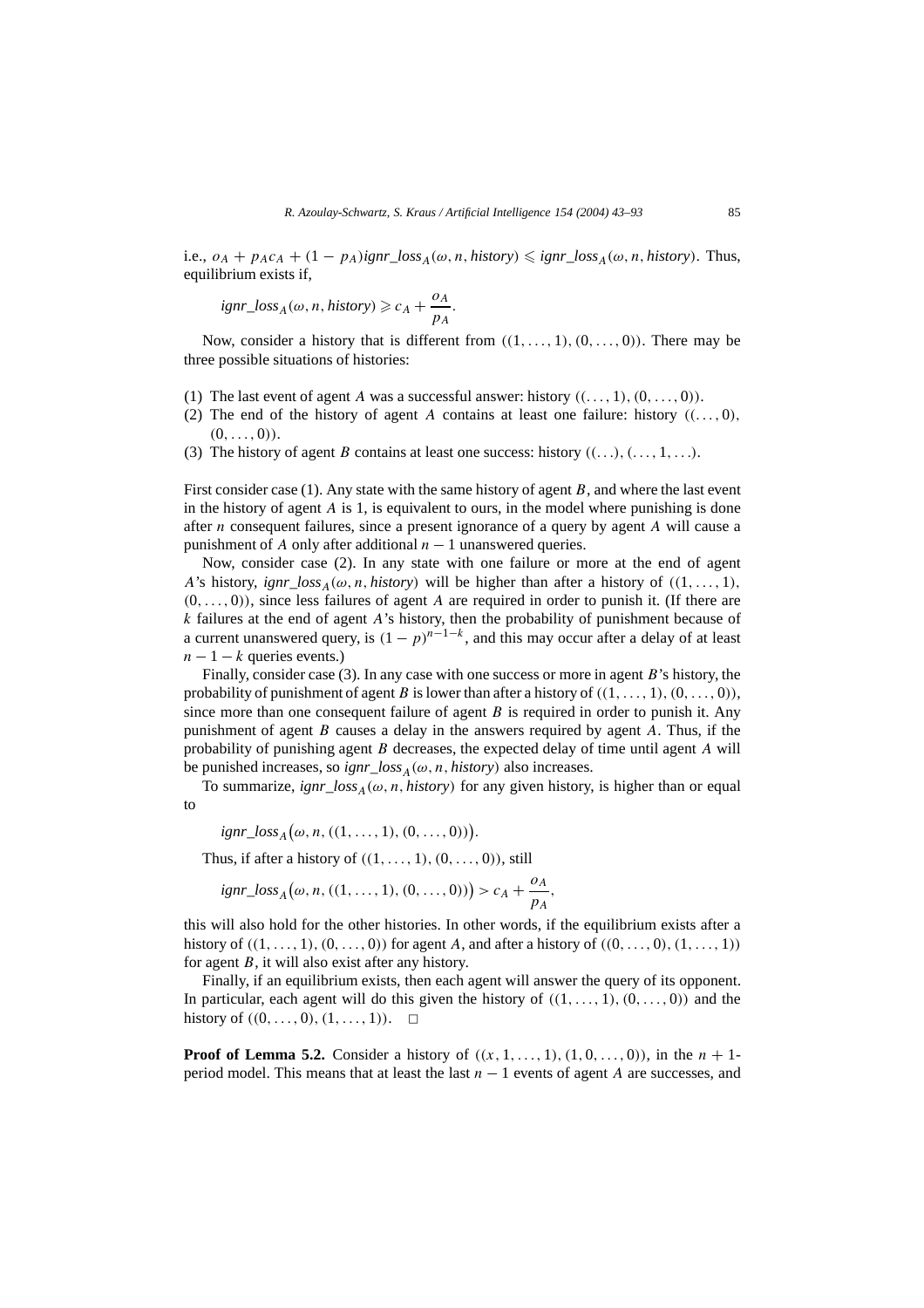exactly the last *n* − 1 events were unanswered queries by agent *B*. Consider now reducing *n* + 1 to *n*. This will increase the probability of punishing agent *A* after an event of not answering  $(p_A^{n-1}$  instead of  $p_A^n$ ). Moreover, the possible punishment, if performed, may be done earlier (after  $n - 1$  consecutive failures instead of *n*), and this will increase the present value of the loss due to punishment.

On the other hand, reducing the number of periods observed in the strategies also causes a possible punishment of agent *B* to be imposed earlier and with a higher probability. There are three situations:

- If the next event of agent *B* is a successful answer: then no punishment is given in both models at the next *n* periods.
- If the next event of agent *B* is a failure, and the consequent event is a success: then a punishment is given to agent *B* in the *n*-period model, and no punishment is inflicted in the  $n + 1$ -period model.
- $\bullet$  if the next *k* (2 or more) consecutive events of agent *B* are failures: then *k* punishments of agent *B* will be performed in the *n*-period model, and *k* − 1 punishments of agent B will be performed in the  $n + 1$ -period model.

Thus, moving from the  $n + 1$ -period model to the *n*-period model causes at least one more punishment of agent *B*, given a history of  $n - 1$  failures of agent *B*. This one punishment will make the future possible punishment of agent *A* to be one query event later. Namely, if a punishment event occurs, then agent *A* is exempt from answering one query, so the possible punishment of agent *A* is delayed.

To summarize, as  $n + 1$  decreases to *n*, punishment of agent *A* will occur with a probability of  $(1 - p_A)^n$  instead of  $(1 - p_A)^{n+1}$ , and this possible punishment will be at the same expected future time as in the *n*-period model, or even earlier. (The possibility of punishing *B* causes the time of punishment agent *A* to increase by one query event or to remain unchanged. However, this time of punishment decreases by one query since less failures of agent *A* are required in order to punish.) Thus, as *n* increases,  $ignr\_loss_A(\omega, n, ((1, \ldots, 1), (0, \ldots, 0)))$  decreases, and, in particular,

$$
ignr_lossA(ω, n + 1, ((x, 1, ..., 1), (1, 0, ..., 0)))
$$
  
≤ (1 − *p<sub>A</sub>)ignr\_loss<sub>A</sub>*(ω, n, ((1, ..., 1), (0, ..., 0))). □

**Proof of Lemma 5.1.** First, we show that for each  $\omega \in \Omega_{n+1}$ ,  $\omega \in \Omega_n$ . If  $\omega \in \Omega_{n+1}$ , then, in particular, after a history of last  $n - 1$  successes of agent *A* and last  $n - 1$  failures of agent *B*, it is still beneficial for agent *A* to attempt to answer agent *B*'s query. This means that the cost of answering is less than or equal to the expected loss from avoiding answering, i.e.,

$$
o_A + p_A c_A + (1 - p_A)ignr\_loss_A(\omega, n + 1, ((x, 1, ..., 1), (1, 0, ..., 0)))
$$
  
\$\leq\$  $ign\_loss_A(\omega, n + 1, ((x, 1, ..., 1), (1, 0, ..., 0))),$ 

and,

$$
\frac{o_A}{p_A} + c_A \leq igr \cdot \frac{1}{2} \cdot \left( \omega, n+1, ((x, 1, \ldots, 1), (1, 0, \ldots, 0)) \right).
$$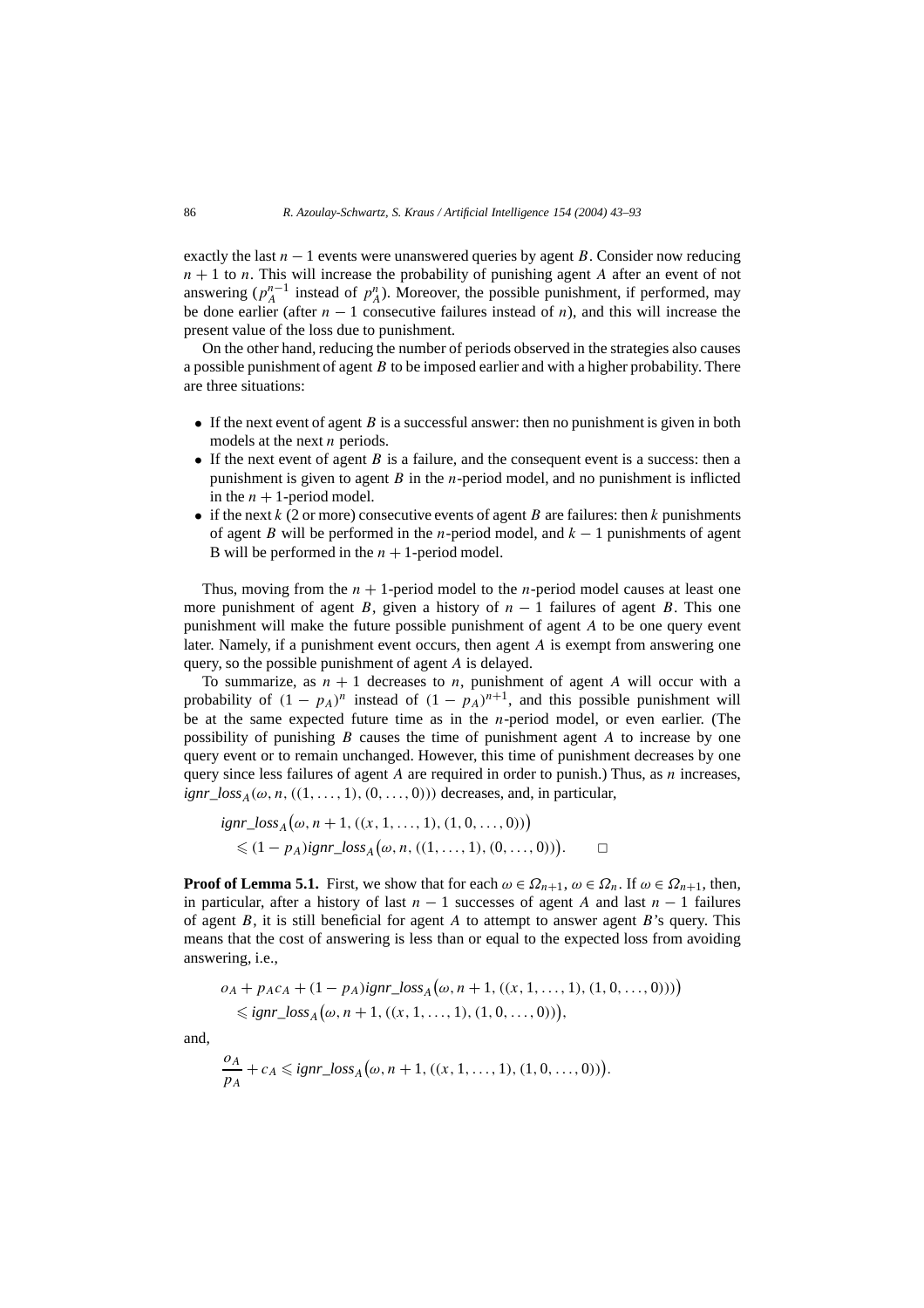According to Lemma 5.2,

$$
\begin{aligned} \n\text{ignr}\_{\text{loss}_A}\big(\omega, n+1, ((x, 1, \dots, 1), (1, 0, \dots, 0))\big) \\ \n&< \text{ignr}\_{\text{loss}_A}\big(\omega, n, ((1, \dots, 1), (0, \dots, 0))\big). \n\end{aligned}
$$

Thus, if

$$
\frac{o_A}{p_A} + c_A \leq \delta_A \text{ignr}\_\text{loss}_A(\omega, n+1, ((1, \dots, 1), (0, \dots, 0)))
$$

this holds also for the *n*-period model, so

$$
\frac{o_A}{p_A} + c_A \leq \delta_A \text{ignr\_loss}_A(\omega, n, ((1, \ldots, 1), (0, \ldots, 0))).
$$

Based on Lemma 5.1, if answering is beneficial for agent *A* given a configuration  $\omega$ , and after *n*−1 consequent successes of agent *A* and *n*−1 consequent failures of agent *B*, then it is in equilibrium for each history. Thus,  $\omega \in \Omega_n$ .

Now, we show that  $\omega \in \Omega_n$  exists such that  $\omega \notin \Omega_{n+1}$ . In particular, we take  $\omega$  such that

$$
\frac{o_A}{p_A} + c_A = ignr\_{loss_A}\big(\omega, n, ((1, ..., 1), (0, ..., 0))\big).
$$

An equilibrium exists for this *ω* given the *n*-period model. Then, as the strategy profile is changed to be an  $n + 1$ -strategy profile, *ignr*\_*loss*<sub>*A*</sub> decreases, so

$$
\frac{o_A}{p_A} + c_A < \text{ignr\_loss}_A(\omega, n+1, ((1, \ldots, 1), (0, \ldots, 0))).
$$

In other words, it is no longer beneficial for agent *A* to attempt to answer the query of agent *B*, so  $\omega \notin \Omega_{n+1}$ .  $\Box$ 

**Proof of Lemma 5.3.** Given  $\omega \in \Omega$ , and given *n*, we can consider the situation of a history of *((*1*,...,* 1*), (*0*,...,* 0*))*, i.e., *n*−1 consequent successes of agent *A* and *n*−1 consequent failures of agent *B*. Given *n*, we can evaluate the expected loss of avoiding answering a query (*ignr\_loss*<sub>A</sub>( $\omega$ *, n, history*)) where *history* = ((1, ..., 1), (0, ..., 0)), and  $\omega \in \Omega_n$ whenever this loss is larger than  $c_A + o_A/p_A$ , as we explained above.

However, as proved in Lemma 5.2,

$$
\begin{aligned} \n\text{ignr}\_{\text{loss}_A}(\omega, n+1, ((x, 1, \dots, 1), (1, 0, \dots, 0))) \\ \n&\leq (1 - p_A) \text{ignr}\_{\text{loss}_A}(\omega, n, ((1, \dots, 1), (0, \dots, 0))). \n\end{aligned}
$$

Thus,  $ignr_loss_A(\omega, n, history)$  when moving from *n* to  $n + 1$  decreases by a factor of at least  $1 - p_A$ , so for  $n \to \infty$ , *ignr\_loss<sub>A</sub>*( $\omega$ , *n*, *history*) approaches 0. Therefore, it is also clear that if  $ignr\_loss_A(\omega, m, history) > c_A + o_A/p_A$  for a particular *m*, *m'* > *m* exists such that

$$
ignr\_loss_A(\omega, m', history) < c_A + \frac{o_A}{p_A},
$$

so  $\omega \notin \Omega_m$ . Denote  $n' = min(m')$  such that  $\omega \notin \Omega_m$ . For each  $n' < m'$ ,

$$
ignr\_loss_A(\omega, n', history) \geq c_A + \frac{o_A}{p_A},
$$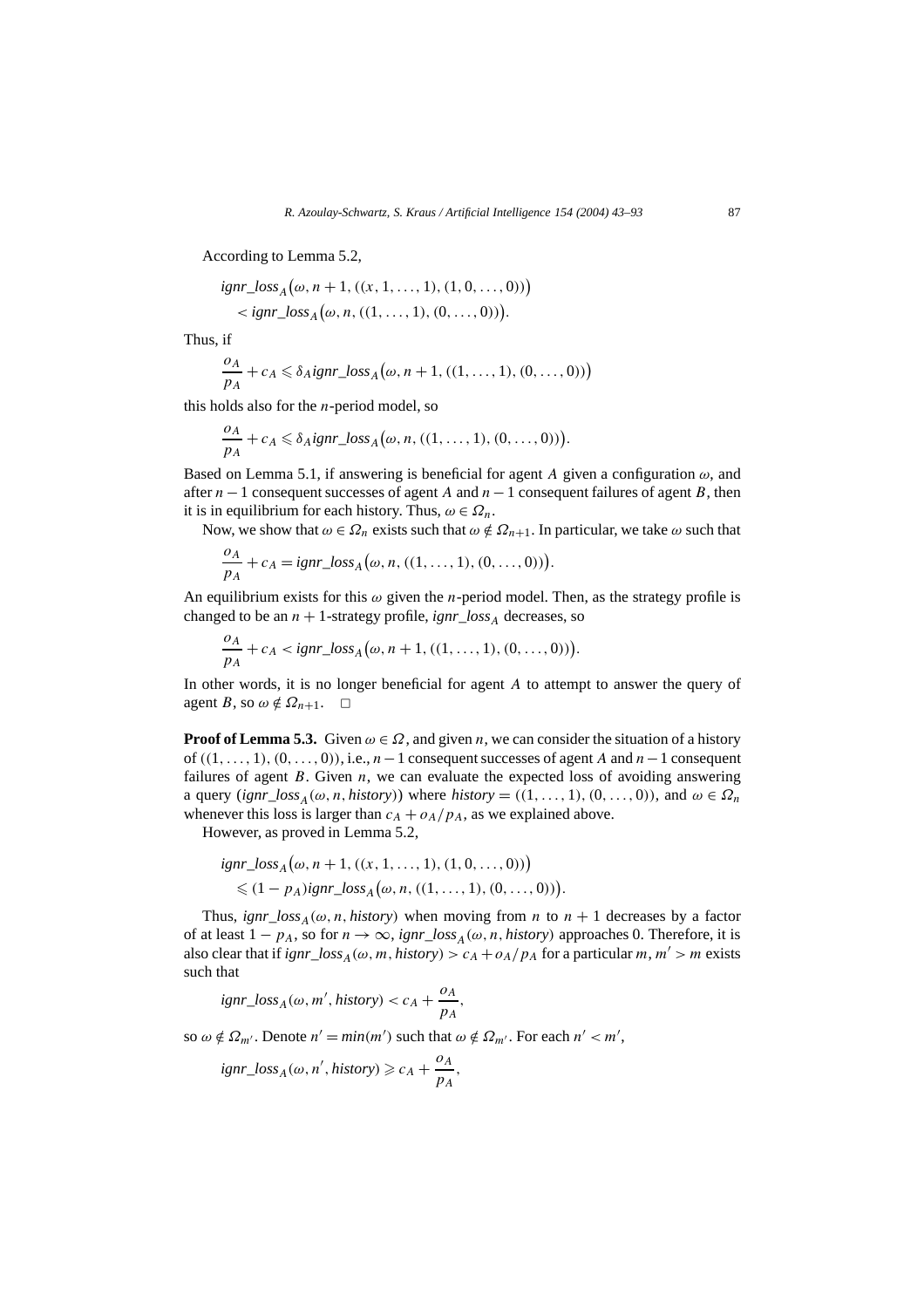so  $\omega \in \Omega_{n'}$ .

If  $\omega \notin \Omega_1$ , then the strategy profile will not be an equilibrium given configuration  $\omega$  for any length of history.  $\square$ 

**Proof of Lemma 5.4.** Consider the situation in which agent *B* answers agent *A*'s query. In this case, agent *A* has a benefit of  $v_A$ . Consider now the situation in which agent *B* did not answer agent *A*'s query. In the extreme case, this leads agent *A* to punish agent *B*, after a delay of  $\mathcal{D}_B$ . If agent *A* punishes agent *B*, agent *A* saves the cost of  $o_A + p_A c_A$  after a delay of one query event of agent *B*, and it also saves possible losses due to its failure to answer a query it was supposed to answer, i.e., it saves  $ign_loss_A(\omega, n, history)$  with a probability of  $1 - p_A$ . Thus, we have to prove that

 $v_A > D_B(p_A c_A + o_A + (1 - p_A) i g n r\_loss_A(\omega, n, history)).$ 

Since an equilibrium exists,  $\omega \in \Omega_n$ , thus, according to Lemma 5.1,  $\omega \in \Omega_1$ , so an equilibrium exists for the one-period model. Thus  $ignr_loss_A(\omega, n, history) \leq D_Av_A$ , since one failure event in the one-period model can cause one future punishment (preventing utility of  $v_A$ ), and this future payment can occur after an expected delay of at least  $\mathcal{D}_A$ .

For the same reason, since  $\omega \in \Omega_1$ , it is clear that  $o_A + p_A C \leq D_A p_A v_A$  at each stage, since otherwise it is not worthwhile to attempt to answer a query even in the one-period model. Thus, it is enough to show that

$$
v_A > \mathcal{D}_B (D_A p_A v_A + (1 - p_A) \mathcal{D}_A v_A) \quad \text{or} \quad v_A > \mathcal{D} v_A
$$

and this is clear, since  $\mathcal{D} < 1$ .  $\Box$ 

**Proof of Theorem 5.2.** First, we show it is enough to check the history  $((1, \ldots, 1), (1, 0,$ *...,* 0*))* with the last *n* − 1 successes of agent *A* and the last *n* − 1 successes of agent *B*. If agent *A* prefers the profile  $n+1$  over profile *n*, this will remain true after any other history. This is because when moving from a strategy profile of  $n$  to a strategy profile of  $n + 1$ , agent *A* earns from the fact that its punishment becomes rarer, and agent *A* loses from the fact that it has to answer more queries of agent *B*.

As the number of successes of agent *A* increases, its punishment becomes more rare. Thus, the motivation of agent *A* to move to profile  $n + 1$  decreases. (For the most part it will not be punished in both profiles.) As there are more failures of agent *B*, its punishment becomes more abundant. Thus, agent *A*'s motivation to move to profile  $n + 1$  decreases. (Agent *B* will be punished in both profiles, so the additional benefits due to punishing agent *B* more, decreases).

History  $((1, \ldots, 1), (1, 0, \ldots, 0))$  includes the highest possible number of agent *A*'s successes and agent *B*'s failures. (An additional failure of agent *B* will cause a punishment.) Thus, if it is beneficial for agent A to move to profile  $n + 1$  given a history of  $((x, 1, \ldots, 1), (1, 0, \ldots, 0))$ , this will be true after any other history.

Consider a flow of *n* alternating queries. (*n* queries from *A* to *B*, *n* queries from *B* to *A*), starting with the history of  $((1, \ldots, 1), (1, 0, \ldots, 0))$ . Denote by  $exp\_delay_B(n)$  the expected discount of the future due to punishment of agent *B*, given that agent *B* will be punished if its next query fails. Denote by *exp*\_*lossA(n)* the expected discounted loss of agent *A* when it is supposed to answer agent *B*'s query, when an additional failure of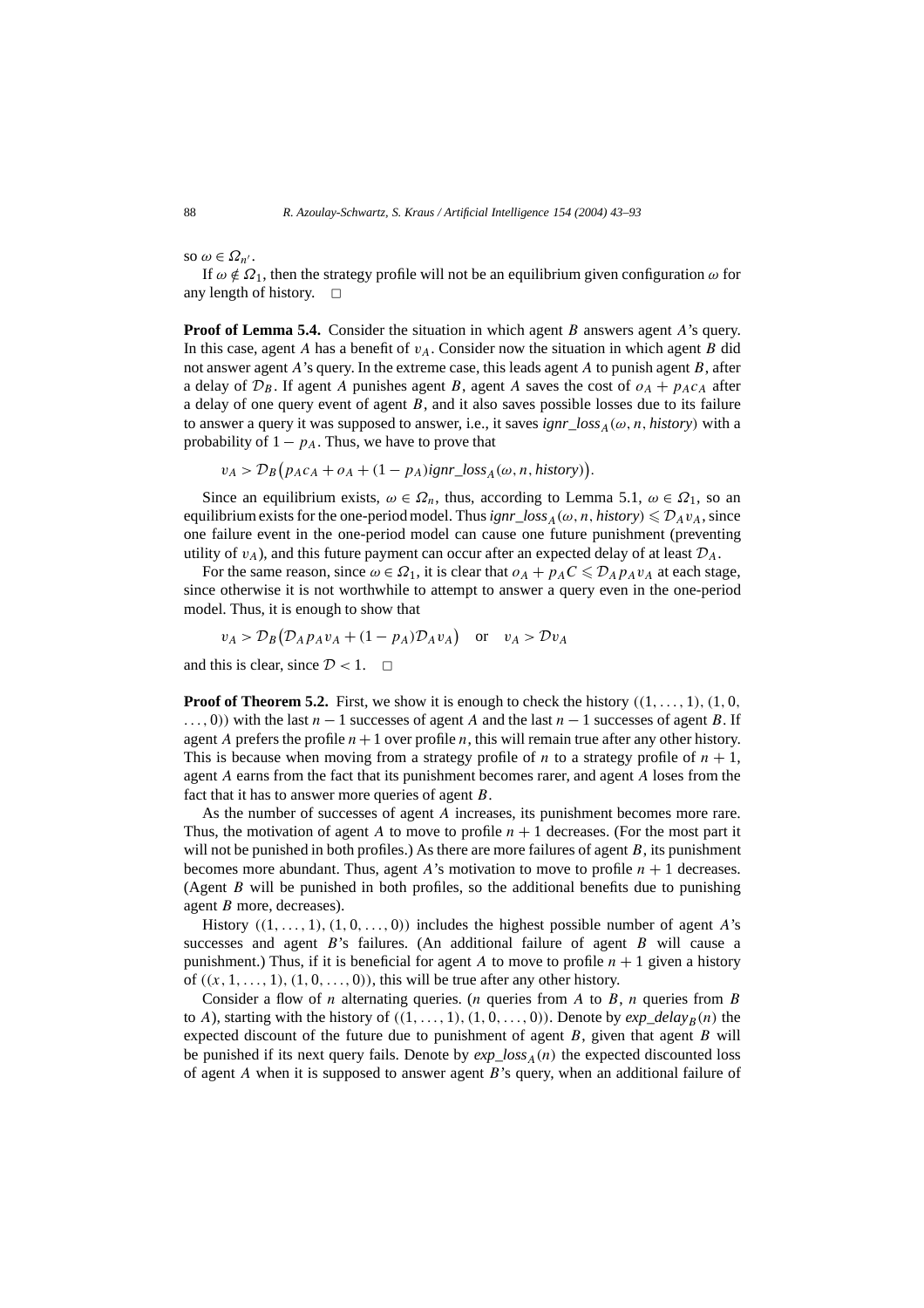agent *B* will cause a punishment of *B*, and *n* failures of *A* will cause a punishment of *A*. This loss contains a future punishment of agent *A* after *n* failures of agent *A*, i.e., with a probability of  $(1 - p_A)^n$ , discounted by  $D^n exp_f \left( \frac{a}{n+1} \right)$ , agent *A* will lose  $p_B v_A$ . Thus,  $exp\_loss_A(n) = (1 - p_A)^n D^n exp\_delay_B(n) p_B v_A$ .

In the following, we analyze the difference in agent *A*'s utility, due to changing the strategy profile from profile *n* to profile  $n + 1$ . We consider the following possible flows of successes/failures of both agents.

- With a probability of  $p_B$ , agent *B* will succeed to answer the current query of agent *A*. In this case, in both profiles, agent *B* will not be punished during the next *n* alternating queries (since there will not be *n* consequence failures of agent *B*). In this case, the only possible change from profile *n* to profile  $n + 1$  is a possible punishment of agent *A*. Since we start with *history*<sub>*A*</sub> =  $(1, \ldots, 1)$  this may take place only after *n* failures to answer *B*'s query. During this time, agent *B* will not be punished, as explained above. Thus, if agent *A* will be punished in the future, it will lose a value of  $p_Bv_A$ , after a delay of exactly  $\mathcal{D}^n$ , and with a probability of  $(1 - p_A)^n$ . The expected value of the loss due to this punishment is  $(1 - p_A)^n \mathcal{D}^n p_B v_A$ . (If another failure will take place at time  $n + 1$ , then agent *A* will be punished in both profiles.)
- With a probability of  $1 p_B$ , agent *B* will fail to answer the current query of agent *A*. Then, after this failure, if profile  $n + 1$  is in use, agent A is supposed to answer agent *B*'s query, but if profile *n* is in use, agent *A* is not supposed to answer this query. Any additional failure of agent *B* will cause it punishment in both profiles. Consider profile *n*+1. When agent *A* attempts to answer agent *B*'s query agent *A*'s cost for attempting to answer is  $o_A + p_A c_A$ . Again, there are 2 situations.
	- With a probability of  $p_A$ , agent A will succeed to answer agent B's query. In this case, the last event of *A* is a success. Thus, in the  $n + 1$  profile,  $n + 1$  failures of agent *A* are required in order to punish it, while in the *n* profile, the punishment will also be performed after *n* failures. Therefore, the difference is after *n* failures of agent *A*. The expected discounted loss of this failure is *exp*\_*lossA(n)*. Thus, when moving to the  $n + 1$ -model, agent *A* earns  $exp\_loss_A(n)$ .
	- With a probability of  $1 p_A$ , agent *A* will fail to answer agent *B*'s query. In this case, if there are additional *n* failures of agent *A*, then agent *A* will be punished when using the  $(n + 1)$ th model. The probability and delay of this failure is the same as the probability and delay in the *n*th model, where agent *A* was not suppose to answer the *n*th query of agent *B*. So, in this case, there is no difference between the two profiles.

To summarize, the total expected benefits of agent *A* from moving from profile *n* to profile  $n + 1$ , is  $p_B D_B((1 - p_A)^n D^n p_B v_A) + (1 - p_B)p_A D_B D_A exp\_loss_A(n)$  and this should be larger than the cost of answering the  $(n + 1)$ th query of agent *B*,  $D_B D_A(1$  $p_B$ )( $o_A + p_A c_A$ ).

$$
p_B D_B ((1 - p_A)^n D^n p_B v_A) + (1 - p_B) p_A D_B D_A exp\_loss_A(n)
$$
  
> 
$$
D_B D_A (1 - p_B) (o_A + p_A c_A).
$$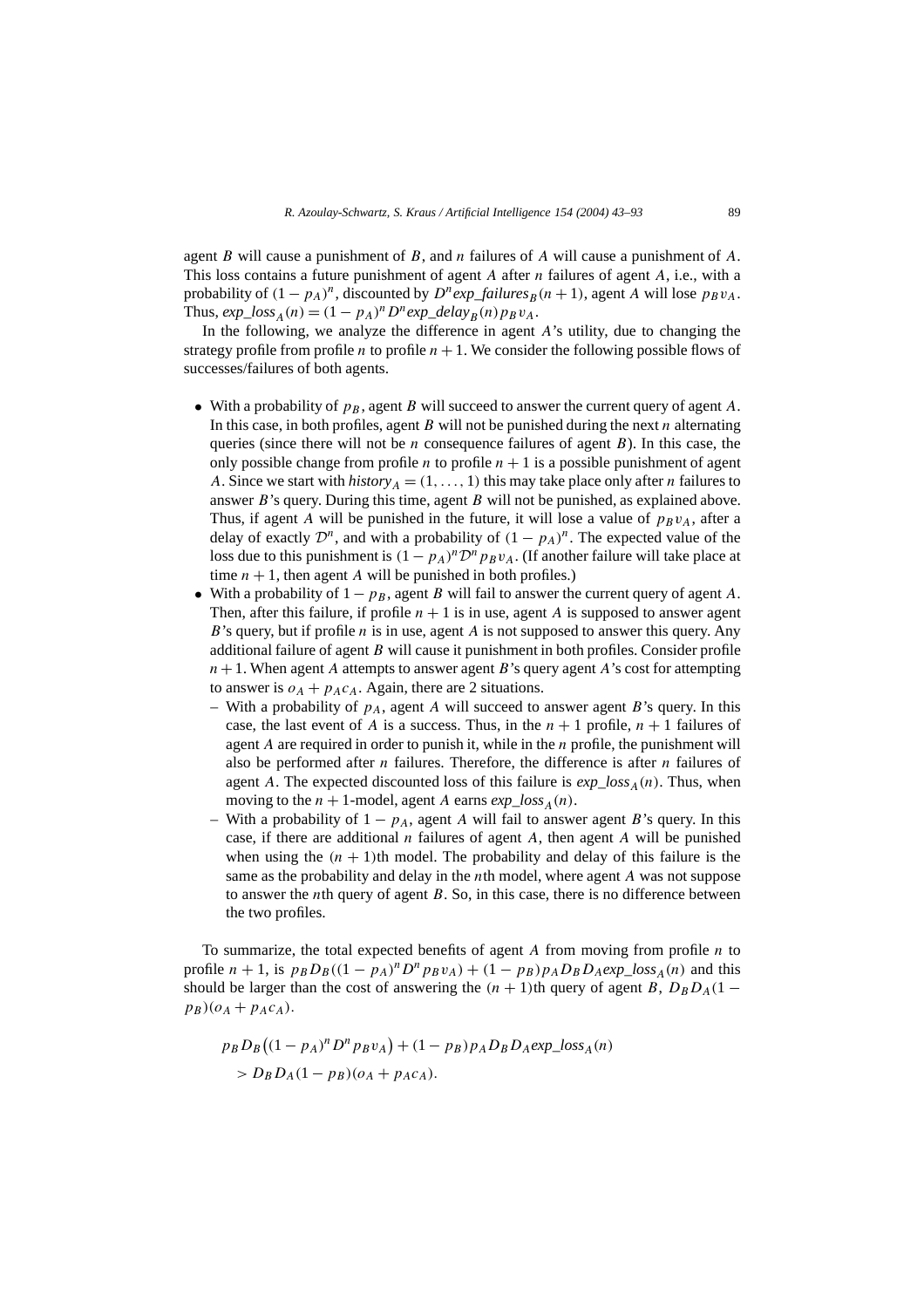Manipulating this, we obtain,

$$
\frac{p_B}{D_A}((1 - p_A)^n D^n p_B v_A) + (1 - p_B) p_A exp\_loss_A(n) > (1 - p_B)(o_A + p_A c_A).
$$

And since  $exp\_delay_B(n + 1) < 1$ ,  $exp\_loss_A(n) < ((1 - p_A)^n D^n p_B v_A)$ , so the above formula is true whenever

$$
\left(\frac{p_B}{D_A} + (1 - p_B)p_A\right) \exp\left[cos_A(n) > (1 - p_B)(o_A + p_A c_A)\right]
$$

or

$$
\left(\frac{p_B}{D_A} + (1 - p_B)p_A\right) \exp\left[ \cos A(n) \right] > (1 - p_B)(o_A + p_A c_A).
$$

Since  $\omega \in \Omega_{n+1}$ , an equilibrium holds in the  $n+1$ -model. This means that after a history of *n* failures of *B* and *n* successes of *A*, *A* prefers to answer than to ignore *B*'s query. *A*'s expected loss due to ignoring is, again, *exp*\_*lossA(n)*, since *n* additional failures of *A* will cause punishment, while an expected delay due to punishment of agent *B* is expected, if agent *B* fails in its next query.

In order for the equilibrium to hold,

$$
o_A + p_A c_A + (1 - p_A) exp\_loss_A(n) < exp\_loss_A(n),
$$

i.e.,

$$
exp\_loss_A(n) > \frac{o_A + p_A c_A}{p_A}.
$$

We substitute  $exp\_loss_A(n)$  with this smaller value, and then it remains to prove that

$$
\left(\frac{p_B}{D_A} + (1 - p_B)p_A\right) \left(\frac{o_A + p_A c_A}{p_A}\right) \ge (1 - p_B)(o_A + p_A c_A),
$$
\n
$$
\left(\frac{p_B}{D_A} + (1 - p_B)p_A\right) \frac{o_A + p_A c_A}{p_A} \ge (1 - p_B)(o_A + p_A c_A).
$$

Manipulating this formula, we obtain

$$
\frac{p_B}{D_A} \geqslant 0
$$

and this is true, since in our model  $p_B$ ,  $D_A \ge 0$ .  $\Box$ 

**Proof of Lemma 5.5.** Similar to the proof of Lemma 5.1. Consider a configuration in which attempting to answer a query is beneficial given *history* =  $best\_case_A(k, n)$ . Suppose that agent *A* receives a query, and also suppose that both agents follow their equilibrium strategies. In this case, if the current query will not be answered by agent *A*, it will receive punishment with a probability of  $(1 - p_A)^{n-1}$ , since  $n - 1$  future failures are required in order for a punishment event to occur. If such a punishment will be implemented, it will occur only after at least  $n - 1$  queries events to agent *A*. (A longer delay of *n* periods may occur if during this time agent *B* was punished.)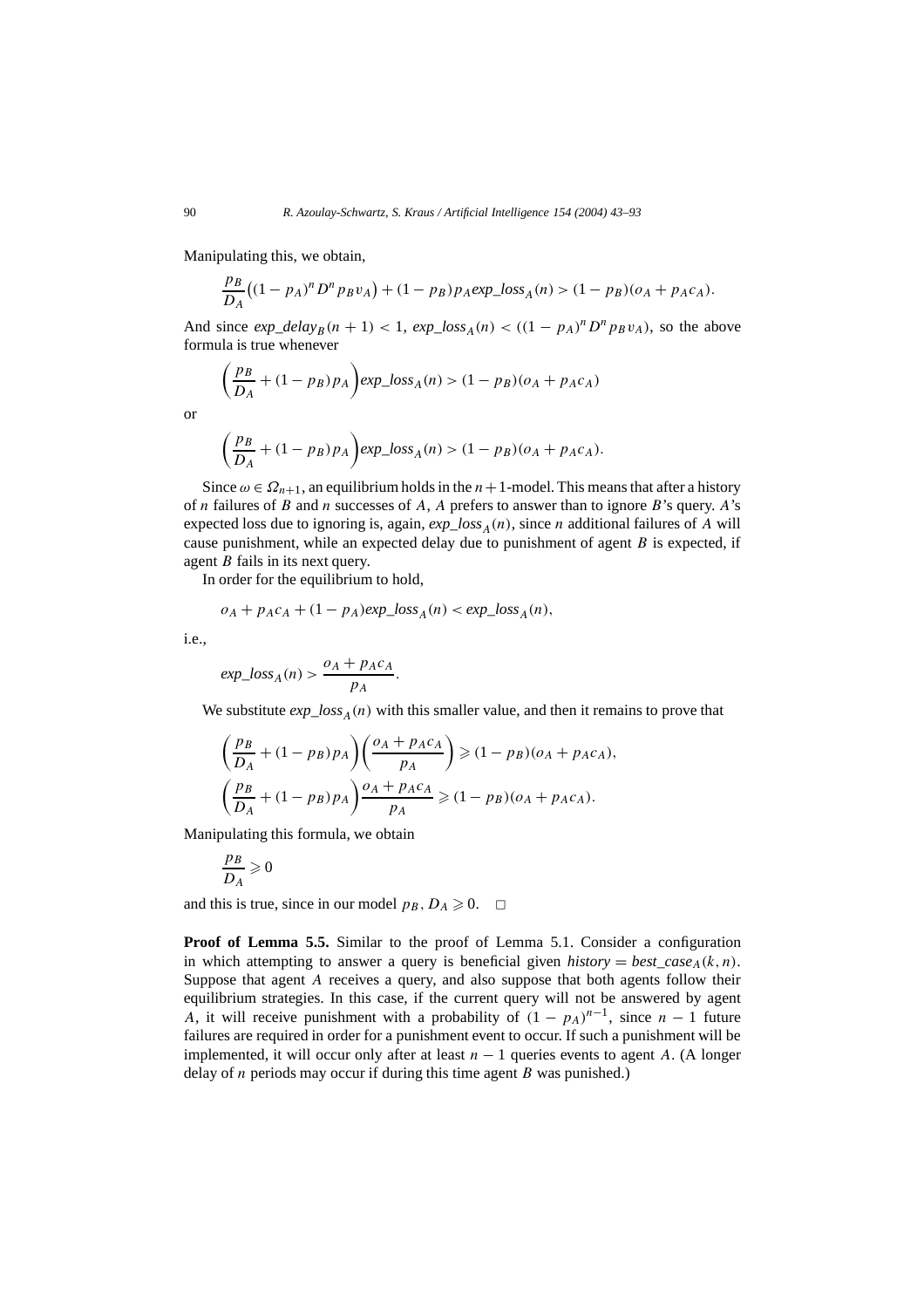As in Lemma 5.1, it is beneficial for agent *A* to attempt to answer a query, if and only if its expected loss due to answering the query is not more than its losses due to ignoring the query. i.e.,

 $o_A + p_A c_A + (1 - p_A)$ *ignr\_loss*<sub>*A*</sub>( $\omega, k, n$ *, history*)  $\leq$  *ignr\_loss*<sub>*A*</sub>( $\omega, k, n$ *, history*). Thus, an equilibrium exists if,

$$
ignr\_loss_A(\omega, k, n, history) \ge c_A + \frac{o_A}{p_A}.
$$

Now, consider a history different from  $best\_case_A(k, n)$ . There may be three possible situations of histories:

- (1) There is at least one unanswered query in the  $n 1$  last queries of agent A, but not in the *n* − *k* last queries. The history of agent *B* is the same as in *best\_case*<sub>*A*</sub>(*k, n*).
- (2) There is at least one unanswered query in the *n*−*k* last queries of agent *A*. The history of agent *B* is the same as in *best\_case* $_A(k, n)$ .
- (3) The history of agent *B* contains at least one success in the last *k* − 1 events.

First, consider case (1). Since there is no unanswered query by *A* in the  $n - k$  last queries, if agent *B* will not answer the current query, then a possible punishment may happen only after additional  $k - 1$  unanswered queries. Thus, case (1) is equivalent to *best\_case* $_A$  $(k, n)$ *.* 

Now, consider case (2). In any state with one failure or more in *n*−*k* last events of agent *A*'s history, *ignr*\_*loss*<sub>*A*</sub>( $\omega$ , *k*, *n*, *history*) will be higher than after the *best\_case<sub>A</sub>*( $k$ , *n*) history, since an unanswered query in the present may be concatenated to the other failures, and causes a punishment after a shorter delay than in *best*\_*caseA(k, n)*.

Finally, consider case (3). In any case with one success or more in the last *k* − 1 queries to agent *B*'s history, the probability of punishment of agent *B* is lower than after the *best\_case*<sub>*A*</sub>(*k.n*) history, since more than one failure of agent *B* in the near *n* − *k* queries is required in order to punish it. Any punishment of agent *B* causes a delay in the answers required by agent *A*. Thus, if the probability of punishing agent *B* decreases, the expected delay of the time when agent *A* will be punished increases, so  $ignr_loss_A(\omega, k, n, history)$ also increases.

To summarize, *ignr*\_*lossA(ω, k, n, history)* for any given history, is higher than or equal to  $ignr\_loss_A(\omega, k, n, best\_case_A(k, n))$ . Thus, if  $ignr\_loss_A(\omega, n, best\_case_A(k, n))$  >  $c_A + o_A/p_A$ . This will also hold for the other histories.

In other words, if it is beneficial for agent *A* to use the equilibrium strategies after the history of *best\_case* $_A(k, n)$ , it will be beneficial for it to use this strategy given any other history. Symmetrically, we can also prove that if it is beneficial for agent *B* to use the equilibrium strategies given the history of  $best\_case_B(k, n)$ , agent *B* will be motivated to use this strategy given any other history. Combining these two results, we can conclude that if the equilibrium exists both for *best\_case*<sub>*A*</sub>( $k, n$ ) and *best\_case<sub>B</sub>*( $k, n$ ), it will also exist after any history.

Finally, if an equilibrium exists, then each agent will attempt to answer the query of its opponent. In particular, each agent will do this given the particular history of *best*  $case<sub>i</sub>(k, n)$ .  $\Box$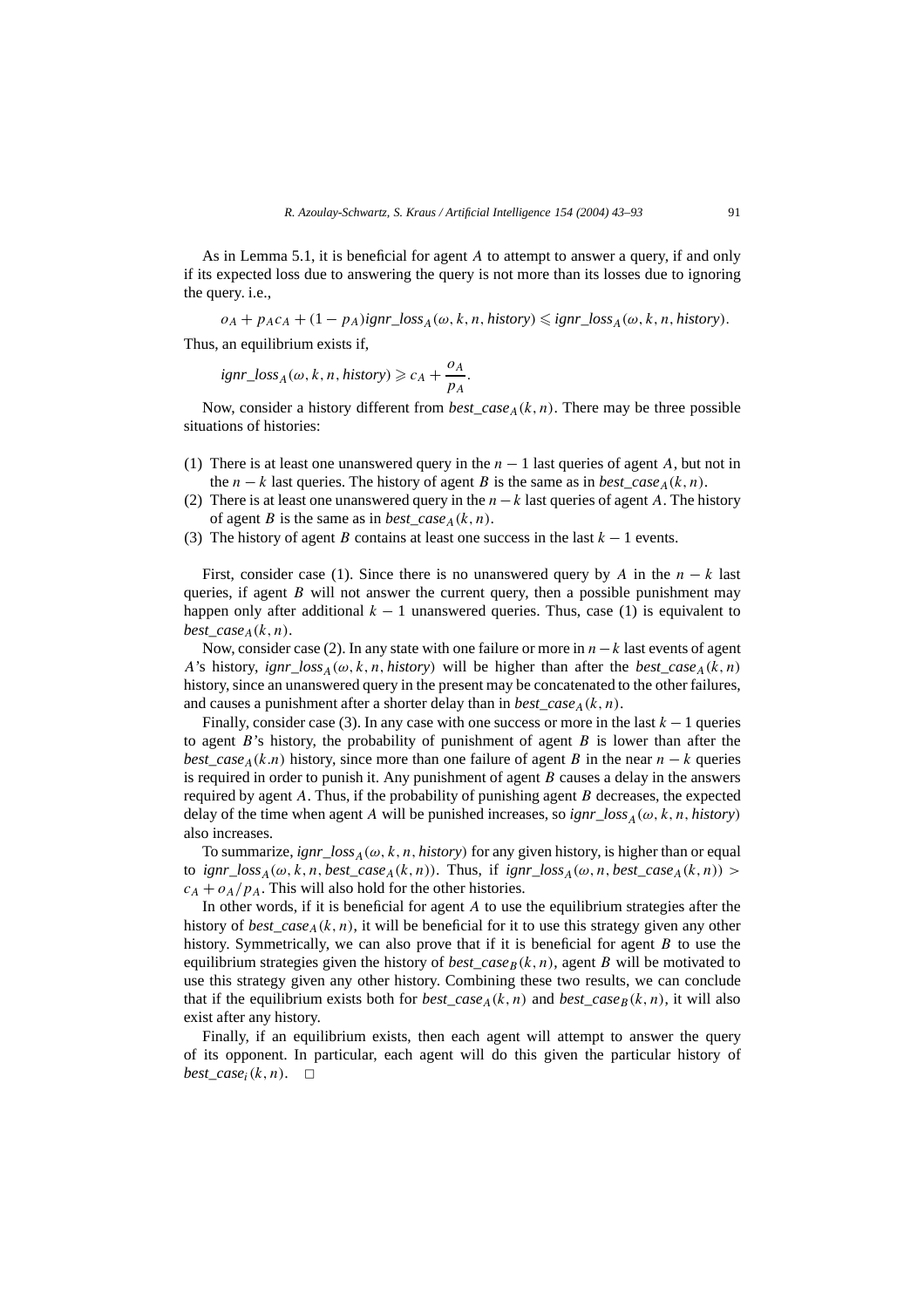**Proof of Lemma 5.6.** Consider the history of *best*  $case_i(k, n)$ , and increasing *k* to  $k + 1$ . This will decrease the probability of punishment of agent *i* after an event of ignorance, since in the *best*  $case<sub>i</sub>(k, n)$  history it has no considerable failures. Moreover, the possible punishment, if performed, will be done later (after at least *k* additional failures instead of *k* − 1 additional failures), and this will decrease the present value of the loss due to punishment.

However, *best\_case*<sub>*i*</sub>( $k, n$ ) also depends on  $k$ . *best\_case*<sub>*i*</sub>( $k - 1, n$ ) is different from *best\_case*<sup>*i*</sup>(*k, n*), and it includes *k* − 2 consequent failures of agent *j* instead of *k* − 1 (in order to avoid immediate punishment when checking stability). Thus, as *k* decreases, the probability of punishment of agent *j* remains unchanged. (Punishment will be inflicted given one more query to agent *j* that is unanswered.) Thus, enlarging *k* while changing *best* case<sub>i</sub> respectively, causes the threat of punishment of agent *j* to decrease, while the time and probability of punishing agent  $i$  remains unchanged.  $\Box$ 

**Proof of Theorem 5.3.** Consider a strategy profile where punishment is performed after  $k2$  unanswered queries from *n*, and consider a configuration  $\omega$  for which an equilibrium exists. Since an equilibrium exists,

 $ignr\_loss_A(\omega, k2, n, best\_case_A(k2, n)) > o_A + c_A p_A.$ 

Now consider  $k1 = k2 - x$ . According to Lemma 5.6,

 $\left( \omega, k, n, \text{best\_case}_A(k, n) \right)$  $>$  *ignr*\_*loss*<sub>*A*</sub>( $\omega$ *, k* + 1*, n, best\_case*<sub>*A*</sub>( $k$  + 1*, n*)).

By transitivity, also

$$
ignr\_loss_A(\omega, k, n, best\_case_A(k, n))
$$
  
> 
$$
ign\_loss_A(\omega, k + x, n, best\_case_A(k + x, n)).
$$

So,

$$
ignr\_loss_A(\omega, k1, n, best\_case_A(k1, n)) > ign\_loss_A(\omega, k2, n, best\_case_A(k2, n)).
$$

Thus,  $ignr\_loss_A(\omega, k1, n, best\_case_A(k1, n)) > o_A/p_A + c_A$ . Symmetrically, for agent *B*, we can also prove that if

 $\log n\left[log_{B}\left(\omega,k\right],n,best\_case_{B}(k\{2},n)\right] > o_{B} + c_{B}p_{B}$ 

then

$$
ignr\_loss_B\big(\omega, k1, n, best\_case_B(k1, n)\big) > \frac{o_B}{p_B} + c_B.
$$

Combining these two properties, the conclusion is that if an equilibrium exists for *k*2, it will also exist for  $k1 < k2$ .  $\Box$